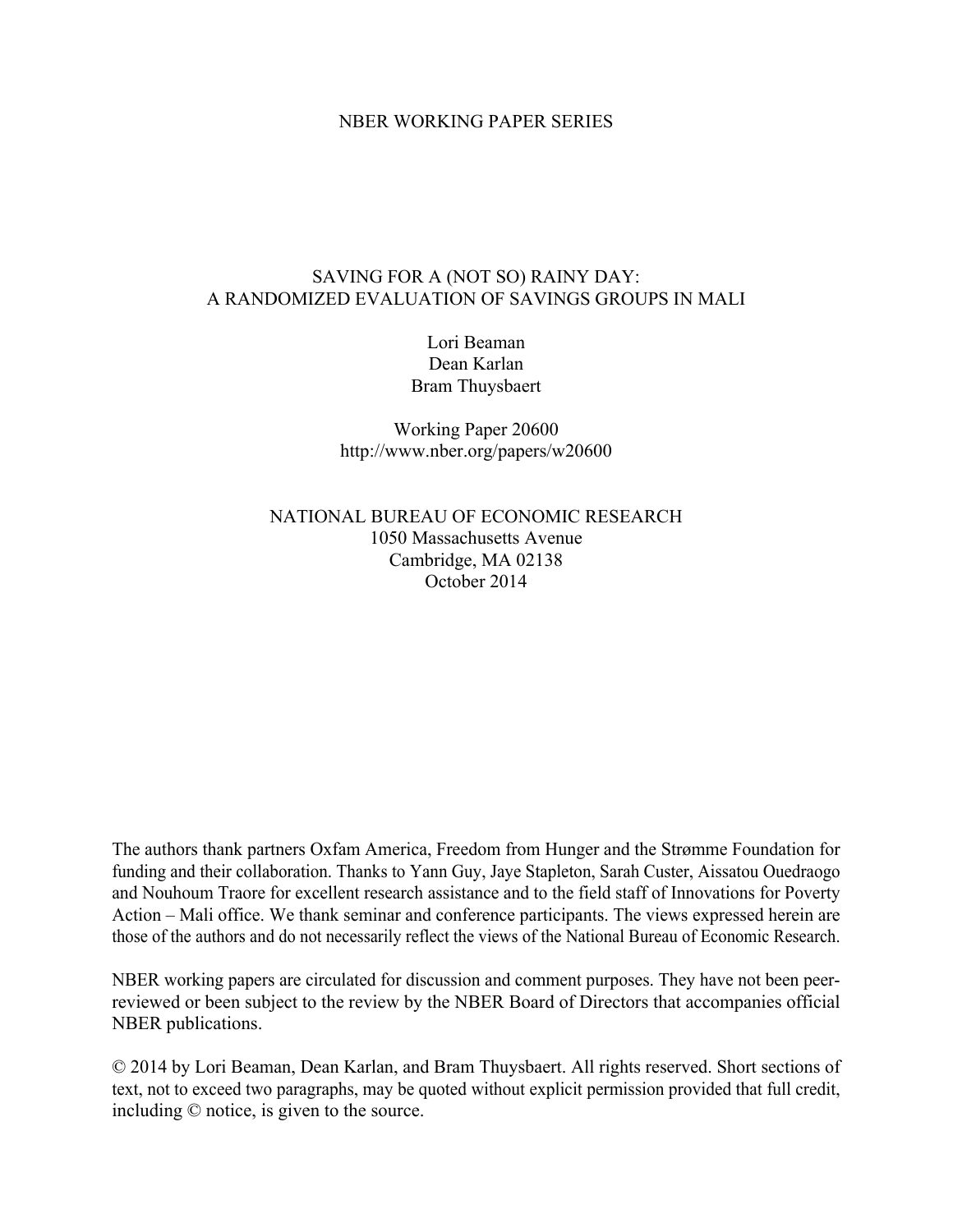Saving for a (not so) Rainy Day: A Randomized Evaluation of Savings Groups in Mali Lori Beaman, Dean Karlan, and Bram Thuysbaert NBER Working Paper No. 20600 October 2014 JEL No. D12,D91,O12

# **ABSTRACT**

High transaction and contracting costs are often thought to create credit and savings market failures in developing countries. The microfinance movement grew largely out of business process innovations and subsidies that reduced these costs. We examine an alternative approach, one that infuses no external capital and introduces no change to formal contracts: an improved "technology" for managing informal, collaborative village-based savings groups. Such groups allow, in theory, for more efficient and lowercost loans and informal savings, and in practice have been scaled up by international non-profit organizations to millions of members. Individuals save together and then lend the accumulated funds back out to themselves. In a randomized evaluation in Mali, we find improvements in food security, consumption smoothing, and buffer stock savings. Although we do find suggestive evidence of higher agricultural output, we do not find overall higher income or expenditure. We also do not find downstream impacts on health, education, social capital, and female decision-making power. Could this have happened before, without any external intervention? Yes. That is what makes the result striking, that indeed there were no resources provided nor legal institutional changes, yet the NGO-guided, improved informal processes led to important changes for households.

Lori Beaman Department of Economics Northwestern University 2001 Sheridan Road Evanston, IL 60208 and NBER l-beaman@northwestern.edu

Dean Karlan Department of Economics Yale University P.O. Box 208269 New Haven, CT 06520-8629 and NBER dean.karlan@yale.edu

Bram Thuysbaert Ghent University Sint-Pietersnieuwstraat 25 9000 Gent, Belgium bram.thuysbaert@ugent.be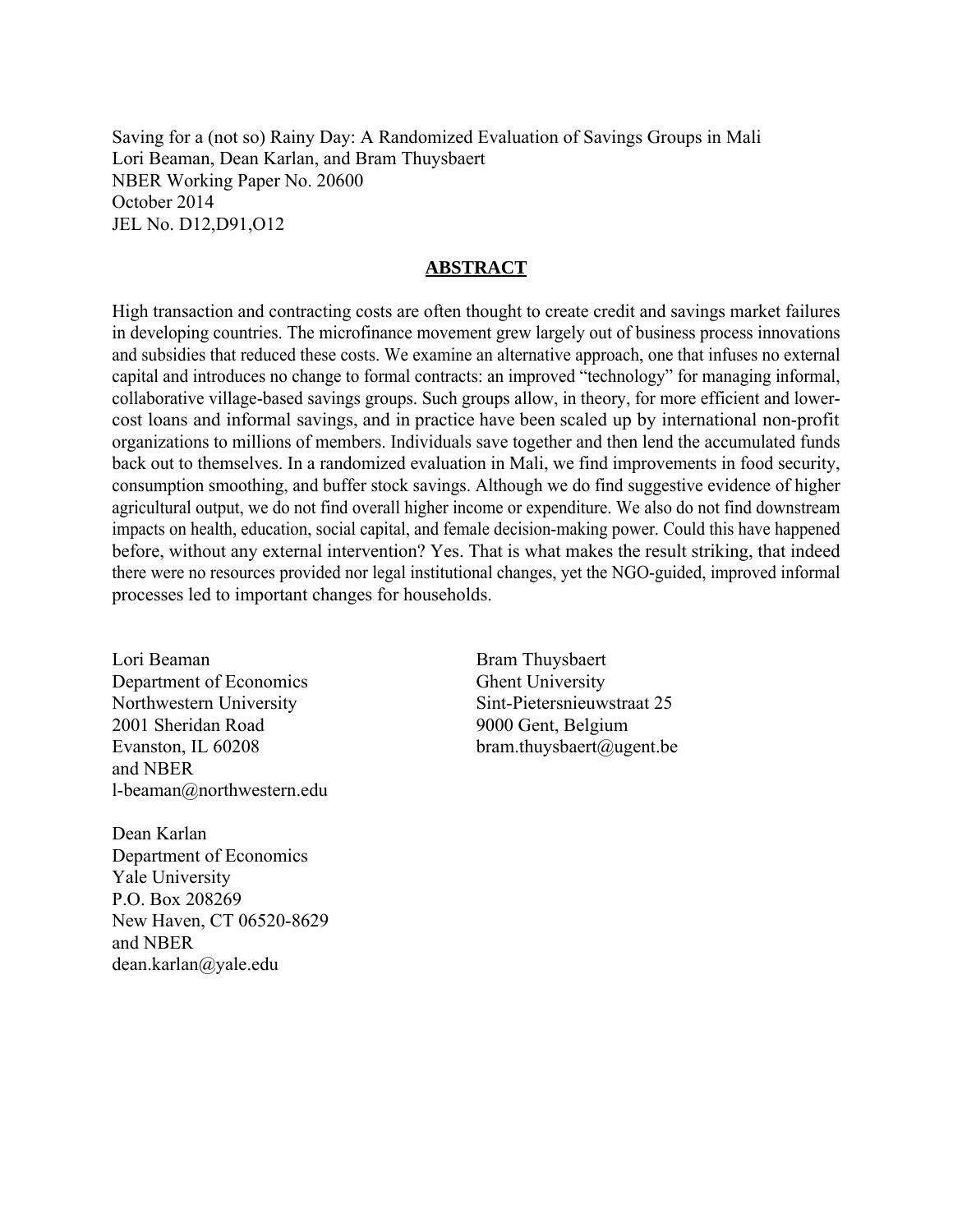### **1 Introduction**

Most of the world's poor do not have ready and affordable access to banking services. For centuries, informal, often collective mechanisms called rotating savings and credit associations (ROSCAs), have evolved to simulate savings services.<sup>2</sup> Yet even when such practices are present, they are effusive, often not reaching the poorest. And often, perhaps relatedly, the structure is not flexible, not satisfying the financial service needs of the poor.

This gap thrust microcredit to the forefront of development policy. Despite receiving massive attention and funding, microcredit institutions, whether banks or nongovernmental organization, often find between 10% and 30% of households want to participate (Angelucci, Karlan, and Zinman 2014; Attanasio et al. 2014; Augsburg et al. 2014; Banerjee et al. 2014; Crepon et al. 2014; Tarozzi, Desai, and Johnson 2014; and for a summary, see Banerjee, Karlan, and Zinman 2014). Moreover, their ability to reach remote villages is often extremely limited: in our sample in Mali at baseline, fewer than 30% of villages had a formal credit institution within 15 kilometers.

In response to low participation rates and often high interest rates of microcredit, several large international NGOs began promoting "savings groups", in short improved versions of often already present informal arrangements (ROSCAs, and accumulating savings and credit associations, or ASCAs). The response has been clear: take‐up has been in the millions, reaching communities where microcredit institutions have no presence, and at relatively low cost. Oxfam America ("OA"), Freedom from Hunger ("FFH"), and the Strømme Foundation ("SF") has introduced savings groups in Mali, Senegal, Niger, Burkina Faso, Benin, Cambodia, El Salvador, Honduras, Mexico, Colombia, Uruguay, Brazil, Peru, and Guatemala. CARE, Save the Children, PLAN and Catholic Relief Services all have major programs promoting similar savings groups. The worldwide number of people participating in savings groups was estimated to be almost 7.5 million as of 2013, up from 2.3 million in July 2010 (Allen 2013), with 400,000 in Mali, the site of this study.

Naturally this prompts the obvious question: what exactly is new? How can a finance intervention have take-up in the millions when it relies entirely on resources and institutions already present? There is no infusion of outside capital, no introduction of new formal institutions, no new physical technology, and no new regulatory body making savings safer.

<sup>&</sup>lt;sup>2</sup> In the typical ROSCA, participants save a fixed amount every week, and each week one member takes home the entire pot. The cycle continues, with each member saving every week, until all members have received the pot once.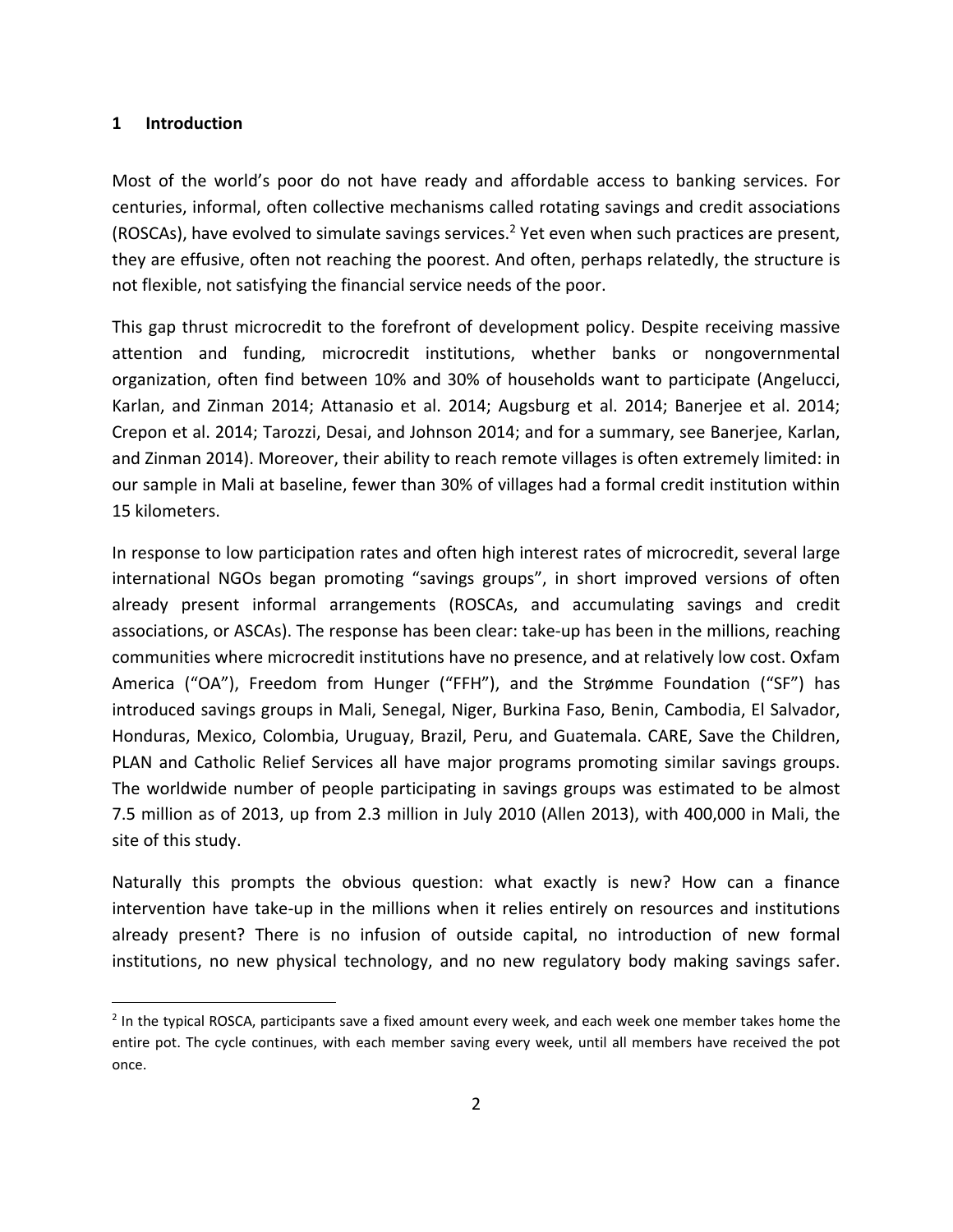Instead, the intervention merely modifies existing informal mechanisms with two key distinctions: flexibility combined with commitment, and the involvement of NGOs.

The primary innovation, compared to ROSCAs, is flexibility. Members are allowed to take out loans from the accumulating fund, instead of having to designate an individual to take home the entire pot each week as in traditional ROSCAs. The groups also set their own rules about weekly contributions, the interest rates on loans, and penalties for late contributions. SfC is, however, less flexible than a ROSCA in one dimension: the entire group has to agree upon a common time in which to receive the lump sum payout at the end of the yearly savings cycle. That may be an attractive feature, however, if the needs for funds of group members tend to fall at the same time of the year, e.g. in the lean season when food stocks are low and the need for capital for agricultural inputs high. In doing so, SfC can help members better smooth consumption in the face of aggregate shocks, not just idiosyncratic shocks like most informal risk sharing arrangements, by moving consumption from one period to another. Since literacy in Mali is very low, particularly among women<sup>3</sup>, SfC staff train women on an oral accounting system in order to keep track of outstanding loans and total savings balances of each woman. This oral accounting "technology" is new, and helps to make the flexibility work (the flexibility requires some form of recordkeeping). The oral accounting system also facilitates some commitment through peer pressure, since it engages members in details of each other's finances. Second, the NGOs' role may also be important for generating participation by either providing a quality signal on the financial product or a persuasion effect from a belief that NGO advice should be followed (although we will argue that this could explain initial adoption, but not sustained usage).

Using a randomized evaluation in 500 villages with a household panel survey covering over 6,000 households in central Mali, we study the impacts of the SfC program on women's access to finance, economic activities such as small business operations and farming, food security, assets, and social capital and intra‐household bargaining power. Supplemental high frequency panel survey data on approximately 650 households enable us to measure consumption smoothing across seasons. Of the 500 study villages, 209 villages were offered SfC while the remaining 241 villages served as control communities. About 37% of women in the baseline sample had joined SfC by endline, three years after the baseline.

In an intent-to-treat (ITT) analysis, we find that access to savings groups leads to an increase in total savings of 30% and a three percentage point increase in the likelihood of receiving a loan in the last year. We find some suggestive evidence of increased agricultural output, but we find

<sup>&</sup>lt;sup>3</sup> 92% of female respondents in our survey were illiterate at baseline.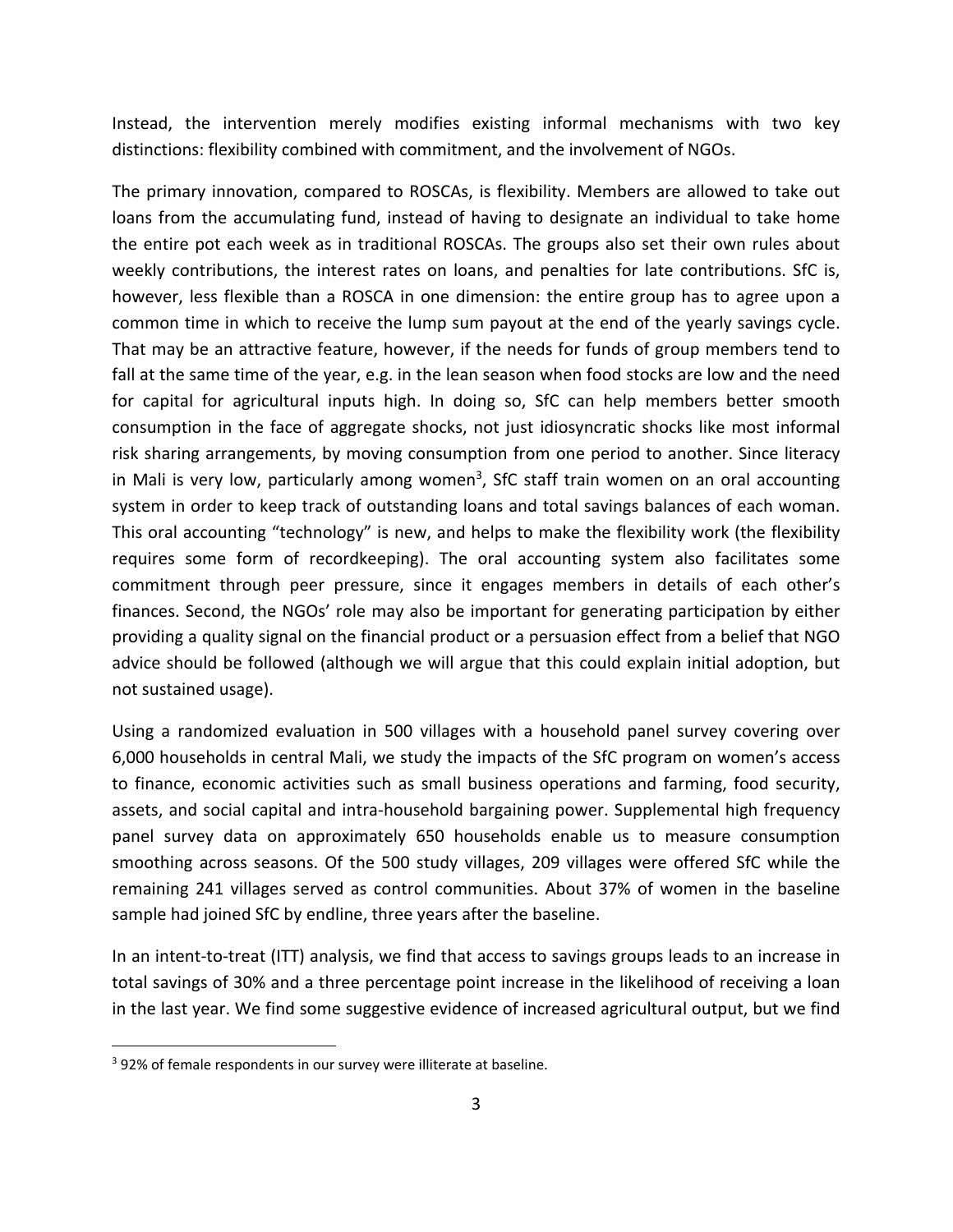little evidence of increased investment in small businesses. Households significantly increase their livestock holdings – the most important form of buffer stock savings for Malian households. Households in the intervention villages report higher food security and consumption data collected every three to four months reveal that treatment households are able to better smooth food consumption over the year, though the level of consumption at endline (collected soon after harvest) is no different across treatment and control. We do not find any evidence of increased investments in education; health or health expenditures; women's bargaining power, involvement in the community or social capital.

So why does this "new" arrangement change behavior, in turn affecting economic outcomes such as livestock holdings, food security and consumption smoothing? In other words, what is the mechanism through which the savings groups shifted actual behavior? We do not think there is a single mechanism. The changes in behavior, and economic outcomes, are important, and the scale of this worldwide "movement" promoting savings groups has been huge. We think of potential mechanisms in two main categories: changes due to mitigation of market failures, including information asymmetries and information costs for starting flexible savings groups, and changes in preferences or the management of cognitive biases.

We have no dispositive evidence on mechanisms, but rather suggestive and exploratory evidence on a number of potential mechanisms. For example, we find some evidence that women become more future oriented in treatment villages compared to control. This could either be a result of increased buffer stock<sup>4</sup> or a direct effect from the savings group model. We do not find that individuals identified in the baseline as more time inconsistent are more likely to join SfC groups but this may reflect data limitations. We are not able to provide any direct evidence on whether risk sharing improved, though the fact that buffer stock savings (livestock) increased points towards improved intertemporal smoothing and not risk sharing – as households who could better share risks would not need to hold large buffer stock savings.<sup>5</sup>

We also find that a sustained role of the NGO is necessary for the program's benefits to expand. SfC is designed to be self‐replicating, so that an NGO worker only need to train the first group of women in a given village. A "replicating agent" (RA) was selected from the women in the first group and then trained on how to start new groups within the village or in neighboring areas. We observe some evidence of these intended spillovers: approximately 6% of women in control groups at endline report being members of savings groups with similar characteristics as SfC. In

<sup>4</sup> Dean and Sautmann (2014) show that time preference as captured by price list experiments, as we used, is affected by the respondents' current financial situation and credit constraints.

<sup>&</sup>lt;sup>5</sup> Livestock is, however, both buffer stock savings and an asset providing a risky but positive return.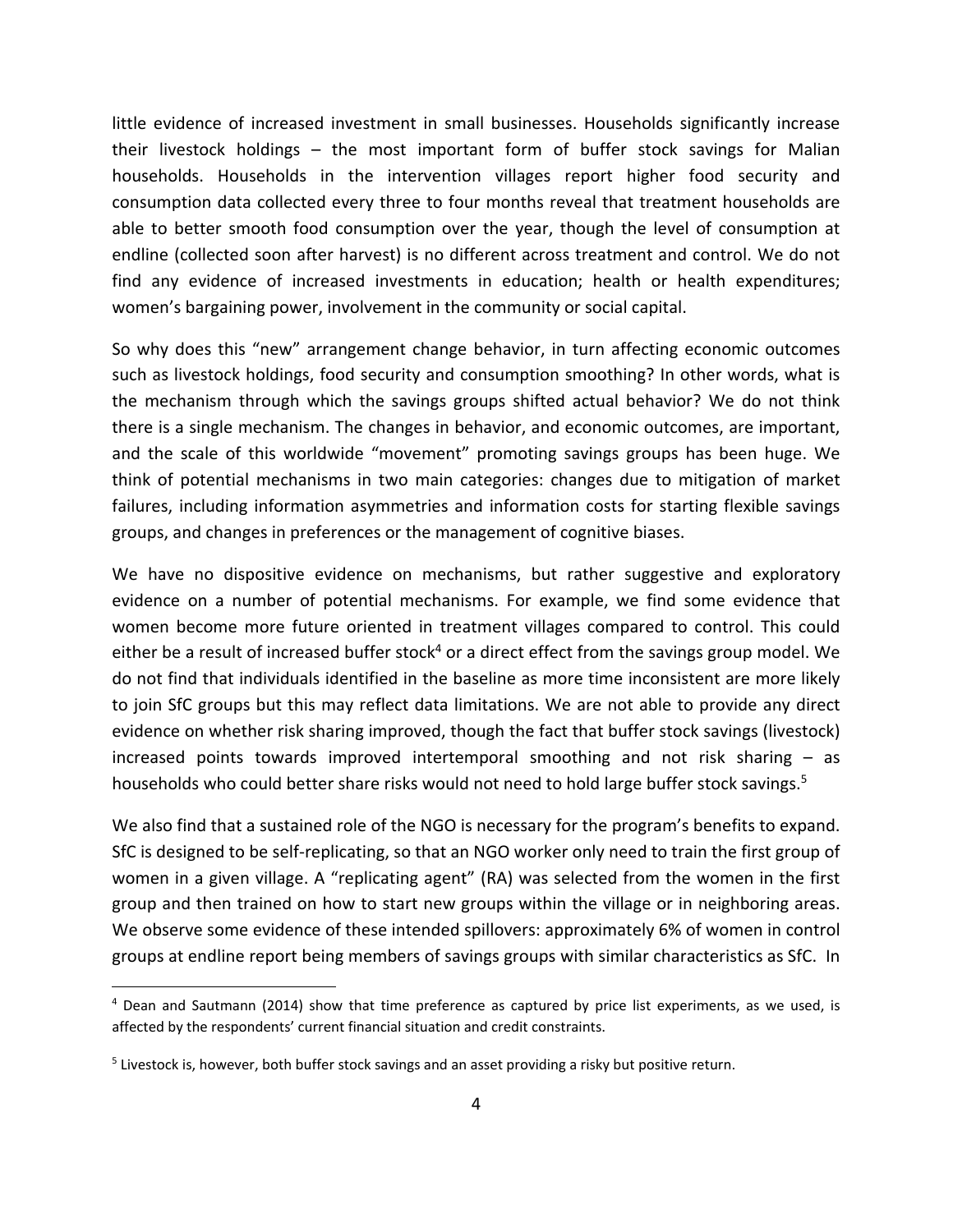order to assess what factors may limit the spread of SfC – and perhaps give insights into why groups like SfC did not organically occur in the absence of an NGO – we varied within the treatment group how replicating agents were trained. In randomly selected treatment villages, RAs were provided with more structured and formal training while in the remaining villages RAs received less intense, less formal training. The impact is stronger for the more formal and intense training, suggesting that despite the simplicity of the program, a sustained involvement of the NGO in the program's expansion is beneficial.

Other work on similar savings groups – implemented by DanChurchAid, CARE, the International Rescue Committee and Catholic Relief Services – in East Africa have found mixed evidence on impacts. Ksoll et al. (2013) find some evidence of improvements in consumption in Malawi using a cluster design with 46 villages but limited evidence of increased small business activities. In Burundi, Bundervoet (2012) finds the largest impacts using 77 savings groups: three months after the end of one cycle, VSLA members had higher consumption and assets.<sup>6</sup> Ongoing work by Karlan, Savonitto, Thuysbaert and Udry (2012) evaluating the CARE model in Uganda, Malawi and Ghana find some evidence of women investing more in small enterprises and improvements in food security but no change in assets after two years of the program. Greaney, Kaboski, and Van Leemput (2013) find that an alternative implementation model where savings group trainers are paid for their services, instead of being paid NGO staff, increased the quality of the savings groups – as captured by small business investments of members - by improving selection into the savings groups. Privatized groups attract better off (at baseline) members than the standard model. There is no control group who did not gain access to savings groups. Their finding raises an interesting question of the tradeoff between cost effectiveness and the type of valuable consumption smoothing we observe in Mali. This may be particularly important given the interest in the organizations implementing savings groups to target the ultra‐poor and households who are not likely to benefit from more formal microfinance institutions.

This paper proceeds as follows: Section 2 describes the intervention and section 3 gives an overview of the experimental design and the available data. Section 4 discusses adoption, how women use SfC and its impacts on savings and use of credit. We then present the main impact estimates in section 5. In section 6 we discuss why an NGO was necessary to introduce this product, and section 7 discusses the potential underlying mechanisms. Section 8 concludes.

 $6$  The experimental design asked interested women to form into groups, and then randomized the timing of when those groups were trained in the savings group methodology in a public lottery.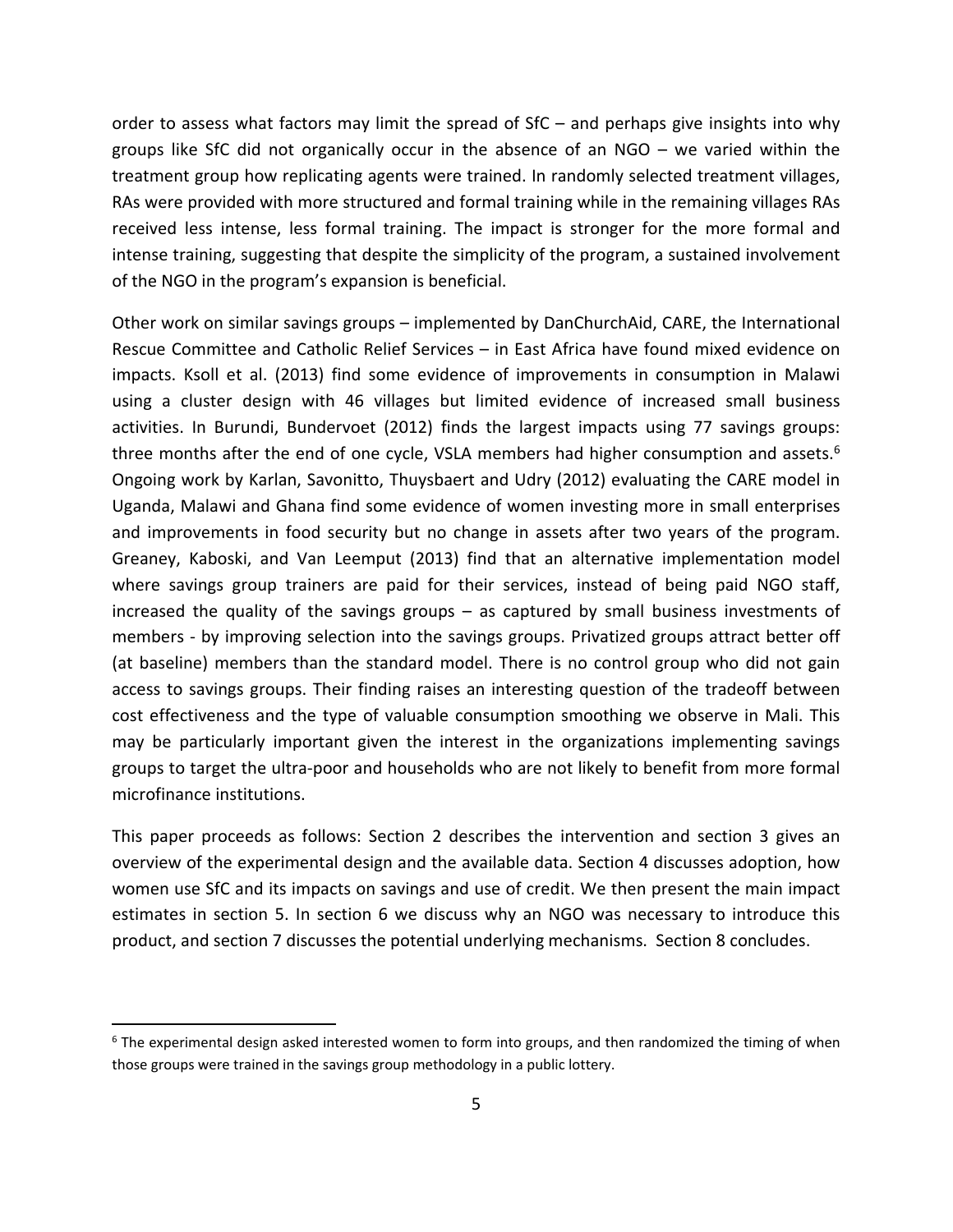### **2 Intervention**

Saving for Change (SfC), is a community‐based savings group program developed by OA/FFH. The SfC program builds on the ASCA model, enabling women to organize themselves into simple savings and credit groups. The objective is to improve savings and credit opportunities, especially for those who are not reached by institutional lenders and ROSCAs. After an introductory village meeting in which the NGO agent explains the working of SfC, twenty or so women voluntarily form a group that democratically elects officers, sets by-laws, meets weekly, and collects savings from each member. Each woman is also asked to describe a savings goal at the beginning of a cycle. At meetings, each woman contributes a savings amount (previously established by the members) to a communal pool, which grows in value each time the group meets. When a woman needs a loan, she proposes the desired amount to the group. Once all demand has been voiced, the group collectively discusses whether there are enough funds and how to divide funds, and prioritizes requests if there is more demand than funds. Loans must be repaid with interest, at a rate set *ex ante* by the members. Each group manages its own funds which are entirely internally generated (with no matching or external loans provided), and all transactions occur in front of the group for full transparency.

In Mali, literacy rates – particularly among women – are very low.<sup>7</sup> ASCAs which enable women to take out loans from an accumulating pot are quite rare, perhaps because keeping track of each women's credit and debits is challenging without written records. SfC in Mali uses an oral accounting system to keep track of savings amounts and outstanding loans.<sup>8</sup> This likely facilitates more flexibility in terms of savings and loans than could otherwise be accomplished in traditional ASCAs.

At a predetermined date, the cycle ends and the group divides the entire fund among members, which is referred to as a share-out. The timing can coincide with times of high cash flow requirements such as festivals, the planting season, or the "hungry" season. The interest from the loans gives each member a positive interest rate. The group then decides whether to start a new cycle, and under what conditions. At this time, groups sometimes opt to increase their weekly contributions, accept new members, or change leadership positions.

The SfC‐promoting NGOs offer significant technical support to SfC groups, particularly during the first year after which the program is introduced in a village. However, the NGOs do not

<sup>&</sup>lt;sup>7</sup> In our baseline survey, 14% of women reported being able to read or write.

<sup>&</sup>lt;sup>8</sup> The system is based on each woman always sitting in the same location in a circle, and remembering her own savings, and loan and fines balances as well as those by the woman sitting to her right. The women are all also supposed to remember the total amount in the cash box after each meeting.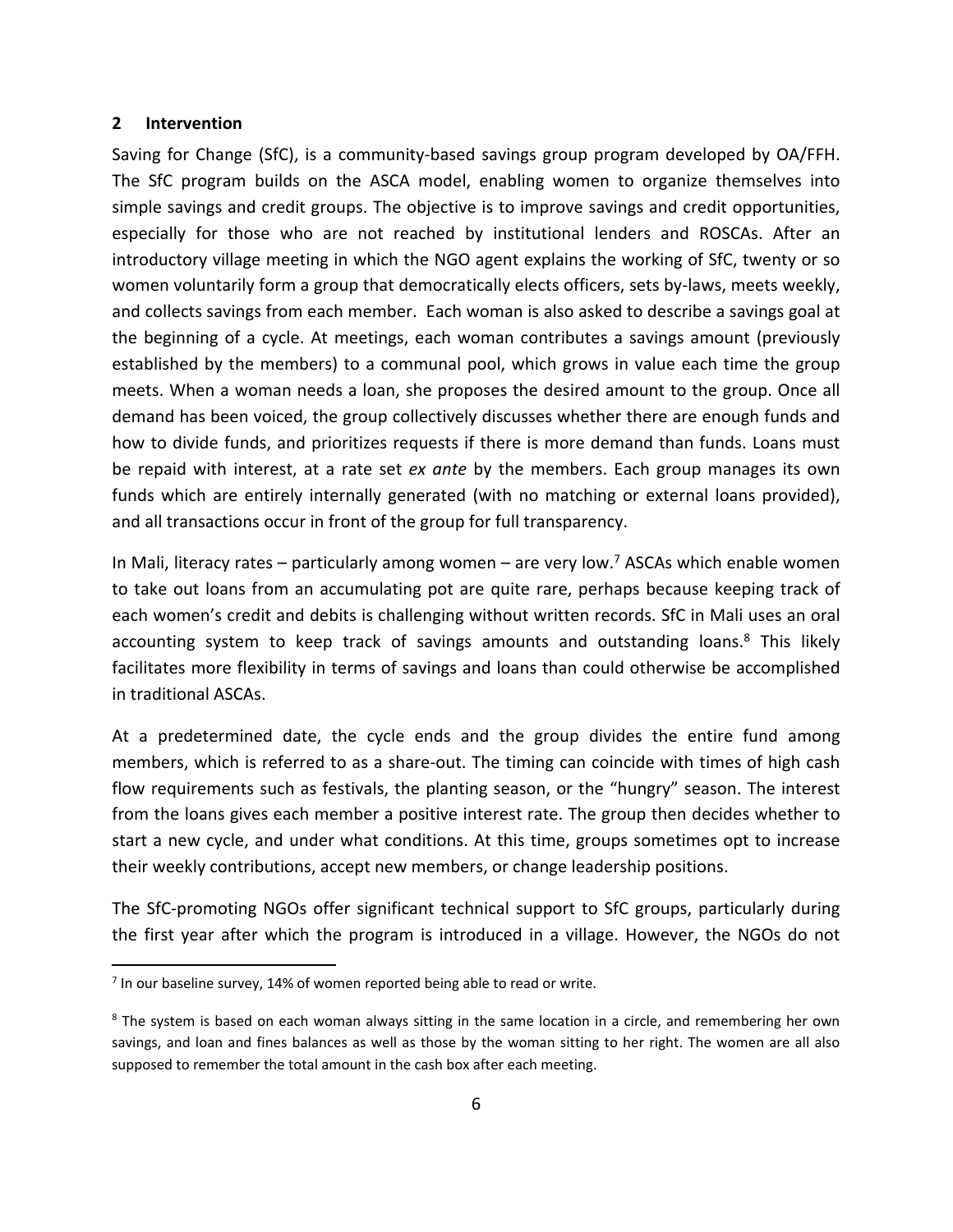introduce any outside capital into the groups. The SfC groups are formed and supported by two types of agents: "hired agents" (paid employees of a local NGO and trained formally), and "replicating agents" (local women from a village in which a hired agent formed a group, and trained by the hired agents). The program aims to generate many replicating agents, thus giving the program independence from the activities (and thus subsidies) of the NGO. In practice, however, hired agents often assist replicating agents with creating and training new groups.

### **3 Experimental design and data**

The experiment was implemented as SfC expanded into new geographic territory. The study sample was comprised of 500 villages in the Segou region.<sup>9</sup> Study villages were divided into 209 treatment villages and 291 control villages.<sup>10</sup> We stratified the randomization by commune and used a re-randomization procedure to ensure balance on a number of village characteristics.<sup>11</sup>

Treatment villages were divided into catchment areas of about 15 villages each by OA/FFH and local partner NGOs. As described above, hired agents work intensively in a given village for one year before transitioning to a role where they support the replicating agent. This enables the hired agents to continuously expand the number of villages with SfC over time. In the study area, each hired agent was assigned a catchment area and was instructed to target 10 villages in the first year of implementation (May 2009‐April 2010). In the following year (May 2010‐April 2011), hired agents continued to support villages targeted the first year and also introduced SfC in the remaining villages in their zone. During the third year (May 2011‐April 2012), the number of hired agents decreased and the territories expanded somewhat. Hired agents continued to

<sup>&</sup>lt;sup>9</sup> The 500 villages were spread across four administrative "cercles": Segou, Bla, San and Tominian. There are 7 cercles in the Segou region and 49 in all of Mali. The four in the study are east of the regional capital and form a contiguous geographic area. The villages were selected from government lists of villages in almost all communes (a unit larger than the village and smaller than the cercle) in those four cercles. 11 of 84 (6 of which are in San) were removed from the sample frame because other NGOs had already been promoting savings groups there.

<sup>&</sup>lt;sup>10</sup> More control than treatment villages were selected in order to improve statistical power for measuring spillovers to control villages (using variation in proximity to treatment). However, we found little correlation between distance to treatment village and the existence of SfC-like savings groups in control villages.

 $11$  The village-level variables for which balance was checked were: number of households in the village, distance to paved road, distance to market, availability of electricity and the presence of formal credit, schools, a health center and ROSCAs. We re-randomized until for none of these variables a test for the equality of means between treatment and control villages yielded a p-value smaller than 0.35. See Bruhn and McKenzie (2009) for an analysis of this approach, and suggested improvement, to instead draw a fixed number of random assignments and then choose the "best" one based on a pre‐determined objective criteria (such as largest smallest p‐value across all pairwise tests, or largest p-value for an aggregate test).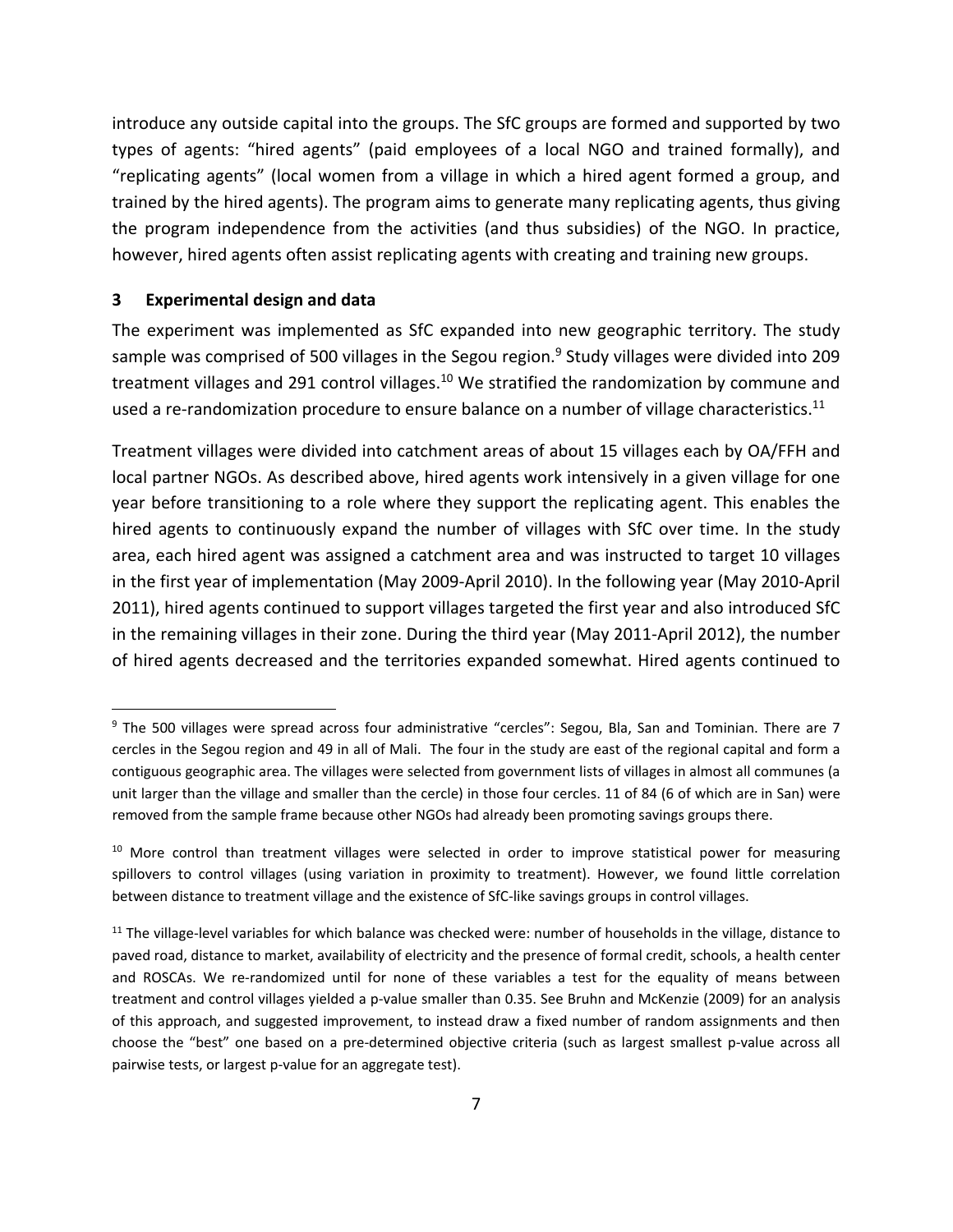support existing replicating agents, added extra groups in neighborhoods of big villages/towns, and implemented follow‐up to strengthen older groups.

In order to investigate the way in which the training method of the replicating agent affects program impacts, treatment villages within each catchment were randomly assigned to one of two replication types. Replicating agents in *structured replication* villages participated in a formal, three‐day training. As part of the training, replicators received a pictorial guide and a certificate stating they are certified to form SfC groups. In *organic replication* villages, replicating agents were not provided with the formal training and material resources. Hired agents provided support (answering questions and giving advice) to replicating agents, whether in the structured or organic villages. Hired agents were instructed to target an equal number of villages from each replication type within the first year.

### **3.1 Data**

We collected panel data with a comprehensive household survey at baseline and endline on almost 6,000 households (representative at the village level). For 606 households of the 6,000 households, we also conducted surveys at higher frequency, either every two to three weeks or every three to four months over a 20 month period, in order to examine consumption smoothing outcomes.

### *3.1.1 Full‐sample surveys*

We conducted a comprehensive household panel survey on almost 6,000 households (baseline survey in February-May 2009, and endline survey three years later, February-May 2012). To generate the sample frame, we first conducted a census survey of all adult women in the 500 villages in the study. In each village, 12 women from the census list were randomly selected for inclusion in the baseline survey, totaling a sample of 5,993 women in 5,954 households.<sup>12</sup>

The endline survey targeted the same households and women. Of the 5,954 households in the baseline sample, 5,601 (94.1%) were resurveyed in the endline survey. As a number of sections in the survey were administered to only one woman in the household (the primary female respondent), we tried to interview these same women in the endline. If the baseline female primary respondent could not be re‐interviewed after repeated visits, she was replaced by another randomly selected female from the same household. For 5,094 of the 5,602 households surveyed in the endline, we managed to re-survey the same baseline female primary respondent; in 386 households, the baseline primary respondent was replaced by

 $12$  As we sampled women randomly from the census list and households often have multiple adult women, there are about 40 households from which more than 1 woman was drawn.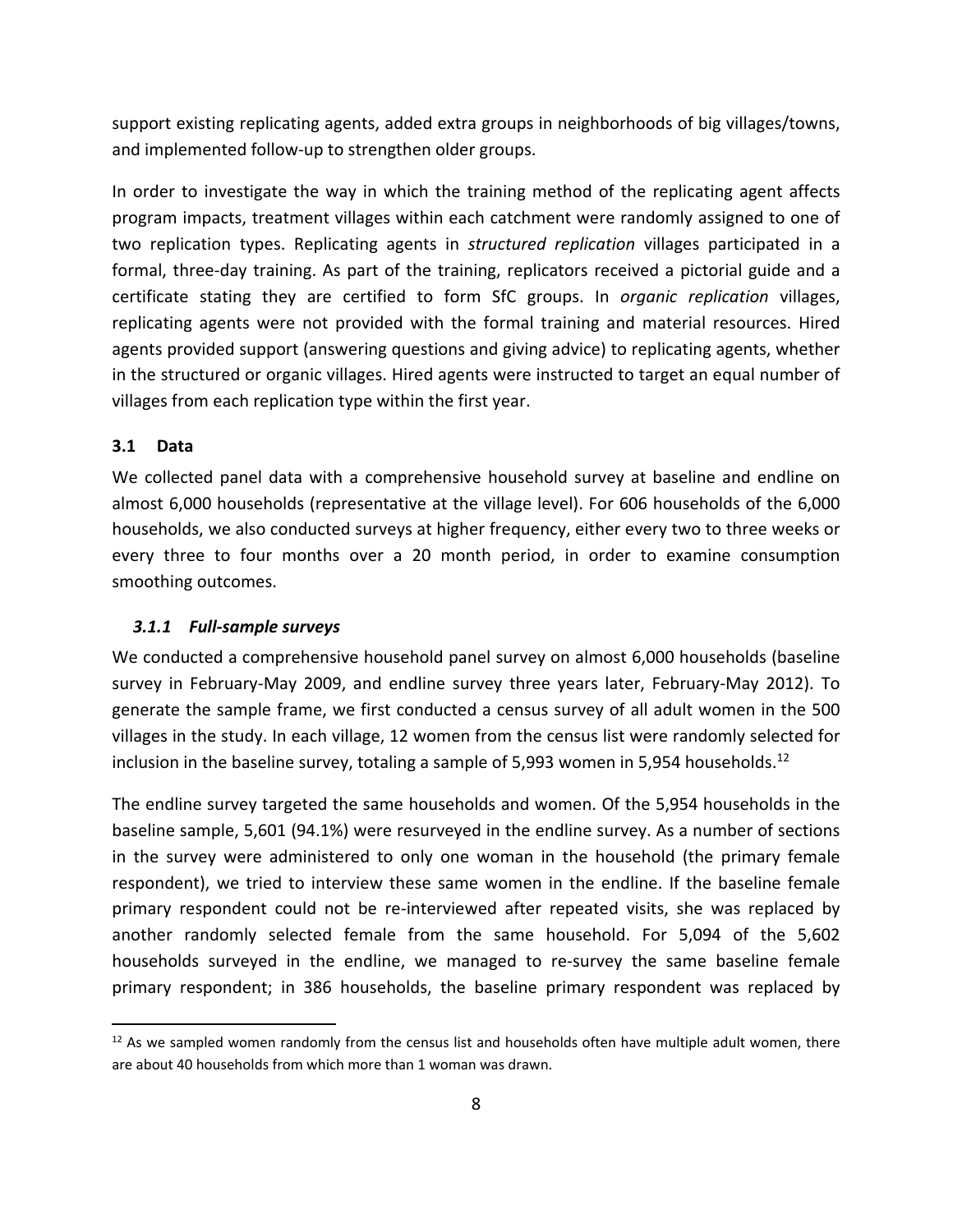another woman in the same household; and in the remaining 122 households no adult woman could be interviewed. The percentage of baseline primary respondents who were re‐surveyed in the endline survey was thus 85.9% (5,094 out of 5,954) and the total endline sample of primary respondents 5,462 (see Table 1A for an overview).

The baseline and endline surveys included an adult, household and village questionnaire. The adult questionnaire was administered individually to the primary female respondents and the primary female respondent's husband, and included sections on savings, credit, risk aversion, time preferences and cognitive ability (digit span and raven's test). For primary female respondents, there were additional sections on malaria knowledge, social integration, intra‐ household decision making, social capital and food security. We define a household in this context as the primary female respondent, the person she defers to (i.e., her authority figure, most often her husband), and this person's immediate dependents. This would include other wives if the respondent's husband (i.e. her authority figure) is polygamous, for example. In about 75% of cases, the household is embedded in a larger household structure, but we focus in this paper on outcomes at the household and female respondent-level.<sup>13</sup> The average size of the small household in our data is 7.4. The household module included sections on migration, education, health, livestock, agriculture, other economic activities, housing, assets, transfers, food consumption and non‐food expenditures.

### *3.1.2 High‐frequency surveys*

Between the baseline and endline surveys, we conducted high frequency surveys on a subset of 684 randomly selected households (from both the treatment and control groups). The sub‐ sample for the high-frequency surveys was drawn in different steps. First, we selected four centrally located larger villages spread out over the study region to serve as the base villages for our enumerators and determined the study villages reachable in under two hours by motorbike from these base villages. From this set of 333 villages, we randomly sampled 60 treatment and 60 control villages. From each group, 24 villages were randomly selected to receive survey visits every two weeks, with the remaining villages receiving survey visits every three months. Finally, we randomly sampled seven households from the baseline sample in

<sup>&</sup>lt;sup>13</sup> We collected some information on extended family, including joint agricultural production and food consumption. The extended families are quite large: on average there are 19.2 members; the 90<sup>th</sup> percentile is 41 members.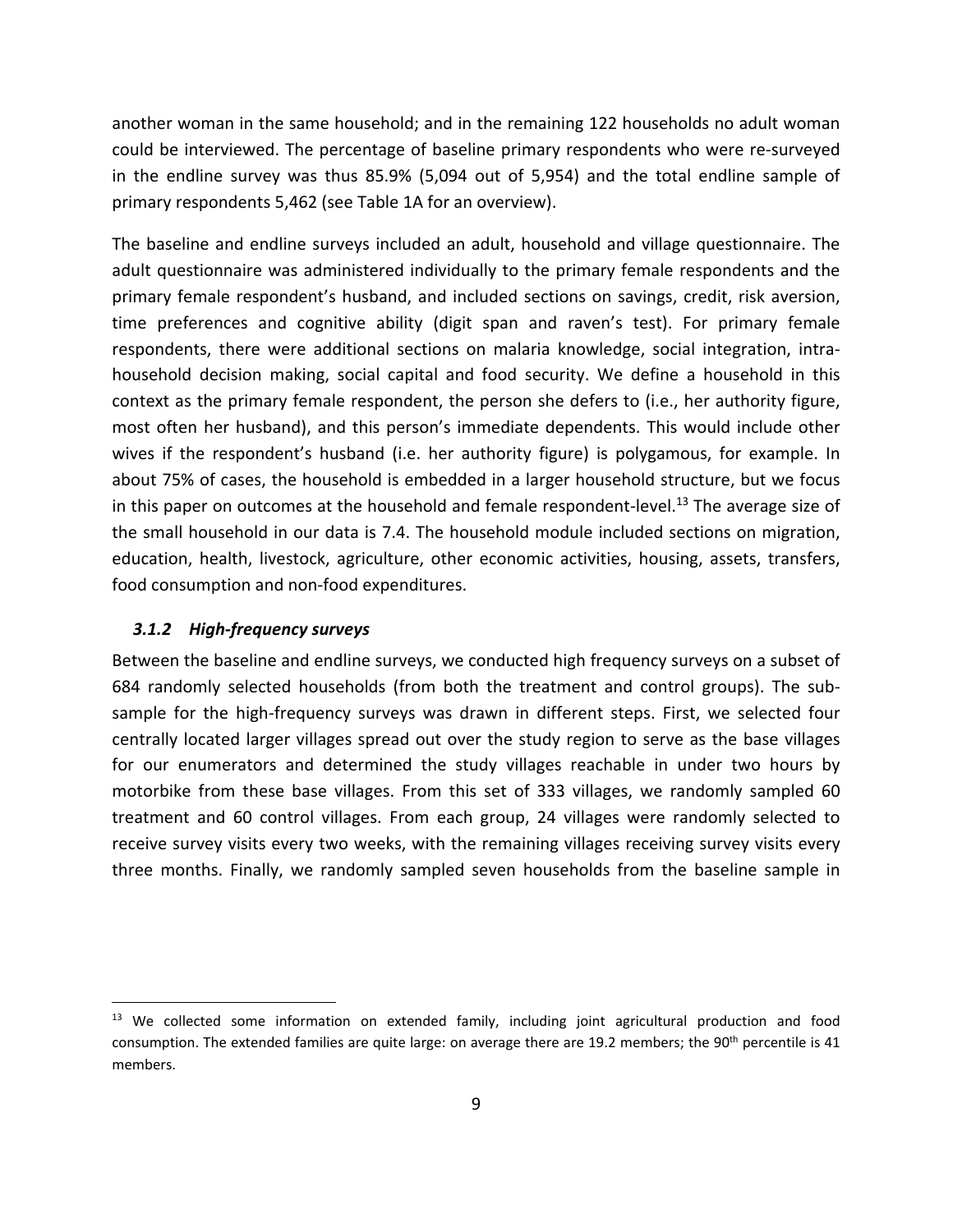each of the two-week villages and five in each of the three-month villages. The original sample frame thus consisted of 120 villages.<sup>14</sup>

The high‐frequency questionnaires included fixed modules on financial transactions, transfers, health, non-agricultural income, expenditures and asset transactions and a variable component that, on a rotating basis, asked about agricultural production, crop stocks, food consumption, food security, and education. The high-frequency surveys were conducted over a 20-month period (June 2010‐January 2012). In total, 5,815 interviews of 309 households and 989 interviews of 297 households were completed in the two-week and three-month villages, respectively.

# **3.2 Balance check and attrition**

We conduct different tests, for both the full sample and the high-frequency sample, to verify that there are no important observable differences between the treatment and control groups. Appendix Table A2 compares the treatment and control groups along 24 covariates and summary indices constructed using these covariates. For the full sample, (a) a simple mean comparison along the 24 covariates and the 6 indices, reported in Appendix Table A2, fails to reject equality in 29 out of 30 tests, (b) an aggregate test at the household level, in which we regress assignment to treatment on the set of indices and the food consumption measure, fails to reject orthogonality (p-value of 0.61 reported at the bottom of Appendix Table A2). The same tests for the high-frequency sample indicate that imbalance is not a concern.<sup>15</sup>

Appendix Table A3 reports tests for differential attrition between the treatment and control group. The left panel shows that mean attrition is slightly higher in the treatment group (1.3 percentage points, se = 0.7 pp). However, in a regression of attrition on the six indices and food consumption, treatment status and the interaction of treatment status and the seven covariates, a test of the joint significance of treatment status and the interaction terms fails to reject that the composition of attrition is the same in treatment and control (p-value of 0.27 reported at the bottom of Appendix Table A3). In the high frequency sample, there is no evidence of differential attrition between treatment and control: we fail to reject the equality

<sup>&</sup>lt;sup>14</sup> Soon after the start of the high-frequency surveying, 8 of the originally sampled villages turned out to be too far away from the base villages or unreachable during several months of the year. These villages were replaced by other randomly selected villages.

<sup>&</sup>lt;sup>15</sup> The sample in these tests is the sample obtained after the early replacement of the 8 villages (as described above). Since our main outcome of interest is consumption smoothing, our final sample consists of the households for which we have at least one consumption observation. Attrition is defined accordingly.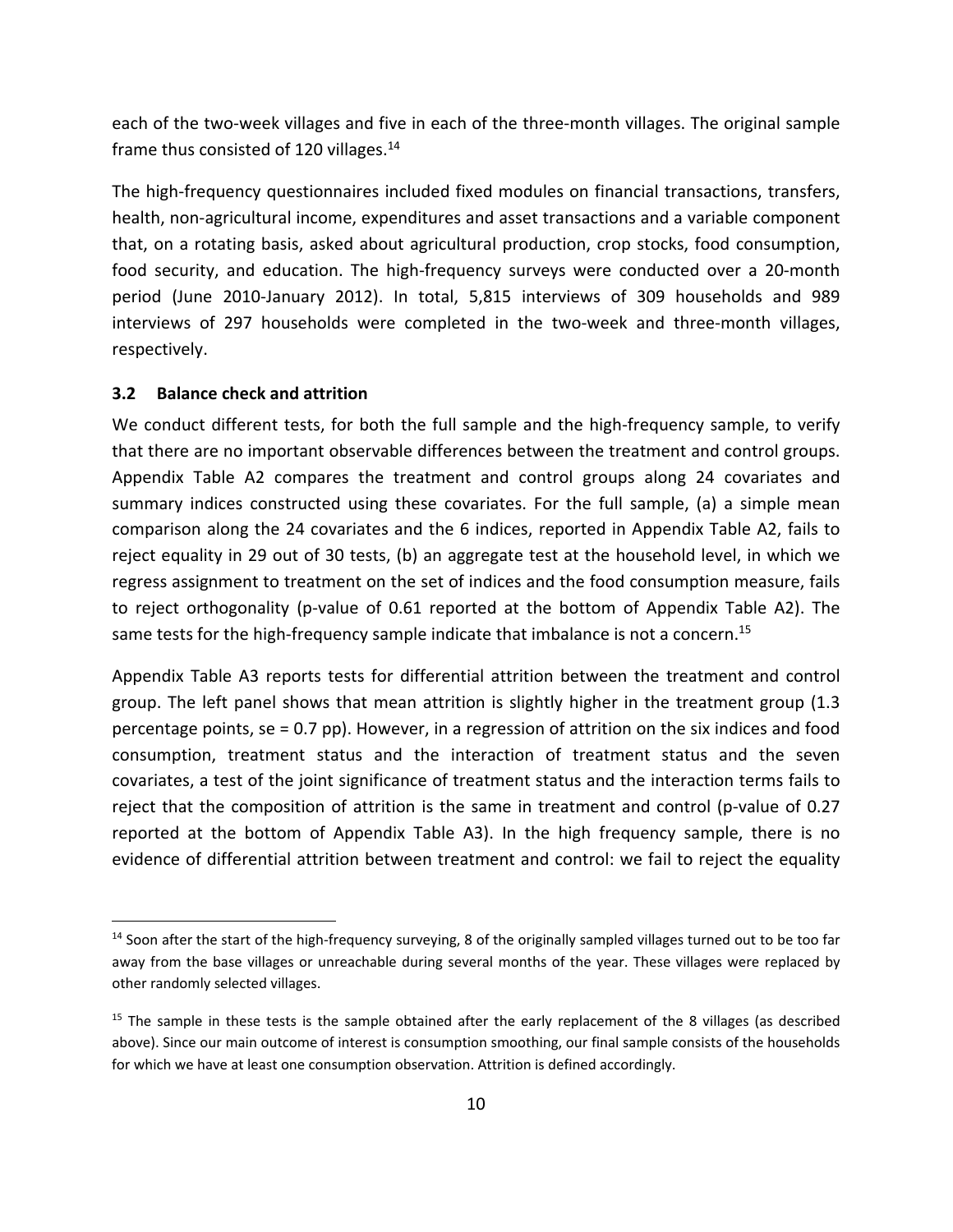of mean attrition (a difference of 1 pp, se = 2.4 pp) and of the composition of attrition (p-value of 0.59).

## **3.3 Baseline sample characteristics**

As shown in Appendix Table A2, a study village has on average about 1,000 inhabitants, is 23 kilometers from the nearest paved road, and reachable by truck during nine months per year. About 70% of villages have a primary school in the village, and 20% have a health center. Prior to the intervention, approximately 22% of women were members of a ROSCA. Approximately 35% of primary respondents had received a loan in the last 12 months while 29% had given a loan. Of all female adults in the household aged 20 to 65, 22% received at least one transfer (either cash or in‐kind) from another household in the last 12 months while 17% had given a transfer. Approximately fifty percent of primary respondents operated a business and a small portion (5%) engaged in paid labor. Over the past year, households invested \$19.65 in agriculture and \$15.71 in education. Livestock holdings averaged \$690.60. About half of the primary school aged children were enrolled in school.

## **3.4 Econometric specification**

Given that treatment assignment was random, the main identification strategy is straightforward. Our principal estimating equation for impacts on outcome measures in the full-sample survey is the following:

$$
Y_{i1} = \alpha + \beta S f C_i + X_{ijt} \pi + \theta_j + \varepsilon_{ijt}
$$

where  $Y_{i1}$  is the outcome variable of interest at endline for household *i*, and  $SfC_i$  indicates assignment to treatment status at the village level.  $X_{ijt}$  is a vector of variables, including  $Y_{i0}$  the lagged (baseline) value of the dependent variable, and the variables used in the re‐ randomization procedure.  $\theta_i$  are commune dummies, i.e., the stratification variables. Throughout, standard errors are clustered at the unit of randomization, the village.

# **4 Adoption, savings and use of credit**

# **4.1 Adoption rates and usage of SfC**

With informal groups trained by replicating agents, participation in a SfC group is not simple to define. We define SfC groups are savings groups that women report as being "applause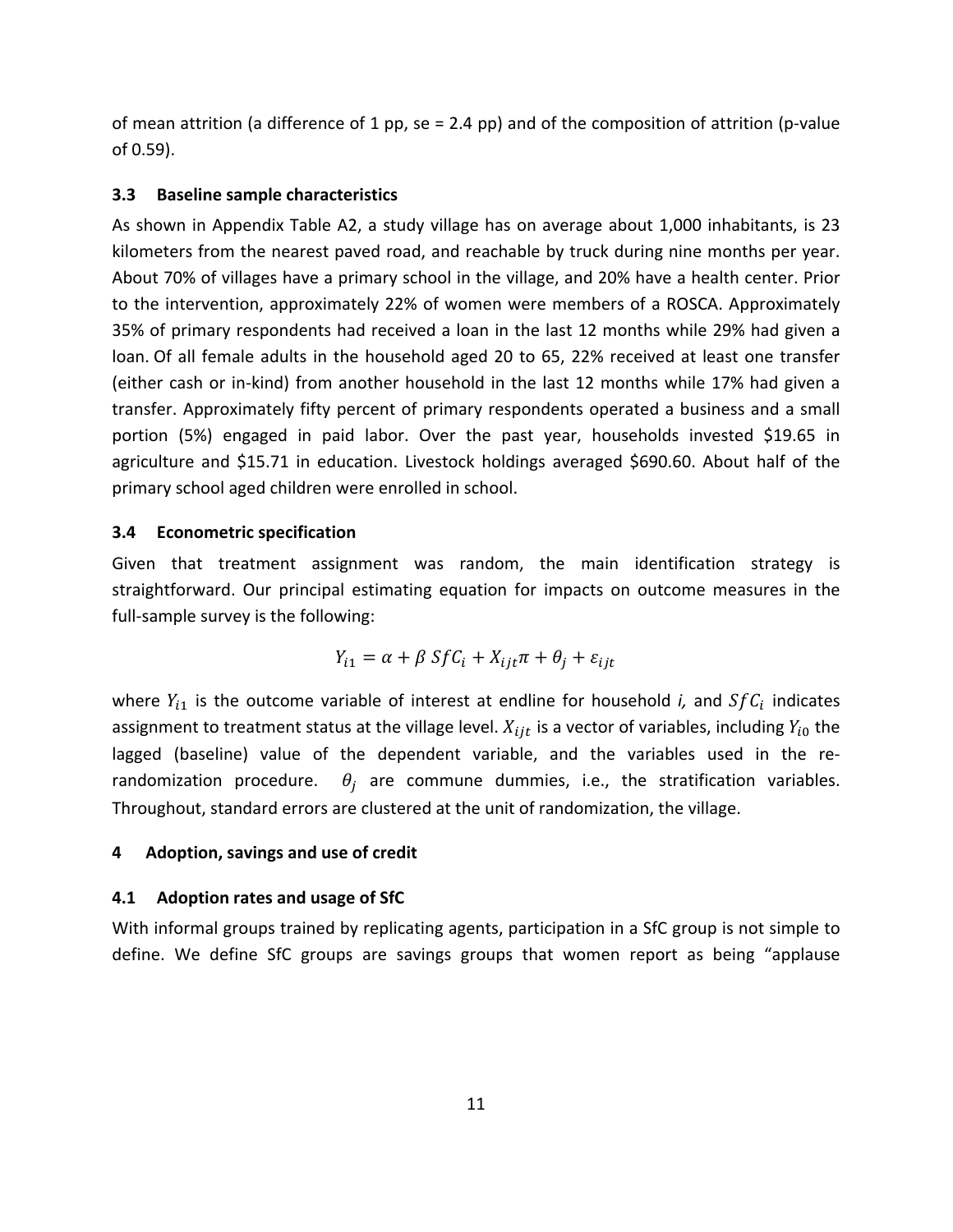groups<sup>"16</sup> that hold regular meetings and have received training from someone outside the group. Table 2 shows take‐up is 29.7% in treatment villages and 6.3% in control.

Appendix Table A1 presents several descriptive statistics on SfC usage. Average weekly savings contributions were \$0.48. Given that women joined SfC at different points in time, not all women had completed a savings cycle by the time of the endline survey: 83% of SfC members report having received at least one share‐out (i.e., end‐of‐cycle withdrawal of savings by all participants). The average number of share‐outs was 1.68 and the amount of the most recent share‐out averaged \$30.64. Most share‐outs (53.5%) occurred in April‐June, i.e. the months preceding the lean season (July‐October). The most frequently reported uses of the share‐out proceeds were food (47%) and small businesses (27%). A little under half of the SfC members reported having received a loan from the group in the last 12 months before the survey, for an average loan amount of \$20.39. The most frequently reported uses of the SfC loans are food (38%) and small businesses (42%).

### **4.2 Characteristics of SfC adopters**

Table 3 compares baseline characteristics of adopters and non-adopters in treatment villages. Adopters tend to come from somewhat larger and somewhat wealthier households, as measured by food consumption per capita (a difference of 0.24, mean for non‐members of 2.68). No differences in participation rates were observed based on the gender of the household head or household ethnicity. SfC adopters were more likely than non-adopters to have resorted to a costly strategy to cope with a shock within the last year (a difference of 4 pp, mean for non-members of 16%). This could mean that these households, on average, faced more serious shocks (and thus the value of a shock‐coping mechanism was higher for them), or that these households had fewer pre‐existing coping mechanisms to deal with shocks. There were no noticeable differences in levels of food-insecurity between adopters and non-adopters.

SfC adopters were more somewhat older and more likely to be a leader in the village (a difference of 7 pp, mean for non‐members of 15%). More adopters were involved in ROSCAs (a difference of 9 pp) compared to non‐adopters (20%). Additionally, more SfC adopters had taken a loan in the past year at the time of the baseline survey (a difference of 8 pp, compared to 31% of non‐adopters). SfC adopters were not only financially more active but also economically: they are more likely to operate a business and to own livestock. Women who adopted SfC scored considerably higher on the social integration index, the community action index, and the

<sup>&</sup>lt;sup>16</sup> Because of a characteristic clap performed at the end of each meeting by most groups, SfC groups are known as "tegereniton" or "applause groups" in Mali.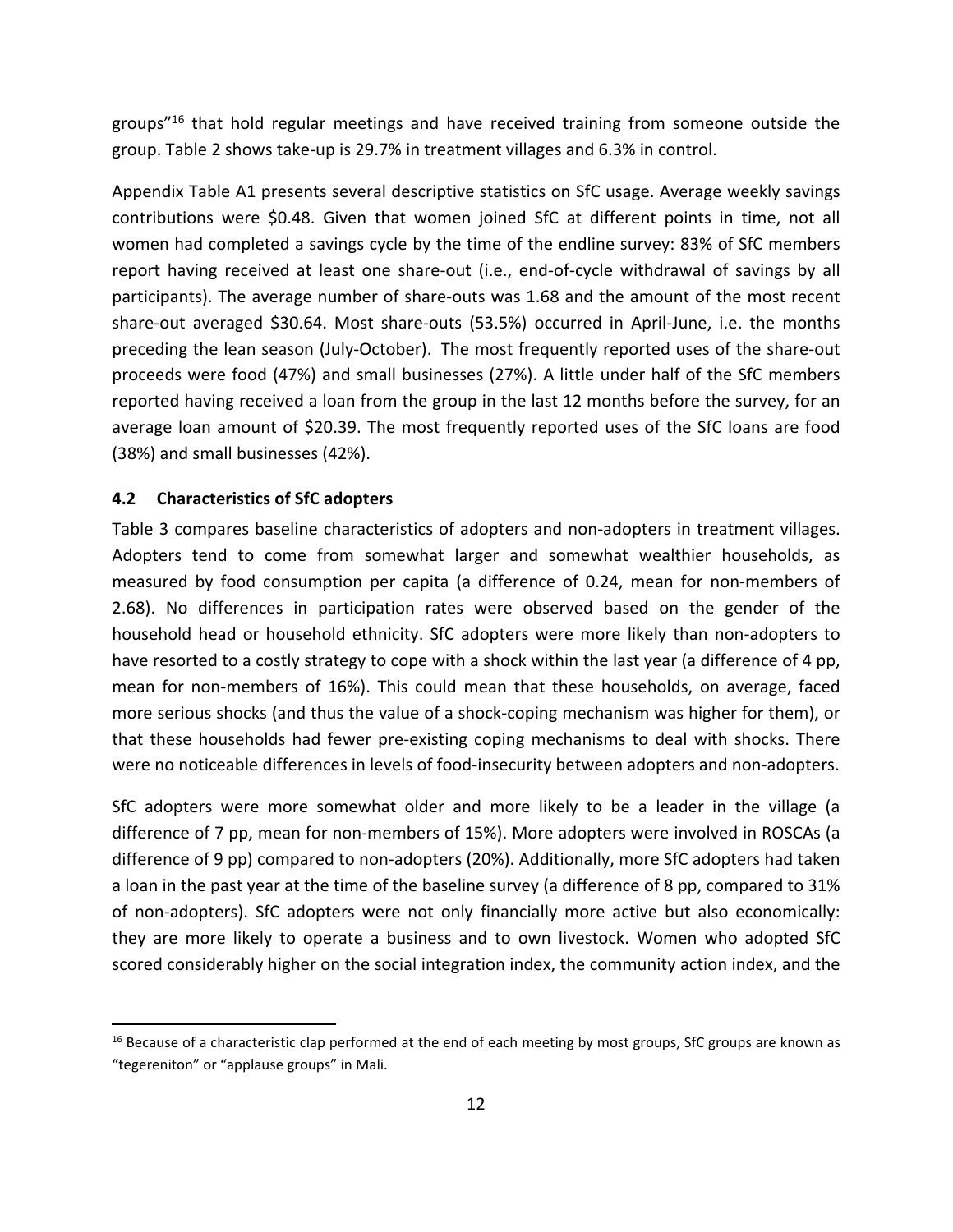intra-household decision making power index.<sup>17</sup> Given the communal nature of SfC groups, it is not surprising that women who opted to participate in the program had stronger or more frequent social ties prior to joining the group. Measures of financial patience and time inconsistency were similar between adopters and non‐adopters.

## **4.3 Did SfC increase financial savings and use of credit?**

We first look at whether the introduction of SfC into a village led to increases in financial savings and use of credit. As can be seen in table 4A, female respondents from the treatment villages are 4.9 percentage points (se =  $1.6$ ) more likely to be members of any type of savings group.<sup>18</sup> Overall, savings held by the primary respondents increased in treatment villages, on average, by \$3.65 (se = 1.32, mean in the control group of \$11.96) over the course of the study period. This is driven by the increase in savings in ASCAs, including SfC groups (\$3.21, se = 0.84). There is a small, but statistically significant decrease, in the amount of savings held in formal institutions (‐\$1.10, se = 0.56), but very few women have formal savings accounts (1% of the control group).

A woman involved in savings groups prior to SfC may opt to participate in SfC rather than continue with her existing savings group. We find that participation in ASCAs and ROSCAs other than SfC does significantly decrease by 19.7 percentage points (se = 1.9 pp) while SfC participation increased by 24.6 percentage points (se = 1.7 pp). This suggests that the SfC program does crowd out other types of savings groups, and thus some of the changes in economic outcomes are coming not from the introduction of a completely new concept, but rather an improvement in the organization and terms and conditions of the savings groups (i.e., the "technology" improvement).

Table 4b shows that significantly more women reported receiving a loan in the last 12 months in the treatment group  $(3.3 \text{ pp}, \text{se} = 1.6, \text{mean}$  in the control group of 56%). Of women who

 $17$  The intrahousehold decision-making index includes questions on how much influence she has on decisions in the following domains: food for the household, children's schooling expenses, and economic activities such as small business activities. The community action index includes questions on: how frequently she speaks with different village leaders, participation in village meetings and activities, and voting in last elections. The social capital index includes questions about seven other randomly selected community members from our sample and whether the respondent knows the person, would engage in informal risk sharing and transfers with the person, or go to the market together. The components that make up these indices are enumerated in Table 7. The index is constructed – as in Kling, Liebman, and Katz (2007) – by first normalizing (subtracting the mean and dividing by the standard deviation of the control group) each individual variable, and then adding all the normalized variables together. This summed variable is then normalized with respect to the control group.

 $18$  This includes all ROSCAs and ASCAs – as defined above.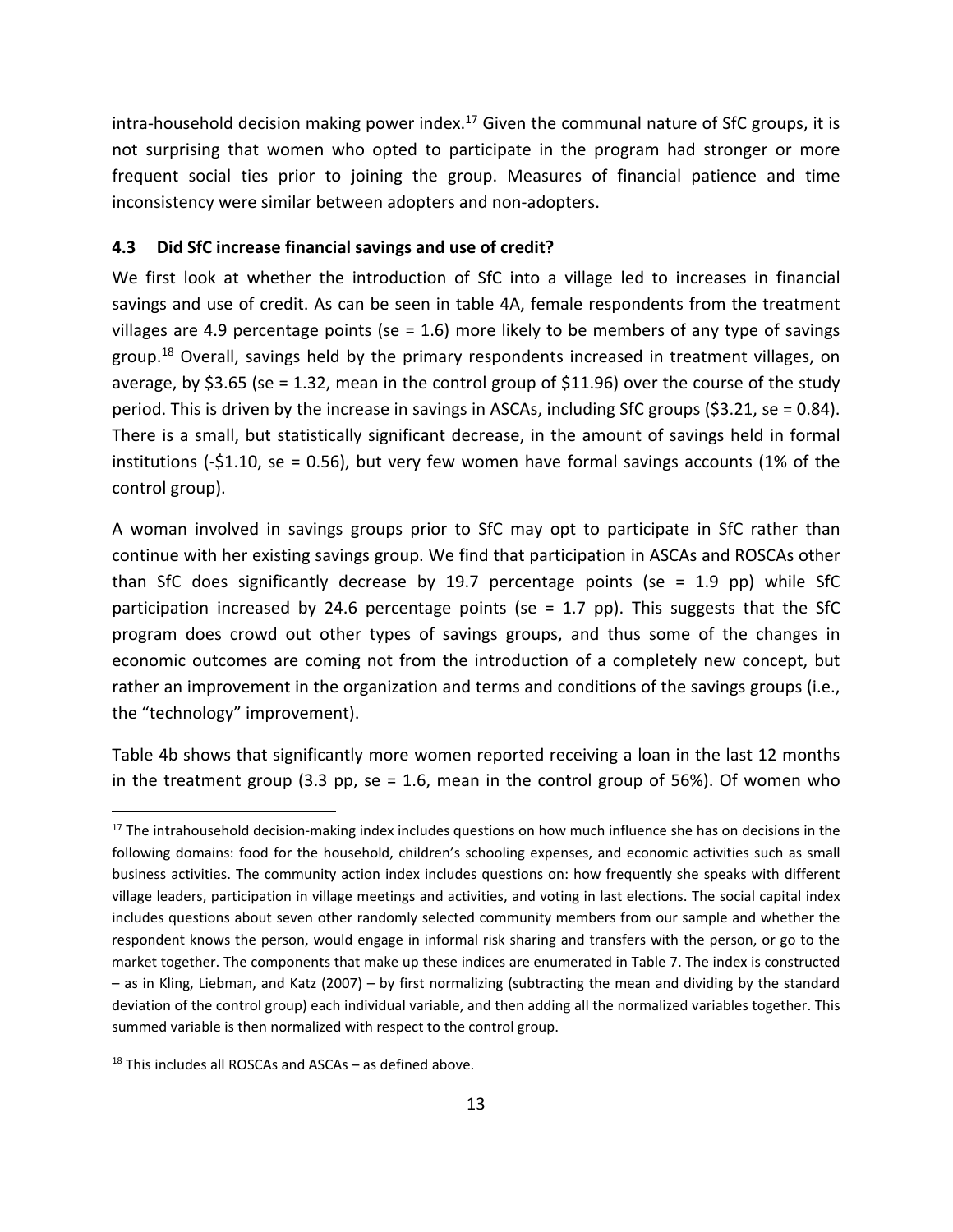received loans, the total amount received as loans in the last 12 months did not differ between the treatment and control villages  $(51.33,$  se = 1.23). However, respondents from treatment villages did borrow significantly larger amounts from savings groups, on average, compared to control respondents. Women in treatment villages were 12.4 percentage points (se = 1.4) more likely to receive a loan from a savings group and 4.4 percentage (se = 1.6) less likely to receive a loan from family and friends. In Malian culture, it is often considered shameful or embarrassing to ask friends or family members for a loan. Therefore, the impacts point to a benefit of the SfC program that is difficult to quantify but likely quite important: SfC groups provide a less stigmatized source of credit while simultaneously normalizing lending within the community.

### **5 Impacts**

Savings groups may impact a wide set of outcomes, and at the start of the experiment there was no simple and linear mechanism of change. Our partners anticipated increases in economic activities and income, increased investments in health and education, increased consumption and improvements in women's bargaining position and women's social capital. We will present a wide range of outcomes in the following order: economic activities (agriculture, livestock and microenterprises); food consumption and non‐food expenditures; food security and consumption smoothing; health and education; and, social capital and household decision‐ making power.

### **5.1 Economic activities**

Columns (1)‐(4) of Table 5 present estimates of impacts on economic activities (agriculture, livestock and small businesses). These show the main impacts, and appendix tables A4A, A4B and A4C provide details on agriculture, livestock, and small businesses, respectively.

### *5.1.1 Agriculture*

In Mali, as other places in West Africa, women farm their own agricultural plots. Columns (1) and (3) show the impact on the value of agricultural output and the household and primary female respondent level, respectively. We find no change in the value of output at the household level, but women in SfC villages had \$5.93 more in agricultural value (se = 2.37, mean of control = 25.88), a 23% increase. Appendix table A4A shows that we see no significant changes in agricultural input expenses as a result of the intervention, at either the household or female respondent level. A similar fraction of women in both treatment and control groups reported cultivating land (39% compared to 41%, a difference of 2.1 pp, se = 1.5). Total expenses on inputs were also similar in treatment and control villages (a difference of ‐\$0.10, se = 0.43). Respondents in treatment villages did report a significant increase in the values of both output (\$5.93, se = 2.37, mean in the control group of \$25.88) and sales (\$1.97, se = 0.97, mean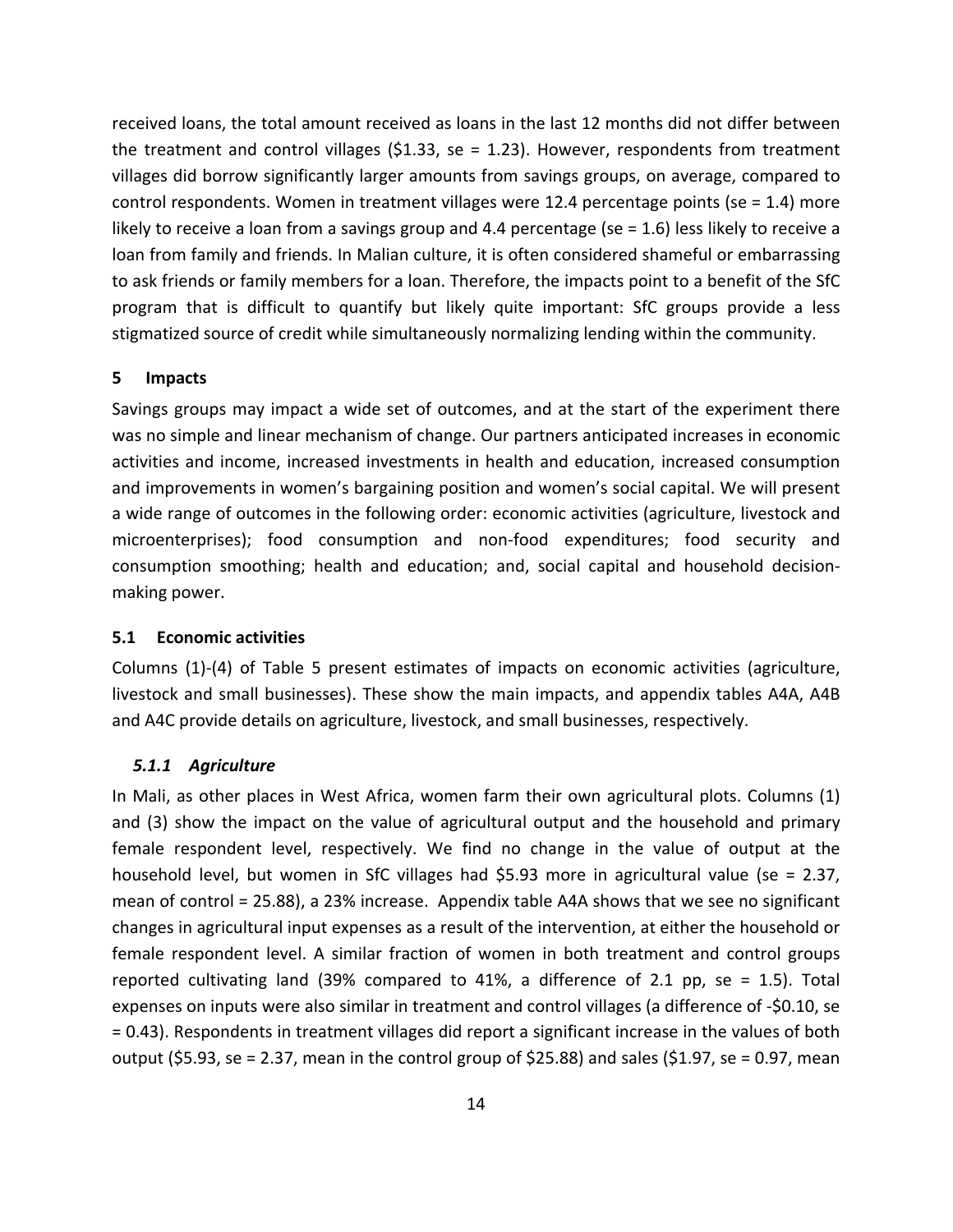in the control group of \$6.95). Given that agricultural inputs (which are typically considered better measured than outputs) did not change, this is a somewhat puzzling finding. In‐kind inputs, may have increased: the amount of land women report cultivating increases (0.044 hectares, se=0.027; mean in the control group of 0.3 ha) and men may be providing more labor on women's plots (0.82 of a day, se=0.50; mean in the control group 4.3). Neither of these results is significant at conventional levels, however, and therefore we cannot confidently claim any particular input change that led to the increase in agricultural output.

Columns (7)‐(12) show that we also find no changes in the agricultural inputs at the household level. Seventy‐one percent of households in the control group cultivated land, which is similar to the treatment group (a difference of 0.2 pp, se = 1.4). Expenses on agricultural inputs too were similar between the two groups (a difference of \$4.49, se = 3.79). The value of output and sales did not change at the household level, as they did at the women's level.

#### *5.1.2 Livestock*

In West Africa, livestock is both a productive activity and an important form of buffer stock savings (Kazianga and Udry 2006). In order to construct the value of the livestock, we use information households report on the number of different types of animals and then use median prices as reported by community leaders to construct the value of livestock holdings. Table 2 Column (2) shows a large increase in the value of livestock held by households in treatment areas (\$119.94, se = 41.33, mean in control group of \$895.78). This is a large, 13 percent increase. Appendix Table A4B shows that the magnitude is driven mainly by increased holdings of male cows (\$49.73, se = 20.64). The value of goats (\$11.47, se = 4.57) and sheep (\$12.28, se = 4.70) also increase. The increase in cows is a particularly large effect since in the average share‐out, a member would get about \$30 and share‐outs happen about once a year. The average member in our sample had been in SfC for almost two years. A typical share‐out would enable households to purchase a goat or a sheep. This suggests then some crowding‐in of investments into cows: cows are large, lumpy investments. SfC may have enabled households to push pass the threshold of being able to invest in one. However, this may also reflect measurement difficulties in capturing the value of livestock when transactions are rare and when quality is not easily observed. If the cows in treatment villages are on average younger and therefore smaller or thinner than in control villages, for example, we may overstate the increase in value of livestock.

Consistent with the increase in holdings, column (8) shows that yearly expenditures related to livestock increased as well (\$6.22, se = 3.38) in treatment villages.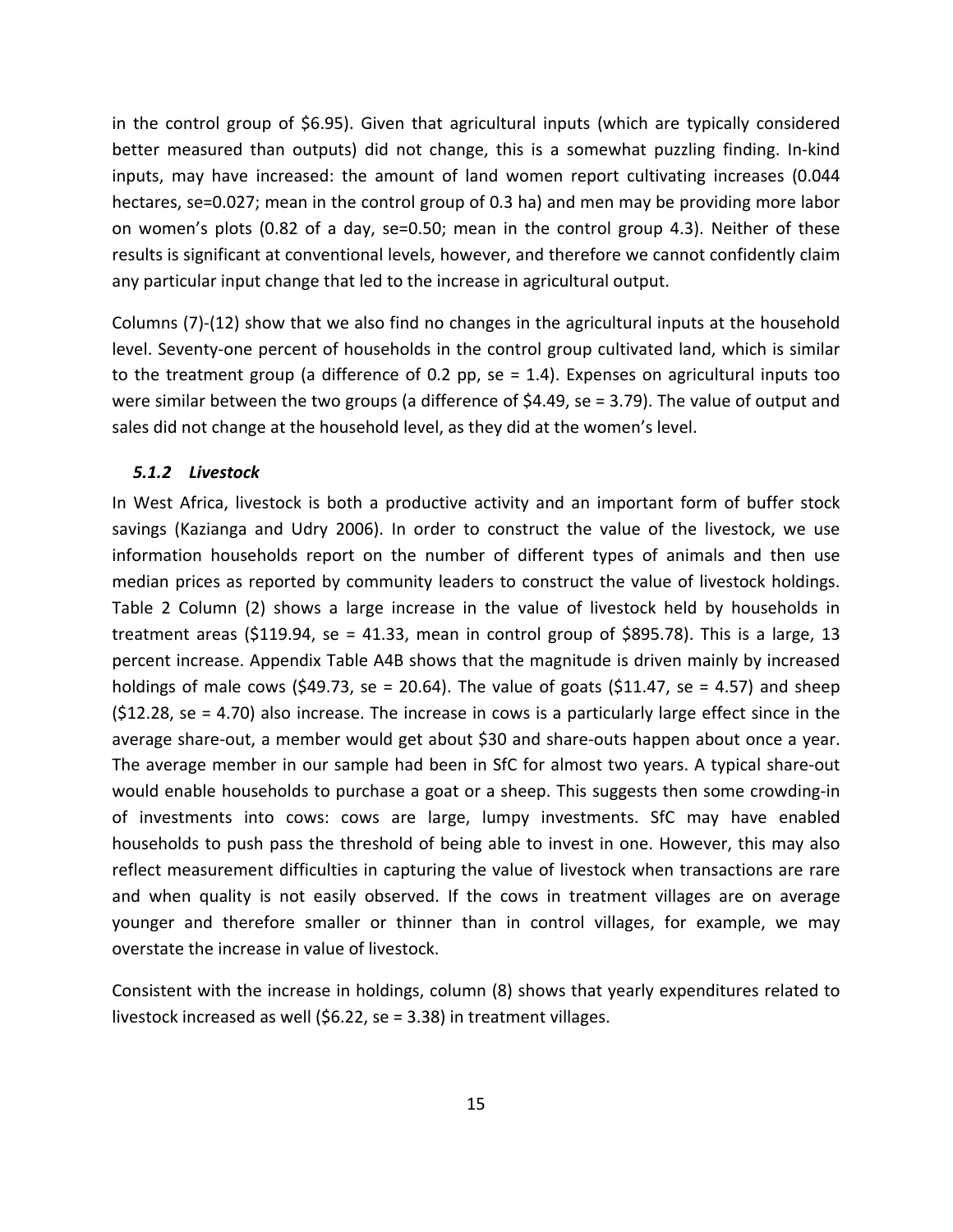### *5.1.3 Small businesses*

Table 5 Column (4) demonstrates no statistically significant increase in small enterprise profits. On average, women in control villages reported business profits of \$41 per year, which was similar to those of women in the treatment area (a difference of \$5.13, se = 3.82). Appendix Table A4C shows most outcomes related to business development or expansion also show no differences between treatment and control. A similar fraction of women in control and treatment groups had a business (a difference of 1.8 pp, se = 1.3, mean in the control group of 43%). In addition to asking women directly about their business profits, as reported in Table 5, we also asked detailed questions about sales and expenses and constructed an alternative profits measure as the difference between sales and expenses. Using this profits measure, in column (2) of Appendix Table A4C, there are no differences between control and treatment villages either (a difference of -\$0.33, se = 2.35, mean in the control group of 36.71).<sup>19</sup> While we see no change in profits, we do find suggestive evidence of increases in both expenses and sales for businesses in treatment villages compared to businesses in control villages: on average, treatment businesses spent \$35.66 more (se = 20.77, mean in the control group of \$131 per year) and sold \$38.56 more (se = 22.75). These differences are significant at the 10% level. Taken together, there is only weak and limited evidence of improvements in business outcomes.

#### **5.2 Consumption and expenditures**

As can be seen in Table 5 Column (5), overall monthly household expenditures per equivalent adult on non-food items did not differ in treatment and control villages (a difference of -\$0.04, se = 0.11). We do find suggestive evidence of a small increase in total food consumption per adult in treatment villages. Food consumption per equivalent adult in the past week increased by about \$0.13 (se = 0.07, mean in the control group of \$3.89), a 3% increase. This is a modest effect, significant only at the 10% level. The endline, when food consumption was collected, was after the harvest when most households are not struggling with food security. SfC may, however, have effects on consumption and food security during the lean period as it helps households save throughout the year, resulting in a lump sum of cash prior to the lean season.

<sup>&</sup>lt;sup>19</sup> de Mel, McKenzie, and Woodruff (2009) examine different methods of measuring micro-enterprise profits and conclude that simply asking profits provides a more accurate measure of firm profits than detailed questions on revenues and expenses. In our data, the correlation between self‐reported and calculated profits is high (.78).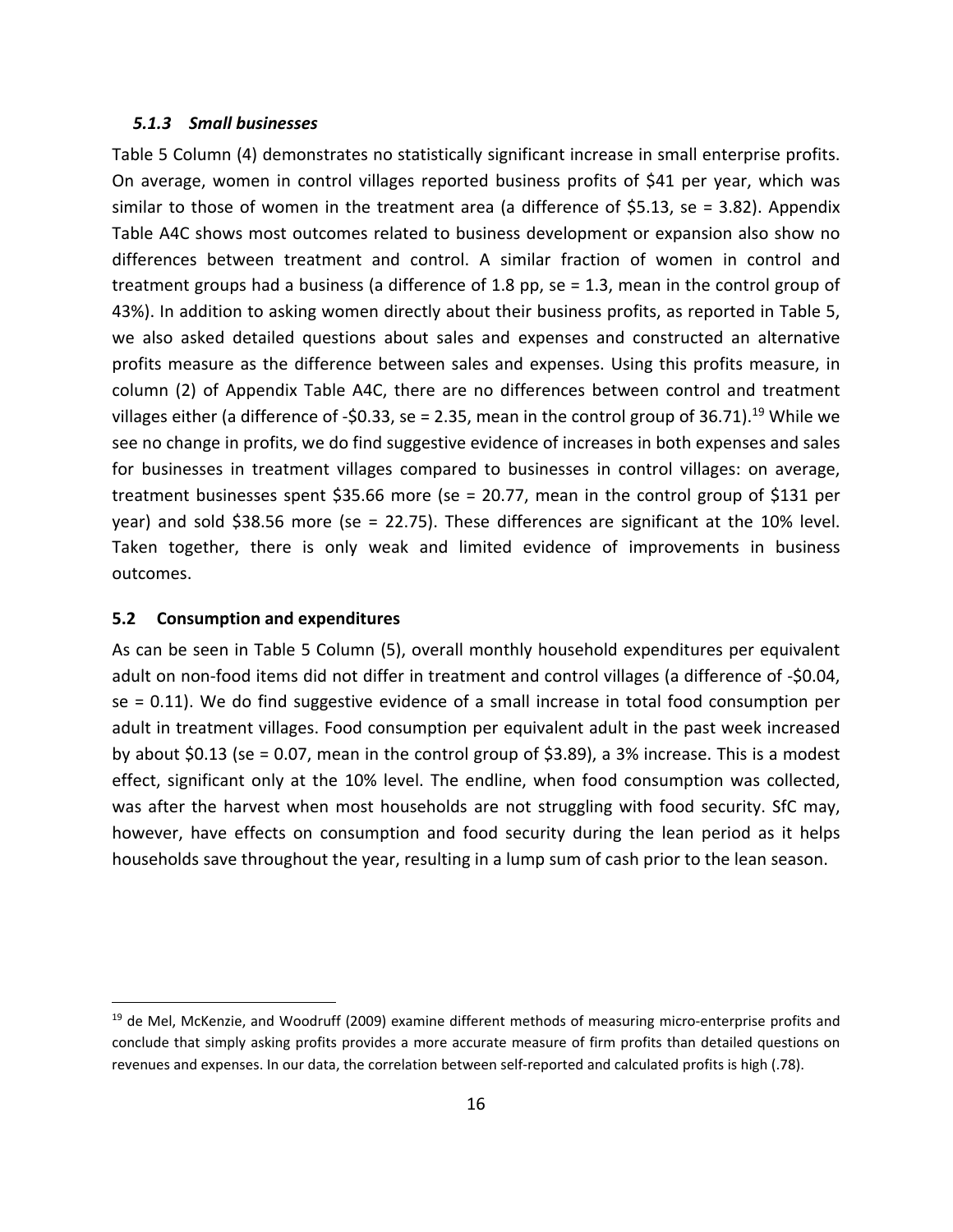### **5.3 Impacts on food security and consumption smoothing**

#### *5.3.1 Food security*

As SfC increases access to loans and improves savings by helping women to save regularly, a portion of these funds may be used to purchase food, resulting in greater food security. We find indeed that food insecurity in treatment villages was lower compared to control villages (Column (7) of Table 5). A food insecurity index developed by FFH that measures chronic food insecurity showed a decline of 3.9 percentage points (se = 1.6, mean in the control group of 43%).20

## *5.3.2 Consumption smoothing*

While very detailed and complete, the FFH food insecurity measure may reflect respondents' perceptions of how food secure they are, which is important but may differ from actual food shortages. To cross‐check this finding, we verified whether households in fact are better able to cope with seasonal fluctuations and maintain their food consumption at approximately the same level throughout the year, without having to resort to skipping meals or eating less. The high frequency surveys allow us to observe respondents' food consumption in multiple seasons throughout the year. We examine whether households are better able to smooth consumption over the year using the following estimating equation:

$$
Y_{ijt} = \alpha + \beta_1 S f C_j + \beta_2 Lean_{jt} + \beta_3 S f C_j * Lean_{jt} + \gamma Type_i + \tau_t + \delta_i + \varepsilon_{it}
$$

where Lean<sub>it</sub> indicates whether the outcomes was measured in the lean season (June-September),  $\tau_t$  is a vector of year dummies,  $Type_i$  indicates whether the household is in the two-week or three-month sample and  $\delta_i$  is a household-level random effect. Because the fullsample and high‐frequency survey instruments are quite different, constructing variables in exactly the same way is often impossible – so we do not include baseline and endline data as rounds when analyzing the high‐frequency data. Standard errors are clustered at the village level.

<sup>&</sup>lt;sup>20</sup> The full FFH food security module is comprised of 18 questions, 9 of which are core yes/no questions that ask whether a person has experienced a certain food insecurity phenomenon (e.g., "In the last 12 months, did you worry that your food would run out before you had money to buy more food?"). Nine additional questions ask how often this phenomenon occurred: 'rarely,' 'sometimes,' or 'often.' Whereas the basic FFH food security index is based on the number of positive answers to the yes/no questions, the chronic food insecurity takes into account only phenomena that occurred sometimes or often. As a more simple measure, w also find that respondents in SfC villages were 2.8 percentage points less likely to report they did not have enough to eat (se = 1.6, mean in control group of 37%).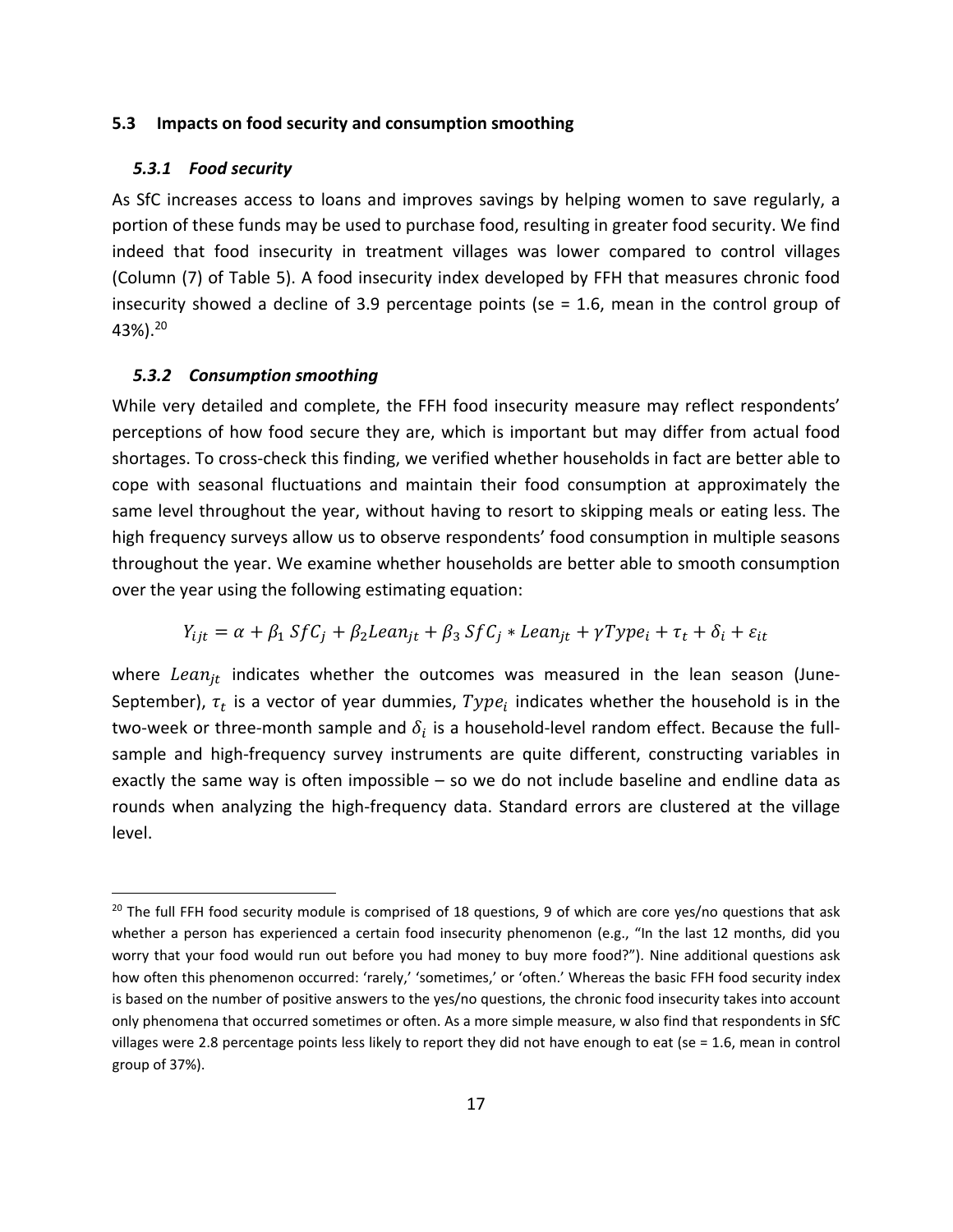Results are reported in Table 6. We find that weekly food consumption per equivalent adult falls in the lean season for all households  $(-\xi 0.36, \xi e = 0.11)$ . However, we find evidence that households in treatment villages experience a smaller decline in food consumption in the lean period. The coefficient on the interaction term  $SfC_i * Lean_{it}$  is positive (\$0.36, se = 0.16). In fact, since the magnitudes are the same, SfC allows households to smooth consumption throughout the year. This is consistent with the finding from the FFH food security measure.

The fact that no important differences were seen in levels of food consumption may seem contradictory to the finding that food security increased in treatment villages. Note that the time periods for these two outcomes are not the same: food consumption is measured for the past seven days, whereas food security is measured for the past 12 months. Endline data collection occurred shortly after the harvest, during a season of relative plenty, when we would expect to find smaller effects of SfC on food consumption. As we have seen above, the high frequency data provide evidence that SfC did have positive effects on food consumption levels in the lean season. Thus this is consistent with SfC contributing to important reallocation of resources, to consumption smoothing, but not to higher levels of aggregate income over the year.

### **5.4 Health and education**

## *5.4.1 Health*

The most frequent type of shocks households face is illness. We present an index of health outcomes in column (1) of Table 7 and find no difference in health outcomes between SfC and control villages.<sup>21</sup> The magnitude of estimate is also quite small (0.0008, se=.03). Columns (1)-(6) of Appendix Table A5 provide a closer look into some individual outcomes. We do not find that the SfC intervention affected the likelihood of illness or changed the way in which households dealt with health shocks. Treatment and control households are also equally likely to consult a health facility, reported similar amounts of health expenditures from the last month (a difference of  $$0.21$ , se = 0.38) and financed health expenditures in the same ways: they were equally likely to sell households assets or take a loan from a savings group or other source in order to pay for health expenses.

 $21$  The index includes whether households had experienced serious illness in the last month; whether a household member consulted a health center; total household expenditures; and means of financing health expenditures. The notes to Table 6 provide more detail, and Appendix Table A6 shows the estimates for many of the individual outcomes in the index.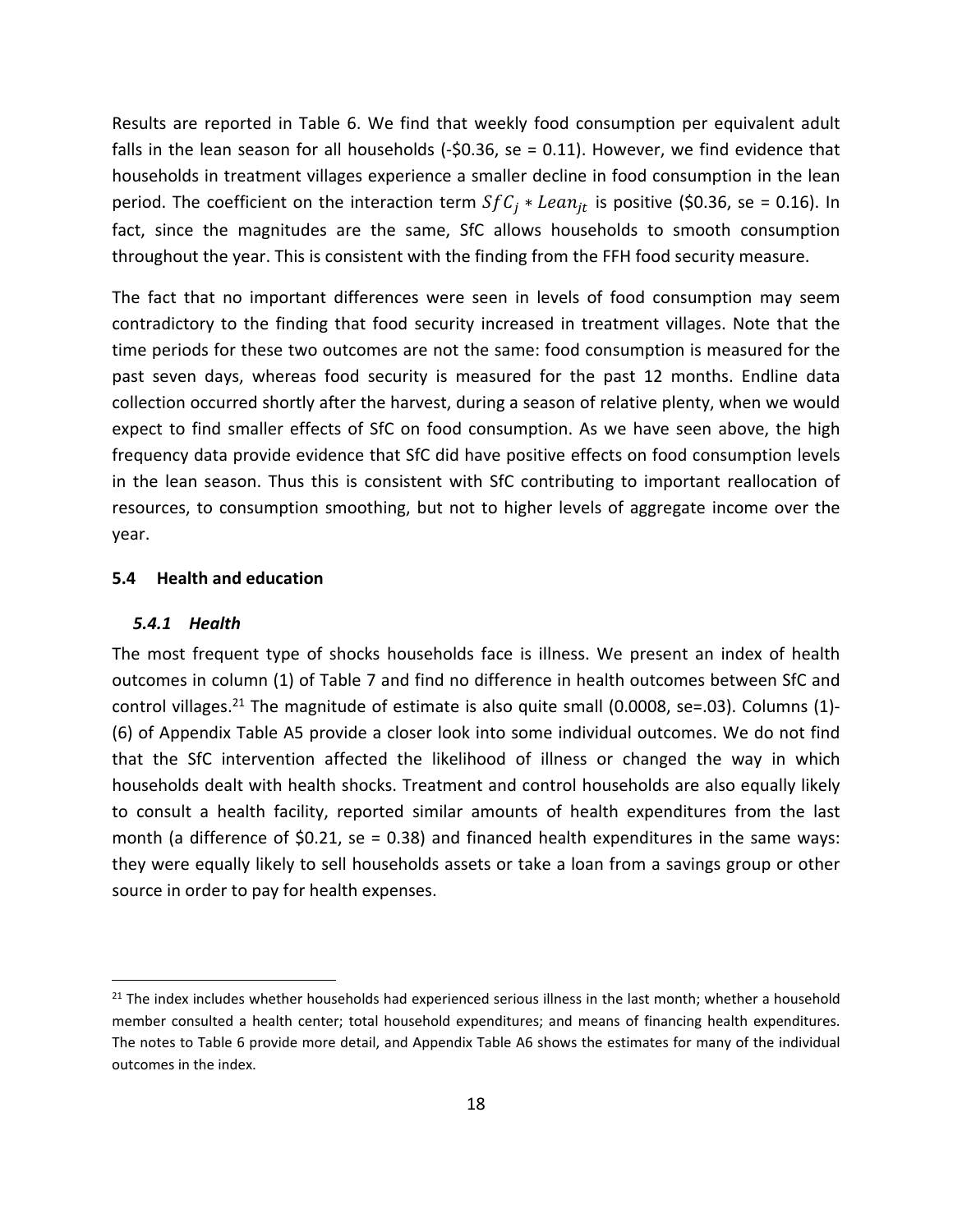### *5.4.2 Education*

Our implementation partners anticipated that households would be better able to pay for school supplies and fees, leading to eventual improved education. In Table 7 Column (2) we again use an index over education variables, including enrollment for children of different genders and age ranges and educational expenses.<sup>22</sup> However, we do not find evidence of changes in educational outcomes. The point estimate on the index is 0.02 of a standard deviation (se=0.02). Columns (7)‐(11) of Appendix Table A5 show detailed educational outcomes. The rate of both primary and secondary enrollment for boys and girls was the same, on average, for treatment and control villages. There is a slight increase in educational expenses per capita in the treatment group; the treatment group spends, on average, 8% more than the control group (\$0.50, se = 0.28, mean in the control group of \$6.06), which is significant at the 10% level.

## *5.4.3 Housing*

Table 7 Column (3) examines whether housing quality was impacted by the offer of a savings group. The housing index includes measures of the quality of the household's roof, walls, and floor; whether the household has access to water in the house; the availability of electricity; the presence of a latrine; and the use of coal or gas for cooking. We find that the housing index increased by 0.06 of a standard deviation (se=0.03) in treatment villages. There is evidence that households were also able to improve the quality of their housing stock as a result of SfC's presence in the village.

### **5.5 Social capital and intra‐household decision‐making power**

#### *5.5.1 Social capital*

We see no significant differences between treatment and control respondents along various measures of social capital (Table 7). Our measures of social capital include a battery of questions on engagement in the community, such as speaking to the village chief or councilor, participating in village meetings, or voting, as well as questions on social networks, such as asking others for help, being willing to help others, going to the market with other women, etc. Column (4) shows an index of the community‐based questions and column (5) presents an index of the social network‐based questions. The point estimates are small in magnitude and

 $22$  Included in the index is: enrollment of male children between 6 and 12 years old; enrollment of female children between 6 and 12 years old; enrollment of male children between 13 and 18 years old; enrollment of female children between 13 and 18 years old; and educational expenses last 12 months.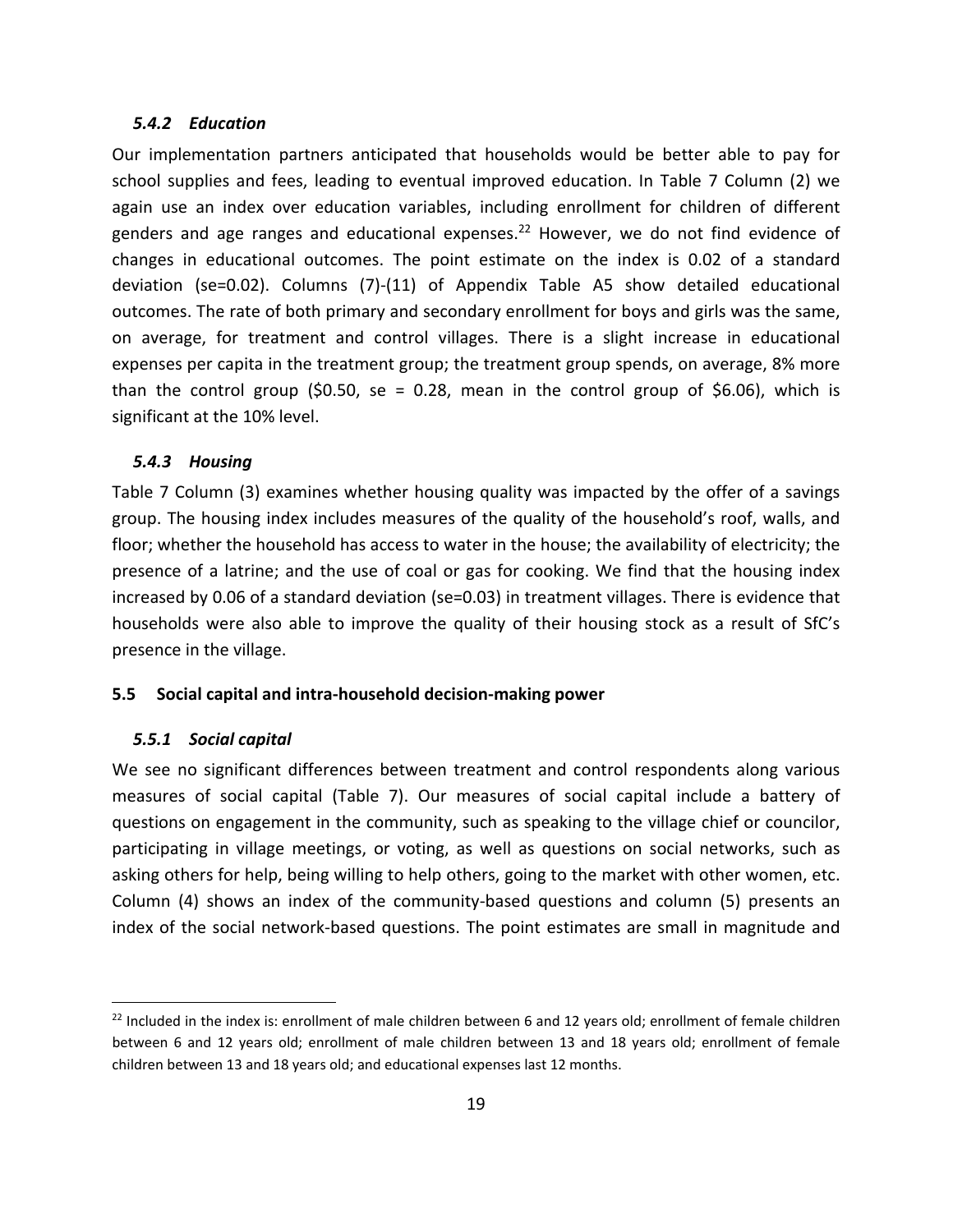precisely estimated, suggesting that there were no changes in social capital along the dimensions we measured.

This is in stark contrast to results by Feigenberg, Field, and Pande (2013), which found that increased frequency of meetings for group‐based microcredit can increase social capital, alleviating constraints stemming from asymmetric information. SfC groups were entirely self‐ formed, so the formation of the groups may have relied on existing social capital without necessarily expanding it. In Feigenberg, Field and Pande, many group members had pre‐existing weak ties but a bank officer assigned women into groups.

## *5.5.2 Female decision‐making power*

We also find no impact on women's decision-making power as shown by an index in column (6) of Table 7. Included in the index are a number of questions, including e.g., whether the woman is free to decide on her own about food expenses, about education expenses, or about business decisions. In no individual measure, nor in the index of all questions (a difference of 0.02, se  $=$ 0.03), do we see a statistically significant change.<sup>23</sup>

## **6 Why was an NGO necessary?**

Given that SfC is not fundamentally different than informal savings institutions observed in other parts of the world, why was it necessary to have an NGO intervene to provide this product and improve food security? As mention in section 3, the experimental design included two different treatments: "structured" and "organic" replication. In structured replication villages, replicating agents were formally trained by the program, given a pictoral guide and given a certificate of training. By contrast, organic replicating agents were only provided with on-the-job training by the technical agent. This allows us to see how easy it is to implement SfC once people know the general concept, thereby getting at whether there are high information costs and/or a role for endorsement effects of organizing such an ASCA – perhaps due to low literacy (though we do not have a treatment with and without oral accounting since it is an integral part of the program). We do not, however, believe the NGO endorsement can explain the sustained usage we observe among SfC members: the average SfC member had been a member for almost 24 months and less than 10% joined and subsequently quit a group, unlike in Karlan, Knight, and Udry (2013).

<sup>&</sup>lt;sup>23</sup> Note that the balance check indicated that the average household in the treatment villages scored somewhat higher on the index of intra-household decision making power. If this were to bias the impact assessments in any way, we would most likely expect to find an erroneously large effect of the SfC program on decision making.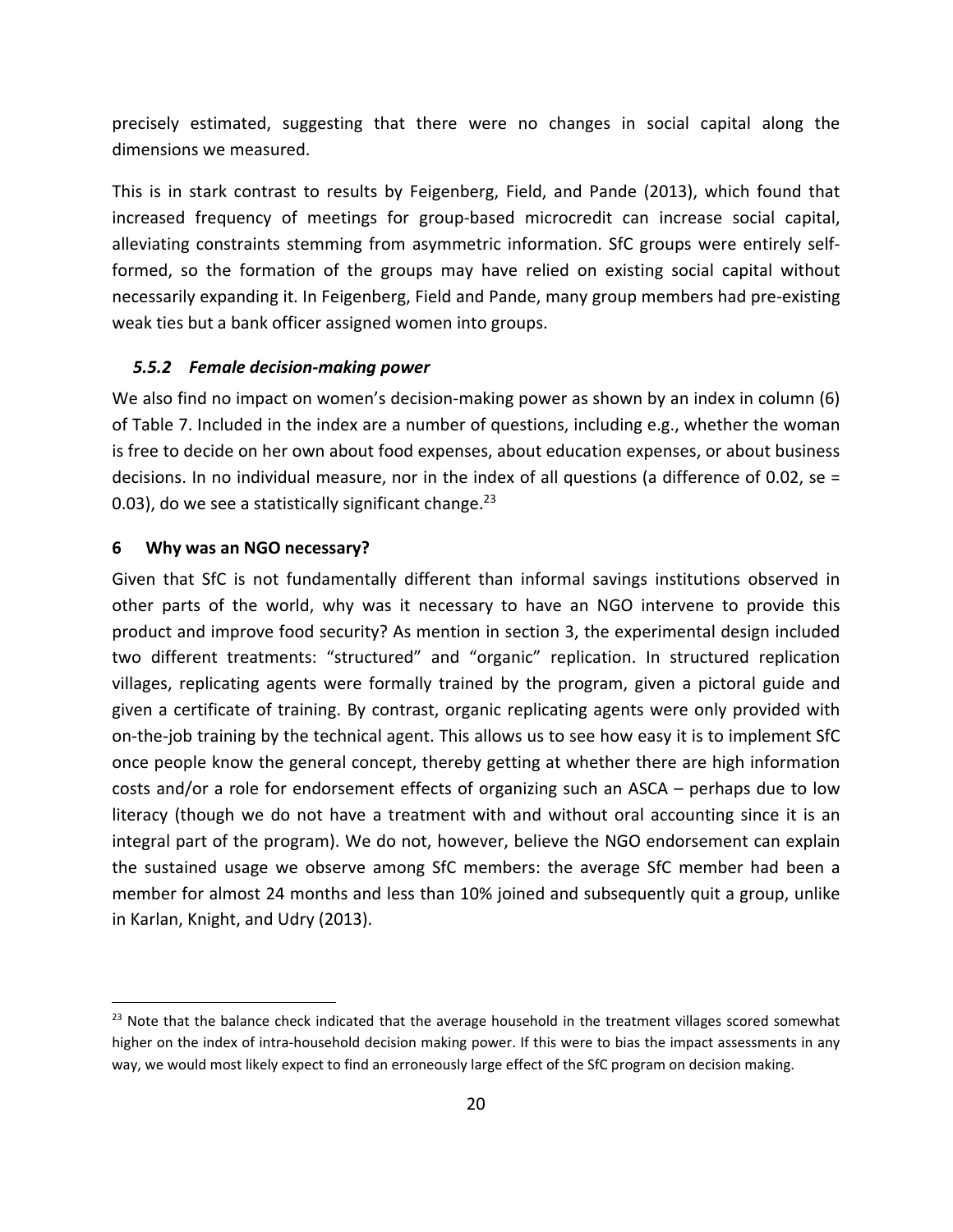We examine whether impacts differ between villages with structured versus organic replication. If SfC is difficult to implement without a lot of support, we anticipate the benefits to be higher in structured than organic treatment villages. Table 8 shows that this is indeed the case. First, villages where replication was structured had significantly more SfC members, on average, than organic villages. Total savings is likely higher in structured villages than in organic villages (\$5.21 compared to \$2.08), though the difference between groups is only at the margin of significance (p value = 0.11). The main effect in Table 7 on housing quality was driven by structured villages (column 7). Furthermore, only households in villages with structured replication scored lower on the FFH food insecurity index (‐0.06, se=0.02). Overall, these results suggest that even with some NGO support, these groups were not capable of improving food security.<sup>24</sup> It is therefore not surprising that these groups did not spontaneously develop without outside assistance. There are multiple reasons for this: it could be that organic replicators did not have sufficient information to train groups properly, or that organic replicators may perform worse because they do not have the advantage of a quality signal or persuasive power of the NGO (in the form of the certificate and prestige from travelling outside the village at the request of an NGO) to generate higher participation.

### **7 Mechanisms**

SfC is a simple intervention that seems to have increased savings (in cash and in livestock), the use of credit, and improved households' ability to smooth consumption. As SfC does not rely on outside capital, and is merely an improved version of preexisting informal financial arrangement (ROSCAs) with which all are familiar, the question is: how and why does SfC change behavior? In this section we discuss a number of underlying constraints and potential mechanisms that generated the impacts we found on household finance and consumption smoothing. We do not put forward one particular of these mechanisms as "the" answer. Instead, we outline a number of potential mechanisms and provide the evidence that we have for or against each. Most likely a number of mechanisms are at work. This experiment focused on having sufficient power to detect impacts of the implementing partners' preferred method of implementing SfC. Future work on mechanisms would need to test alternative interventions, collect more nuanced and detailed process data, or expand the sample frame and identify mechanisms through testing for heterogeneous treatment effects.

<sup>&</sup>lt;sup>24</sup> Unfortunately we do not have sufficient sample size in the high frequency surveys to analyze the smoothing results by the two different treatment arms.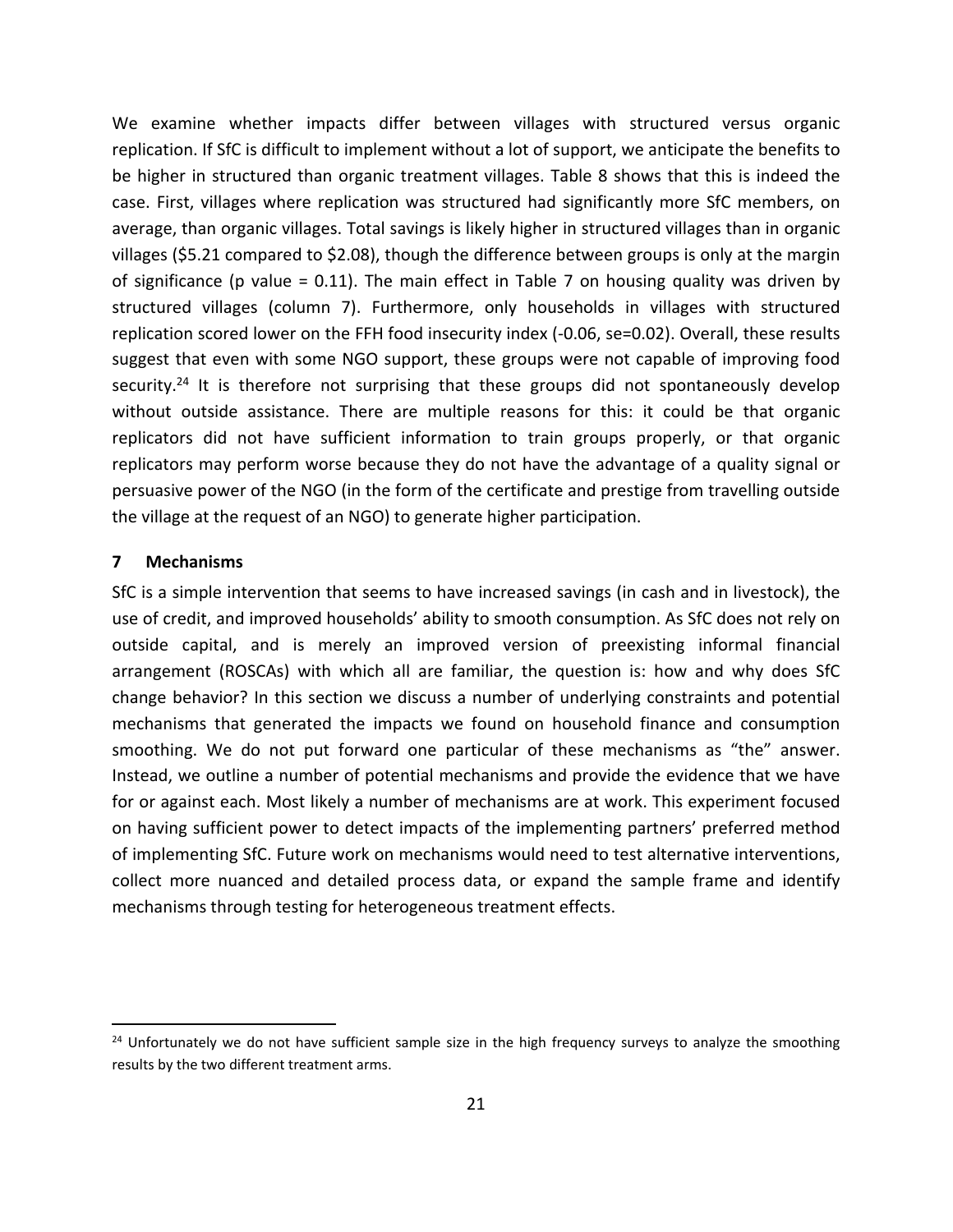### **7.1 Cognitive Biases and Preferences**

Here we detail several cognitive biases and potential shifts in preferences that were generated by the introduction of SfC. We discuss time inconsistent preferences and patience below. Weekly meetings may also affect other cognitive biases, such as attention and task management. However, we have no proxy for attention issues in our survey instruments, to examine whether there were heterogeneous treatment effects on those with low attention to household finance task management. The SfC methodology also encourages members to set a savings goal, which could induce increased savings through a labeling effect (Dupas and Robinson 2013).

### *7.1.1 Time inconsistent preferences*

SfC may have made an impact addressing the needs of those with time inconsistent preferences. SfC offers a commitment device to save weekly, which may help households to use savings to better smooth their consumption throughout the year. The saving cycles are often structured so that the lump‐sum payouts are distributed in the period leading up to the lean season. Gugerty (2006) highlights that informal savings groups, particularly ROSCAs, offer participants a commitment device to save. Dupas and Robinson (2013) suggests that savings groups which combine commitment with the flexibility of loans, as does SfC, can increase saving and investment. Commitment savings products have been shown to increase savings and to be in demand particularly among those with time inconsistent preferences (Ashraf, Karlan, and Yin 2006) as recent theory also predicts (Basu 2011). Furthermore, more recent evidence suggests that commitment devices still need some flexibility to function best (Dupas and Robinson 2013; Karlan and Linden 2014).

However, in Table 3, we find no evidence that female respondents who demonstrate time inconsistent preferences, as measured by similar survey questions as in Ashraf et al  $(2006)^{25}$ , are more likely to participate in SfC. Our measure of time inconsistency is, however, problematic: the responses between the baseline and endline are uncorrelated in the control villages. We therefore do not see this as dispositive, and have little direct evidence on the role of commitment as a mechanism.26

 $25$  At two different points in the baseline survey, we asked whether the respondent would prefer 2000 FCFA in 6 months or 2500 FCFA in 7 months (or neutral), and whether the respondent preferred 2000 FCFA today or 2500 FCFA in 1 month (or neutral).

 $26$  In the survey we collected information on regretted expenses, which may correlate with time inconsistent preferences, but less than 5% of the female respondents reported any expenses they regretted. We also find no evidence of heterogeneous treatment effects by the baseline time inconsistency measure.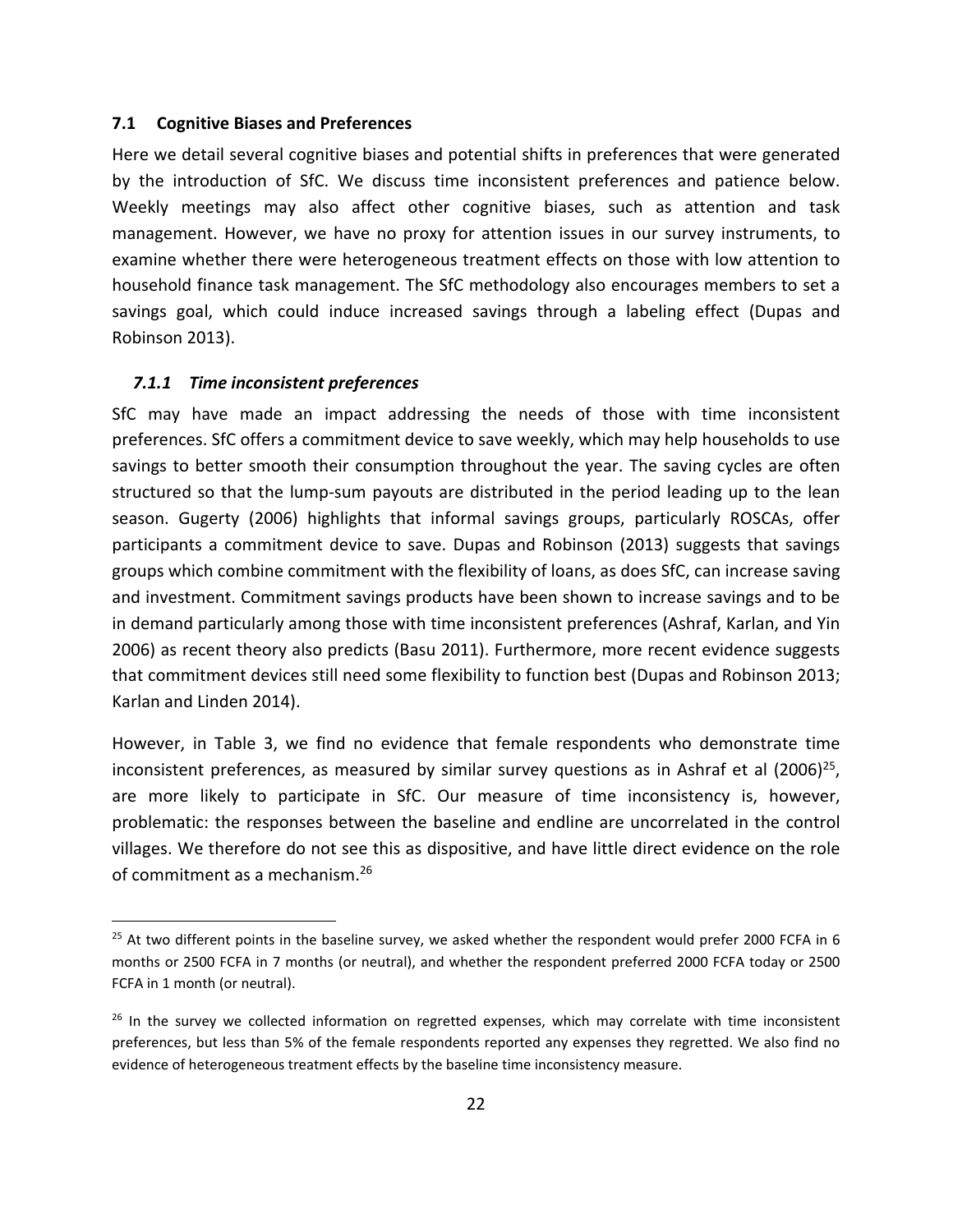# *7.1.2 Patience*

SfC may have made an impact through the NGO quality signal or NGO persuasion effect on patience. If, for instance, the NGO was a trusted entity, individuals may have shifted their beliefs as to the optimal level of savings. Or, as discussed earlier, one could argue this is a shift in preferences via a persuasion effect (these are empirically indistinguishable in our setting). The disciplining device of a commitment savings product may also shift time preferences.<sup>27</sup> Indeed, in table 7, we find that female respondents in treatment villages are slightly more likely to be patient (2.2 percentage points, se=0.012, mean in the control group of 19%) than respondents in the control village at endline.

# **7.2 Market failure: screening, monitoring and enforcement**

Households rarely achieve complete insurance due to asymmetric information failures such as limited screening, monitoring and enforcement (Townsend 1994; Kinnan 2012; Ligon, Thomas, and Worrall 2002) in both formal and informal institutions. As a result, there is a mismatch between households' cash flow needs and those offered by either formal or informal financial alternatives. That is, products offered do not provide the flexibility that people need. SfC, in theory, can be construed as an organizational "technology," one that helps mitigate asymmetric information constraints.

When the program is introduced, two aspects are emphasized as new members are trained: the well-defined process for each member maintaining, orally, the information on total savings and outstanding loans of exactly two other group members, in order to compensate for the lack of written records; and the group-level process of requiring public explanations of what each will do with the loans they request. This process thus improves the flow of monitoring information for peers, and allows members to screen each other better when approving each other's loans. We cannot, however, provide direct evidence of this mechanism using the field experiment as these aspects of the program which address asymmetric information are integral to the program and therefore were not experimentally varied.

If risk sharing was improved, however, then households would not need to rely as much on buffer stock savings in order to smooth consumption. We in fact find a large increase in livestock holdings. This is suggestive of households increasing their intertemporal savings abilities rather than improving their contemporaneous ability to share risk.

<sup>&</sup>lt;sup>27</sup> Carcalho, Prina, and Sydnor (2013) provide suggestive evidence that even traditional savings account access can make individuals more patient.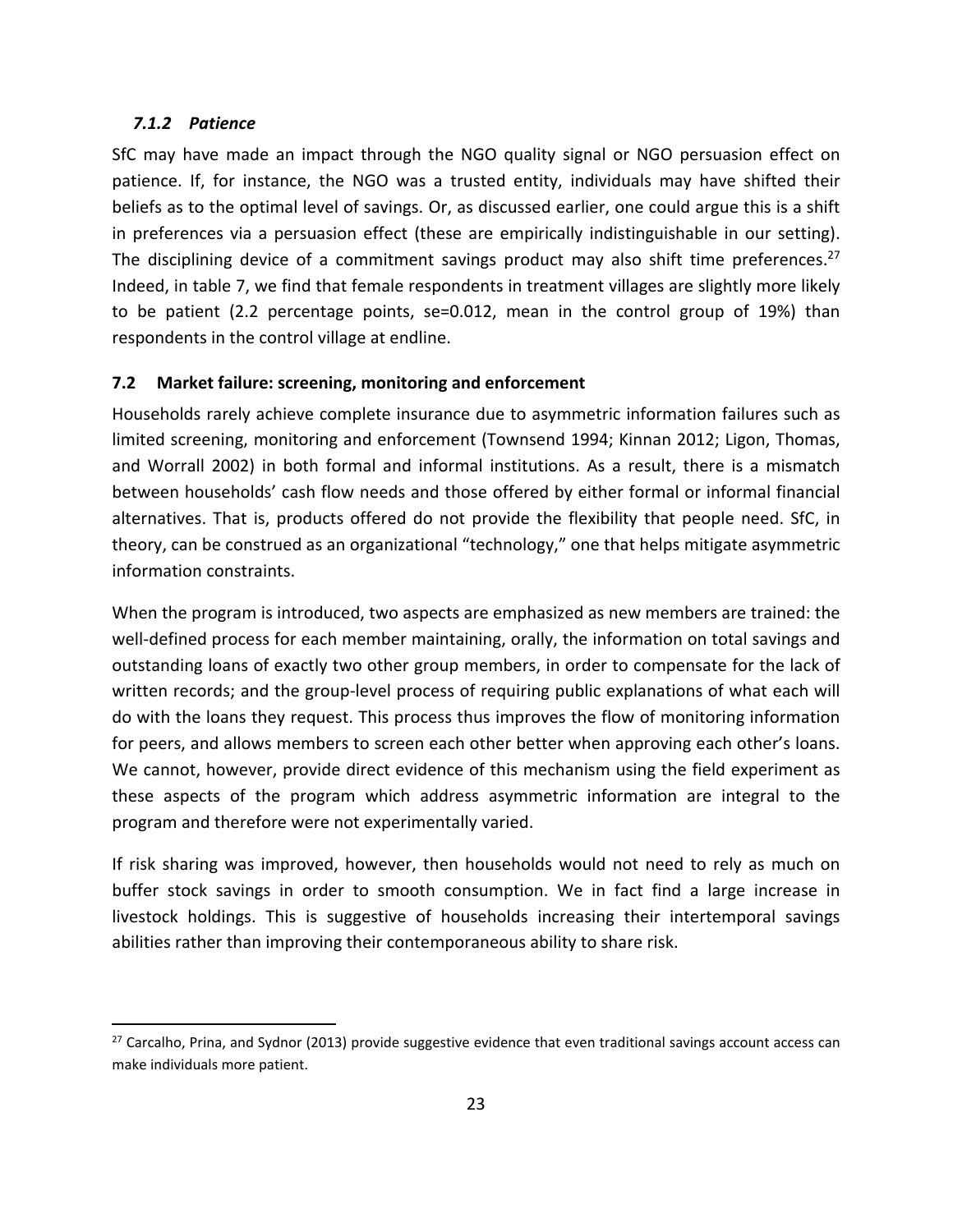### *7.2.1 Intra‐household bargaining*

If households are not unitary (Browning and Chiappori 1998), relaxing the community‐level constraints on monitoring, screening and enforcement which may have prevented savings groups from functioning well may also affect household outcomes by altering women's ability to implement their preferences on expenditure patterns. Anderson and Baland (2002) suggest that women participate in ROSCAs in order to impose female preferences over consumption and savings onto husbands, altering the resource allocation within the household. If households are inefficient as Anderson and Baland suggest, then SfC may then enable women to better implement their preferences vis‐à‐vis the men in their households. we would then expect to see women reporting more influence on decisions – for example, being more able to decide about food expenses. However, as discussed in section 5.5.2, we find no evidence of changes in women's decision-making power. Table 7 shows the treatment effects on an index capturing intrahousehold decision‐making. Of particular interest given the empirical results, is the question on whether the female respondent was free to make decisions on food expenses. The point estimate on women's influence on food expenses in particular is very small and statistically insignificant (‐0.01 pp, se = 0.02, mean in the control group of 0.41). We find no direct evidence on this channel with what we expected to be a directly related measure of women's ability to influence food security. We also find no evidence of women with baseline low bargaining power benefiting more from SfC, as shown by tests of treatment heterogeneity.<sup>28</sup>

# **8 Conclusion**

By promoting a specific form of an accumulating savings and credit association which is more flexible than existing informal savings groups while maintaining the role of commitment, our partner NGOs facilitated an increased access to financial management tools. This led to increases in savings and access to loans in treatment villages. While we do not observe any increase in small enterprise activity, as anticipated by the NGOs, access to SfC in treatment villages did increase investments in livestock and improve food security and consumption smoothing. We also saw evidence of increased agricultural output, although no accompanying statistically significant increase in inputs. We found no evidence of changes in health or education investments or in women's standing in the village.

The group-based micro-savings movement is quickly expanding, with millions of participants worldwide. It is inexpensive compared to microcredit, does not require outside capital, and has low administrative costs. Using financial and administrative data from OA/FFH and our take‐up

 $28$  These estimates are available from the authors upon request.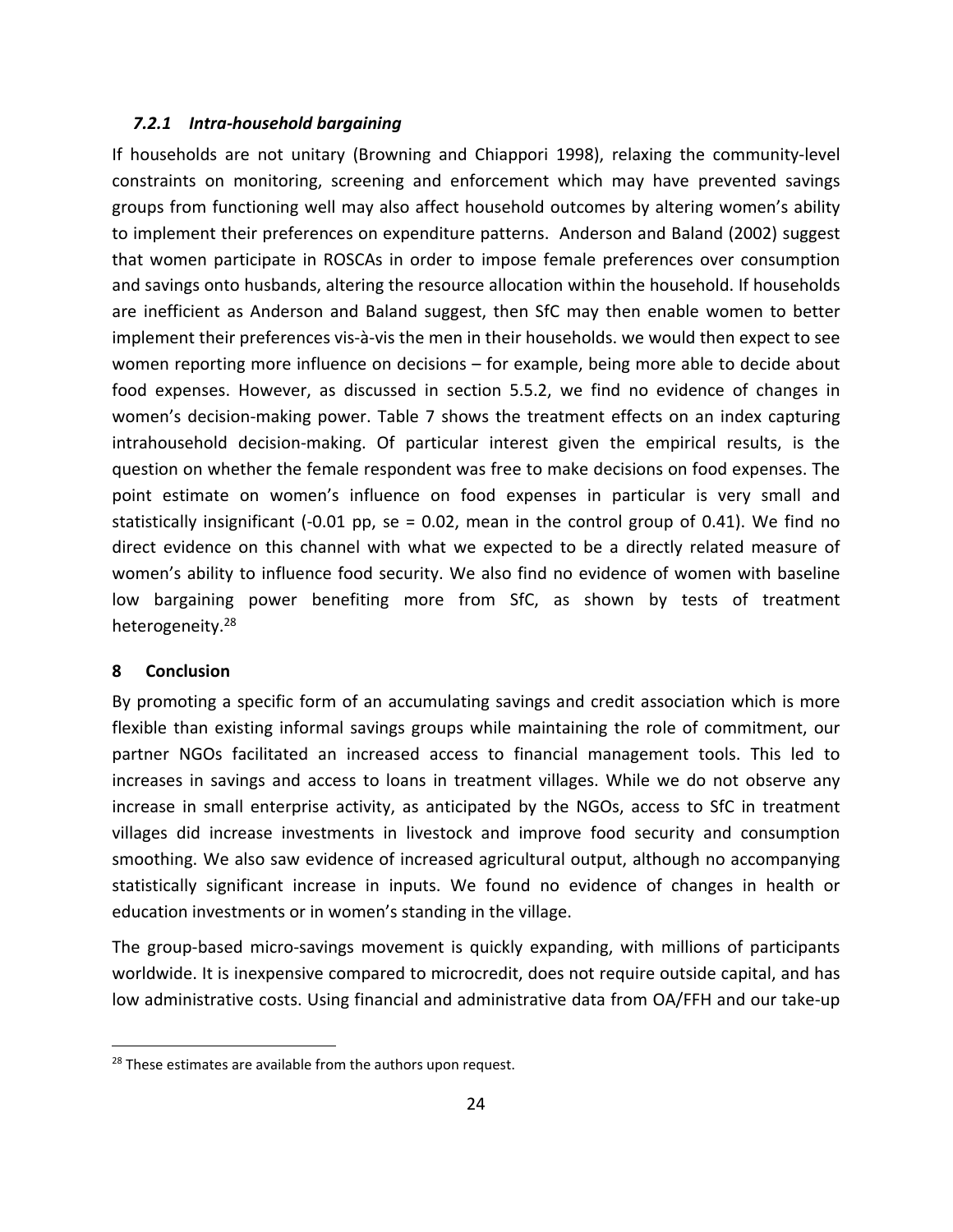data, we estimate implementation costs per household to be under \$20. The structure of the savings groups promotes replication of other savings groups, though this experiment has shown the replication process does require some involvement by the NGOs. Future research could further disentangle the underlying mechanisms of how savings groups improve households' consumption smoothing. Furthermore, since the aspiration of such programs is to increase the level of consumption, further innovation could explore, e.g., combining this approach with infusions of outside capital, if in fact the lack of infusion of capital is a hindrance to growth.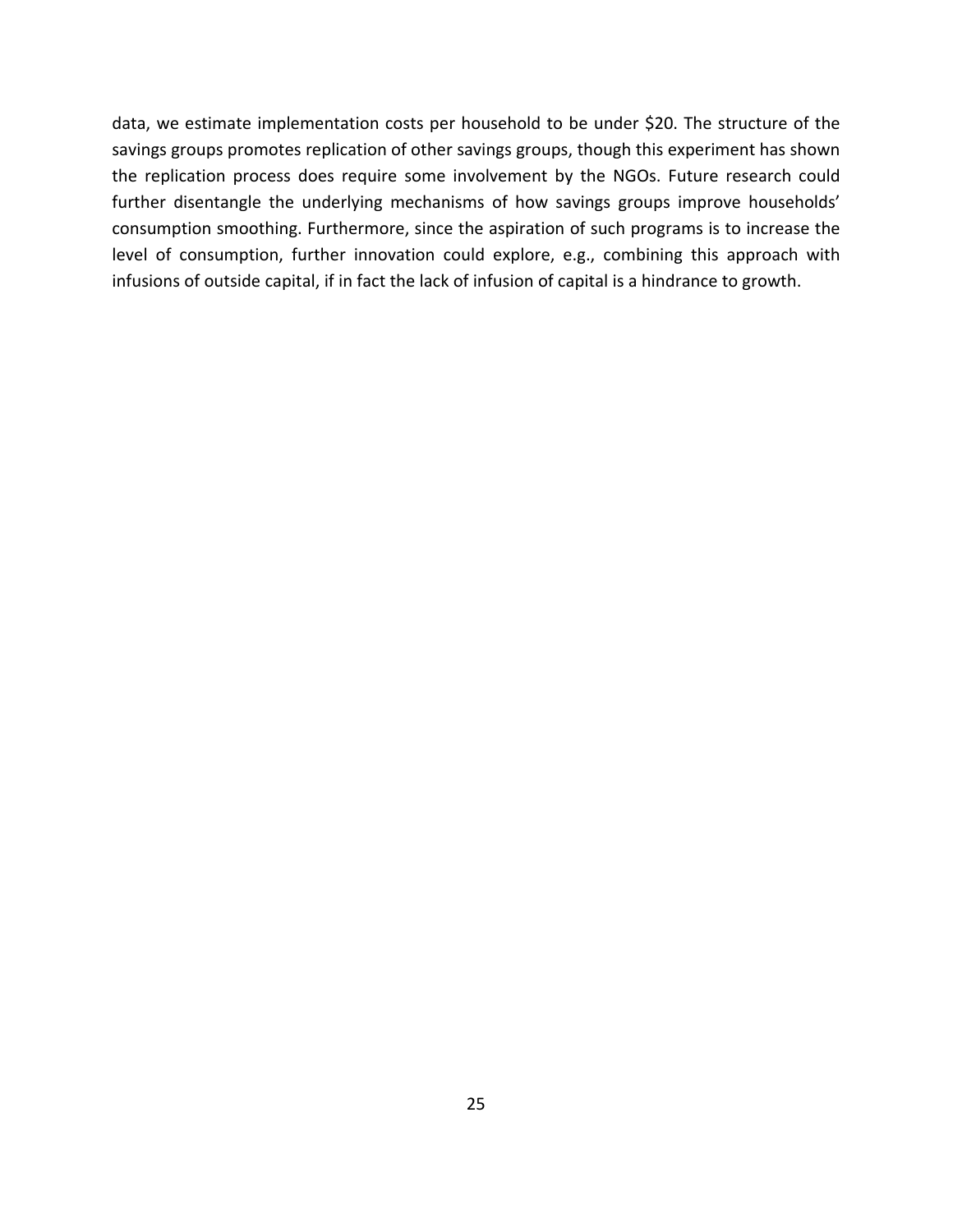### **References**

- Allen, Hugh. 2013. "Global Outreach of Savings Groups: Current Information, VSL Associates." http://www.savingsgroups.com/.
- Anderson, Siwan, and Jean‐Marie Baland. 2002. "The Economics of Roscas and Intra‐household Resource Allocation." *Quarterly Journal of Economics* 117 (3): 963–95.
- Angelucci, Manuela, Dean Karlan, and Jonathan Zinman. 2014. "Microcredit Impacts: Evidence from a Randomized Microcredit Program Placement Experiment by Compartamos Banco." *American Economic Journal: Applied Economics*.
- Ashraf, Nava, Dean Karlan, and Wesley Yin. 2006. "Tying Odysseus to the Mast: Evidence from a Commitment Savings Product in the Philippines." *Quarterly Journal of Economics* 121 (2): 673–97.
- Attanasio, Augsburg, Britta Augsburg, Ralph de Haas, Fitz Fitzsimons, and Heike Harmgart. 2014. "Group Lending or Individual Lending? Evidence from a Randomised Field Experiment in Mongolia." *American Economic Journal: Applied Economics* 136.
- Augsburg, Britta, Ralph de Haas, Heike Harmgart, and Costas Meghir. 2014. "Microfinance at the Margin: Experimental Evidence from Bosnia and Herzegovina." *American Economic Journal: Applied Economics*.
- Banerjee, Abhijit, Esther Duflo, Rachel Glennerster, and Cynthia Kinnan. 2014. "The Miracle of Microfinance? Evidence from a Randomized Evaluation." *American Economic Journal: Applied Economics*.
- Banerjee, Abhijit, Dean Karlan, and Jonathan Zinman. 2014. "Six Randomized Evaluations of Microcredit: Introduction and Further Steps."
- Basu, Karna. 2011. "Hyperbolic Discounting and the Sustainability of Rotational Savings Arrangements." *American Economic Journal: Microeconomics* 3 (4): 143–71.
- Browning, Martin, and Pierre‐Andre Chiappori. 1998. "Efficient Intra‐Household Allocations: A General Characterization and Empirical Tests." *Econometrica* 66 (6): 1241–78.
- Bruhn, Miriam, and David McKenzie. 2009. "In Pursuit of Balance: Randomization in Practice in Development Field Experiments." *American Economic Journal: Applied Economics* 1 (4): 200–232.
- Bundervoet, T. 2012. " Small Wonders? A Randomized Controlled Trial of Village Savings and Loans Associations in Burundi." *Manuscript, International Rescue Committee*.
- Carcalho, Leandro, Silvia Prina, and Justin Sydnor. 2013. "The Effects of Savings on Risk‐Taking and Intertemporal Choice Behavior: Evidence from a Randomized Experiment." *Working Paper*, February.
- Crepon, Bruno, Florencia Devoto, Esther Duflo, and William Pariente. 2014. "Impact of Microcredit in Rural Areas of Morocco: Evidence from a Randomized Evaluation." *American Economic Journal: Applied Economics*.
- De Mel, Suresh, David McKenzie, and Christopher Woodruff. 2009. "Measuring Microenterprise Profits: Must We Ask How the Sausage Is Made?" *Journal of Development Economics* 88 (1): 19–31.
- Dean, Mark, and Anja Sautmann. 2014. "Credit Constraints and the Measurement of Time Preferences." *Available at SSRN 2423951*.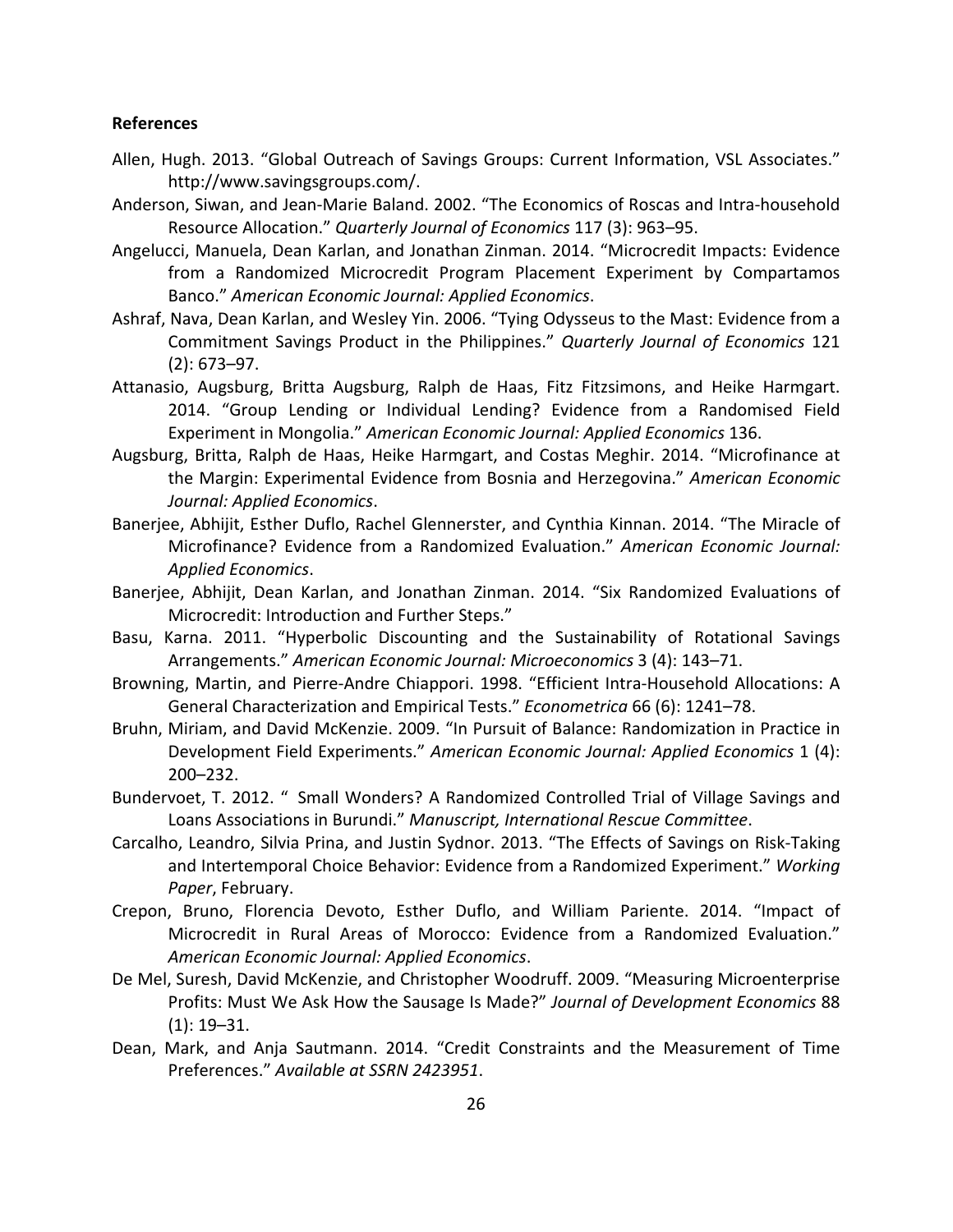- Dupas, Pascaline, and Jonathan Robinson. 2013. "Why Don't the Poor Save More? Evidence from Health Savings Experiments." *American Economic Review* Forthcoming.
- Feigenberg, Benjamin, Erica Field, and Rohini Pande. 2013. "The Economic Returns to Social Interaction: Experimental Evidence from Microfinance." *The Review of Economic Studies*, April.
- Greaney, Brian, Joseph P Kaboski, and Eva Van Leemput. 2013. *Can Self‐Help Groups Really Be" Self‐Help"?* National Bureau of Economic Research.
- Gugerty, Mary Kay. 2006. "You Can't Save Alone: Testing Theories of Rotating Savings and Credit Organizations." *Economic Development and Cultural Change* forthcoming.
- Karlan, Dean, Ryan Knight, and Christopher Udry. 2013. "Consulting and Capital Experiments with Micro and Small Tailoring Enterprises in Ghana." *Yale University Working Paper*.
- Karlan, Dean, and Leigh L. Linden. 2014. *Loose Knots: Strong Versus Weak Commitments to Save for Education in Uganda*. Working Paper 19863. National Bureau of Economic Research.
- Karlan, Dean, Benni Savonitto, Bram Thuysbaert, and Christopher Udry. 2012. "Impact Assessment of Savings Groups." *IPA Final Report*.
- Kazianga, Harounan, and Christopher Udry. 2006. "Consumption Smoothing? Livestock, Insurance and Drought in Rural Burkina Faso." *Journal of Development Economics* 79 (2): 413–46.
- Kinnan, Cynthia. 2012. *Distinguishing Barriers to Insurance in Thai Villages*. Mimeo, Northwestern University.
- Kling, Jeffrey, Jeffrey Liebman, and Lawrence Katz. 2007. "Experimental Analysis of Neighborhood Effects." *Econometrica* 75 (1): 83–120.
- Ksoll, Christopher, HB Lilleor, JH Lonborg, and Ole Dahl Rasmussen. 2013. "Impact of Village Savings and Loans Associations: Evidence from a Cluster Randomized Trial" Study Paper No. 56.
- Ligon, Ethan, Jonathan P. Thomas, and Tim Worrall. 2002. "Informal Insurance Arrangements with Limited Commitment: Theory and Evidence from Village Economies." *The Review of Economic Studies* 69 (1): 209–44.
- Tarozzi, Alessandro, Jaikishan Desai, and Kristin Johnson. 2014. "On the Impact of Microcredit: Evidence from a Randomized Intervention in Rural Ethiopia." *American Economic Journal: Applied Economics*.

Townsend, R. 1994. "Risk and Insurance in Village India." *Econometrica* 62 (3): 539–91.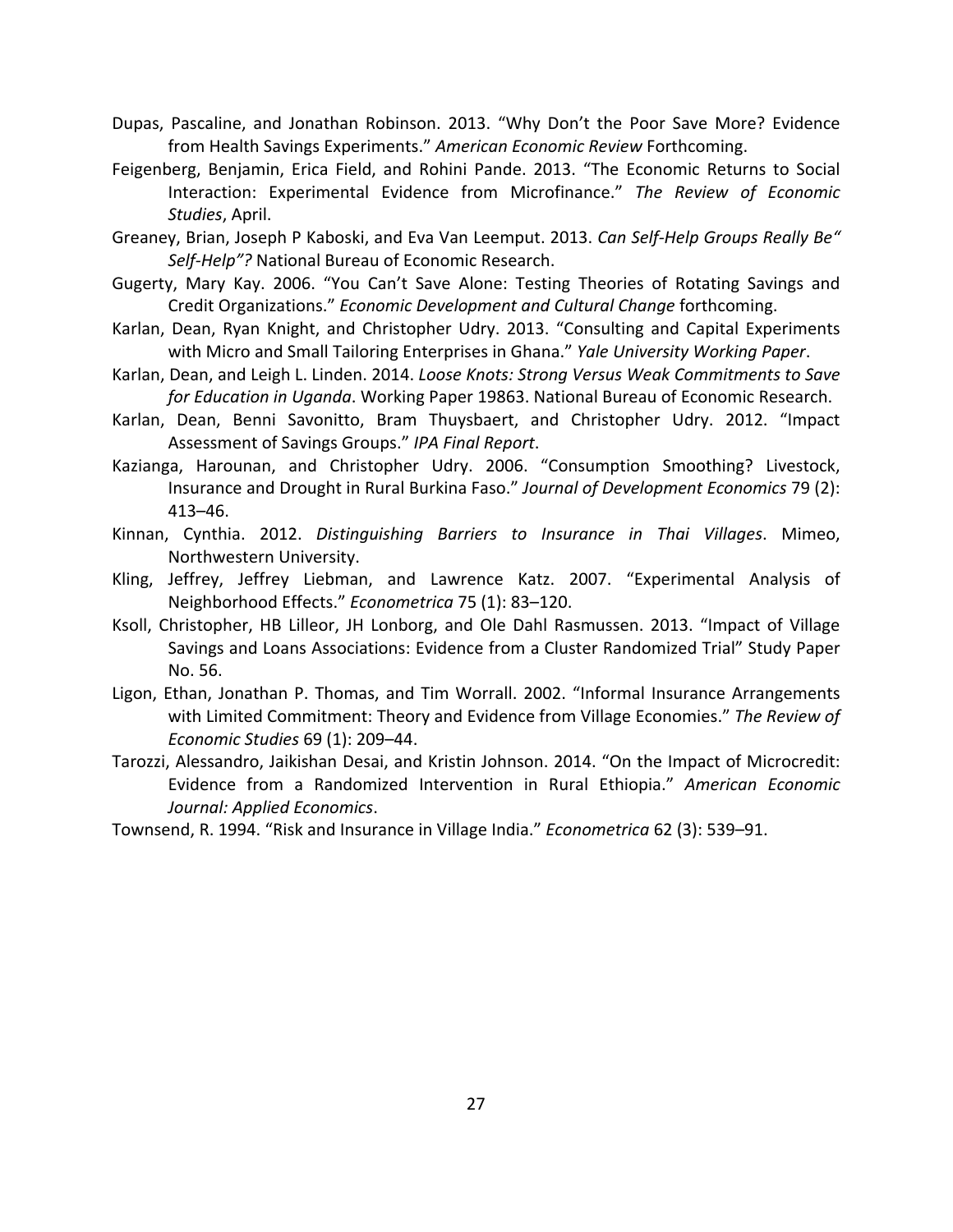| Nb. of villages | N <sub>b</sub> . of<br>households |
|-----------------|-----------------------------------|
|                 |                                   |
|                 |                                   |
| 500             | 5,954                             |
| 500             | 5,579                             |
| 500             | 5,603                             |
|                 |                                   |
|                 |                                   |
| 120             | 684                               |
| 120             | 579                               |
|                 | Table 1: Number of observations   |

| Table 2: Take-up |                  |        |                    |         |  |  |
|------------------|------------------|--------|--------------------|---------|--|--|
|                  | Control villages |        | Treatment villages |         |  |  |
|                  |                  | All    | Structured         | Organic |  |  |
| Member of $SfC1$ | 6.27%            | 29.65% | 33.56%             | 25.73%  |  |  |

1 "Tekereni/Applause Group" that has regular meetings and received training.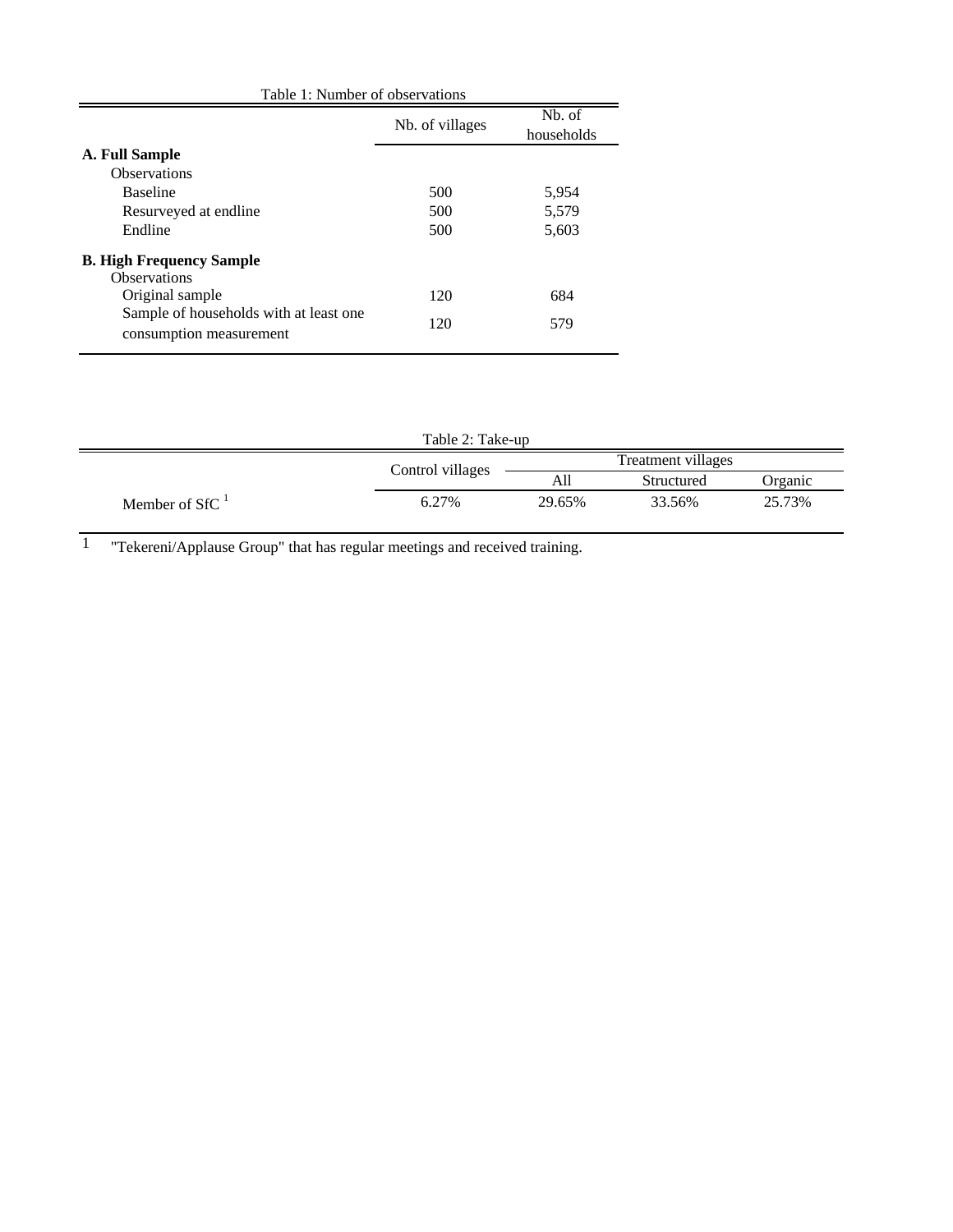| In troutment vinages                                   |                        |         | Difference                                              |                                      |
|--------------------------------------------------------|------------------------|---------|---------------------------------------------------------|--------------------------------------|
|                                                        | Non-<br><b>Members</b> | Members | from<br>regression<br>with<br>commune-<br>fixed effects | Standard<br>errors for<br>difference |
|                                                        | $\overline{(1)}$       | (2)     | $\overline{(3)}$                                        | (4)                                  |
| A. Household characteristics                           |                        |         |                                                         |                                      |
| Household size                                         | 6.79                   | 7.55    | ***                                                     | (0.16)                               |
| Household head is a woman $(0/1)$                      | 0.06                   | 0.07    |                                                         | (0.01)                               |
| Bobo $(0/1)$                                           | 0.38                   | 0.25    |                                                         | (0.02)                               |
| Food consumption per adult equivalent (\$)             | 2.68                   | 2.92    | ***                                                     | (0.08)                               |
| Resorted to costly strategy to cope with shock $(0/1)$ | 0.16                   | 0.20    | $***$                                                   | (0.02)                               |
| FFH food insecurity index $(0/1)$                      | 0.27                   | 0.31    | $\ast$                                                  | (0.02)                               |
| <b>B.</b> Characteristics of primary female respondent |                        |         |                                                         |                                      |
| Age                                                    | 33.73                  | 36.68   | ***                                                     | (0.60)                               |
| Can read and write $(0/1)$                             | 0.13                   | 0.14    |                                                         | (0.02)                               |
| Married $(0/1)$                                        | 0.95                   | 0.95    |                                                         | (0.01)                               |
| Not first wife $(0/1)$                                 | 0.15                   | 0.15    |                                                         | (0.02)                               |
| Leader in the village $(0/1)$                          | 0.15                   | 0.22    | ***                                                     | (0.02)                               |
| Involved in a ROSCA $(0/1)$                            | 0.20                   | 0.29    | ***                                                     | (0.02)                               |
| Held savings other than in tontine $(0/1)$             | 0.42                   | 0.41    |                                                         | (0.02)                               |
| Took a loan in past year $(0/1)$                       | 0.31                   | 0.40    | ***                                                     | (0.02)                               |
| Had a business $(0/1)$                                 | 0.44                   | 0.56    | ***                                                     | (0.02)                               |
| Owned livestock $(0/1)$                                | 0.50                   | 0.51    | ***                                                     | (0.02)                               |
| Index of intra-household decision making power         | 0.05                   | 0.14    | ***                                                     | (0.04)                               |
| Index of community action                              | $-0.08$                | 0.22    | ***                                                     | (0.05)                               |
| Social integration index $(0/1)$                       | $-0.05$                | 0.20    | ***                                                     | (0.05)                               |
| Patient $(0/1)$                                        | 0.36                   | 0.36    |                                                         | (0.02)                               |
| Time inconsistent $(0/1)$                              | 0.08                   | 0.11    |                                                         | (0.01)                               |
| Observations                                           | 1,384                  | 839     |                                                         |                                      |

Table 3: Comparison of baseline characteristics of SfC members vs. non-members in treatment villages

1 Means are presented in columns (1) and (2). Columns (3) and (4) show the statistical significance between columns (1) and (2) using a regression which also includes commune fixed effects and standard errors clustered at the village level.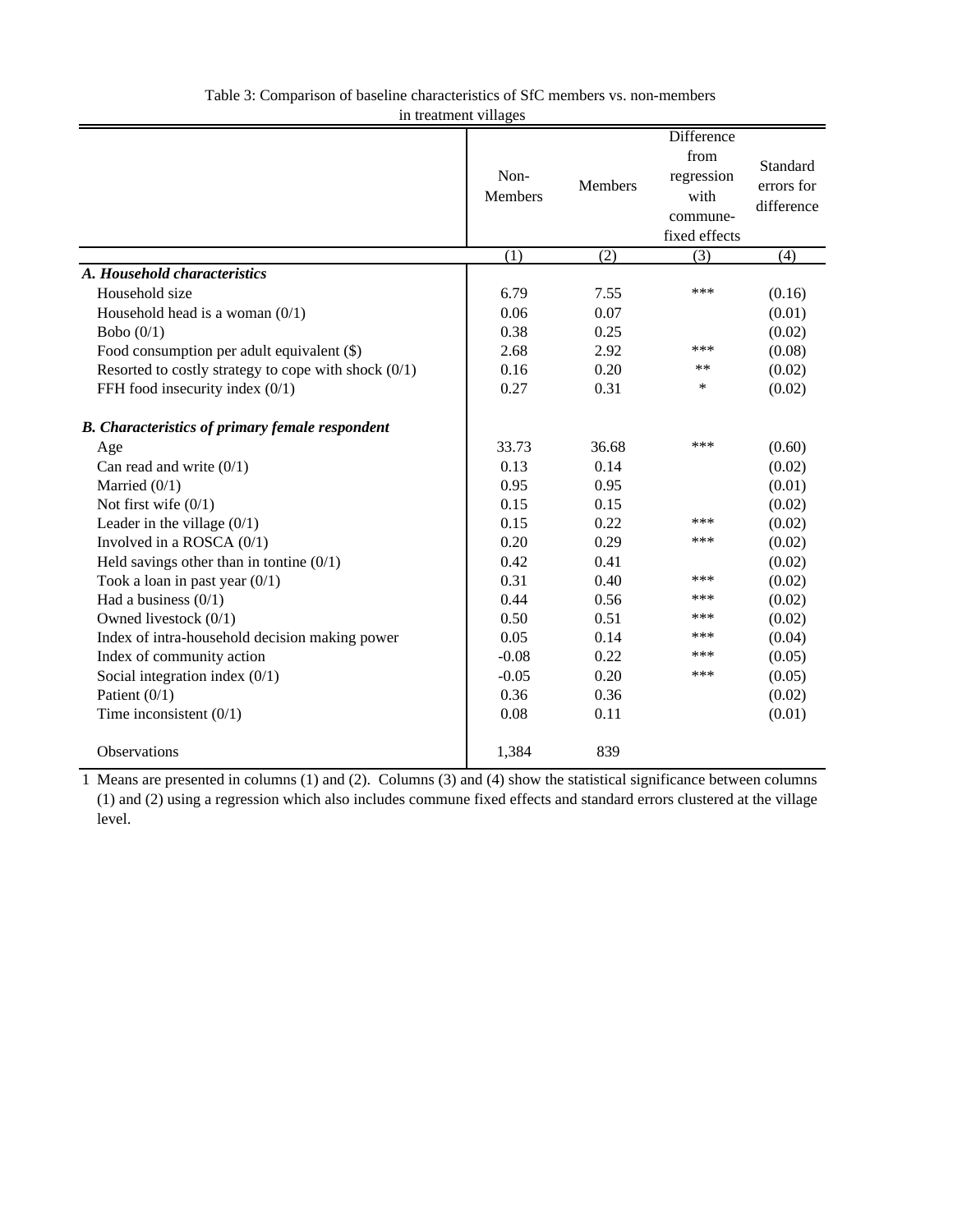|                     | Member of any<br>savings groups<br>(0/1) | Total savings<br>amount $(\$)$ | in ASCAs $($ \$) | Savings amount Savings amount<br>at home $(\$)$ | Savings amount<br>in formal<br>institutions $(\$)$ | Net savings<br>$($ \$ | Member of SfC<br>(0/1) | Member of an<br><b>ASCA/ROSCA</b><br>not SfC $(0/1)$ |
|---------------------|------------------------------------------|--------------------------------|------------------|-------------------------------------------------|----------------------------------------------------|-----------------------|------------------------|------------------------------------------------------|
|                     | (1)                                      | (2)                            | (3)              | (4)                                             | (5)                                                | (6)                   | (7)                    | (8)                                                  |
| Village Offered SfC | ***<br>0.049                             | ***<br>3.654                   | 3.213<br>***     | 1.497                                           | $-1.104$<br>$***$                                  | 3.372<br>$**$         | 0.246<br>***           | ***<br>$-0.197$                                      |
|                     | (0.016)                                  | (1.321)                        | (0.840)          | (0.920)                                         | (0.561)                                            | (1.508)               | (0.017)                | (0.019)                                              |
| Mean control        | 0.76                                     | 11.96                          | 2.31             | 7.23                                            | 1.23                                               | 4.06                  | 0.06                   | 0.70                                                 |
| SD control          | 0.43                                     | 54.60                          | 25.10            | 35.44                                           | 30.04                                              | 62.65                 | 0.24                   | 0.46                                                 |
| Obs.                | 5437                                     | 5437                           | 5262             | 5432                                            | 5435                                               | 5437                  | 5437                   | 5437                                                 |

Table 4A: Impacts on financial management - savings (Female respondent)

1 The specification in all columns includes commune fixed effects, the lagged (baseline) dependent variable, and controls used in the re-randomization routine (number of households in the village, distance to paved road, distance to market, availability of electricity and the presence of formal credit, schools, a health center and ROSCAs). Standard errors are clustered at the level of the village.

2 The variable net savings in column 6 is calculated as total savings minus outstanding loans.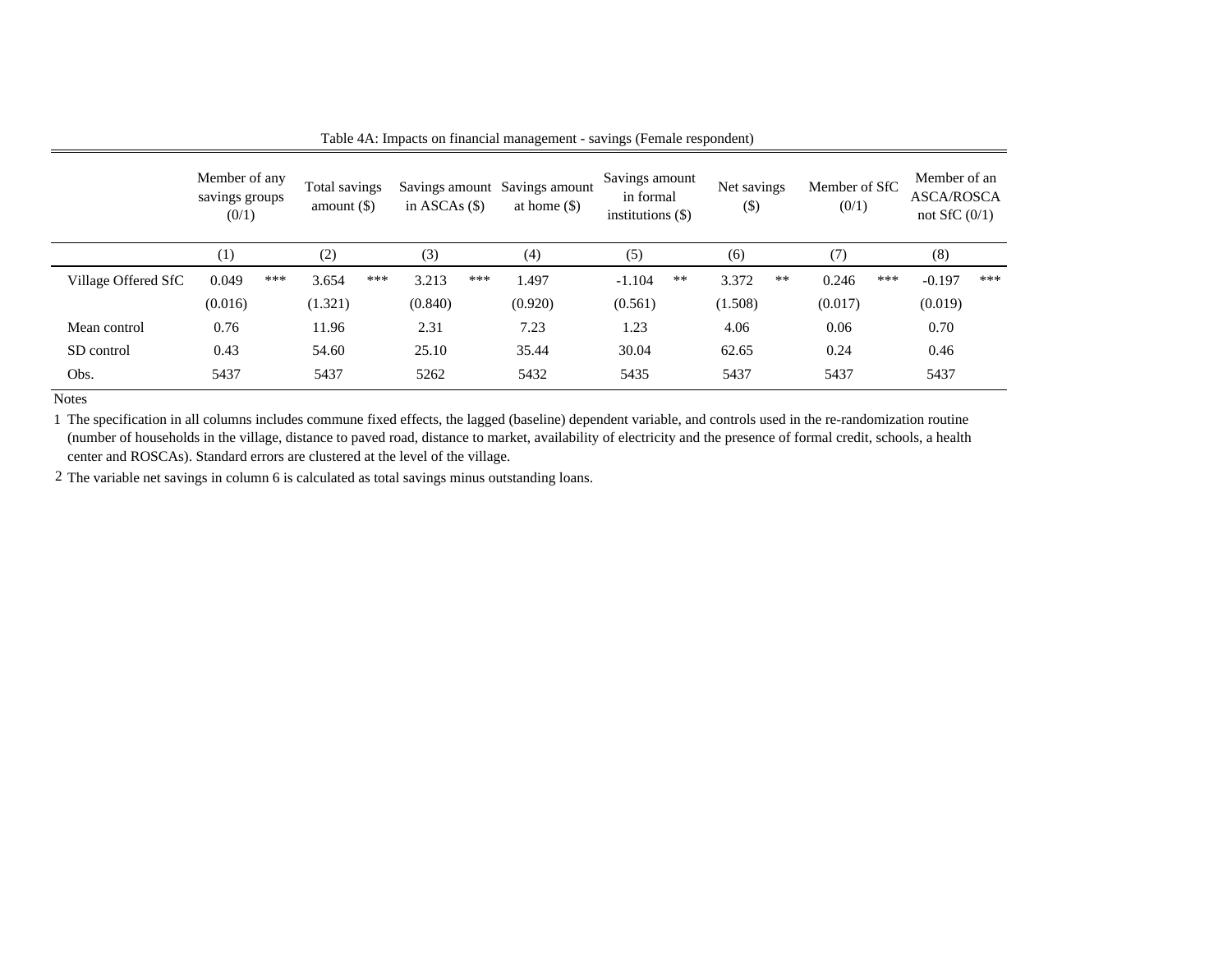|                     | Received a loan<br>(last 12 months.)<br>0/1) | Total amount<br>borrowed (last)<br>12 months, $\Diamond$ ) | Took a loan<br>from saving<br>groups $(0/1)$ | Took a loan<br>from<br>family/friends<br>(0/1) | Took a loan<br>from formal<br>sources $(0/1)$ | Amount<br>borrowed from<br>saving groups<br>(\$) |
|---------------------|----------------------------------------------|------------------------------------------------------------|----------------------------------------------|------------------------------------------------|-----------------------------------------------|--------------------------------------------------|
|                     | (1)                                          | (2)                                                        | (3)                                          | (4)                                            | (5)                                           | (6)                                              |
| Village Offered SfC | $***$<br>0.033                               | 1.330                                                      | ***<br>0.124                                 | $-0.044$<br>***                                | $-0.002$                                      | ***<br>3.831                                     |
|                     | (0.016)                                      | (1.228)                                                    | (0.014)                                      | (0.016)                                        | (0.004)                                       | (0.528)                                          |
| Mean control        | 0.56                                         | 13.42                                                      | 0.10                                         | 0.42                                           | 0.02                                          | 2.29                                             |
| SD control          | 0.50                                         | 46.63                                                      | 0.30                                         | 0.49                                           | 0.14                                          | 10.95                                            |
| Obs.                | 5435                                         | 5383                                                       | 5435                                         | 5435                                           | 5435                                          | 5436                                             |

1 The specification in all columns includes commune fixed effects, the lagged (baseline) dependent variable, and controls used in the rerandomization routine (number of households in the village, distance to paved road, distance to market, availability of electricity and the presence of formal credit, schools, a health center and ROSCAs). Standard errors are clustered at the level of the village.

#### Table 4B: Impacts on financial management - loans (Female respondent)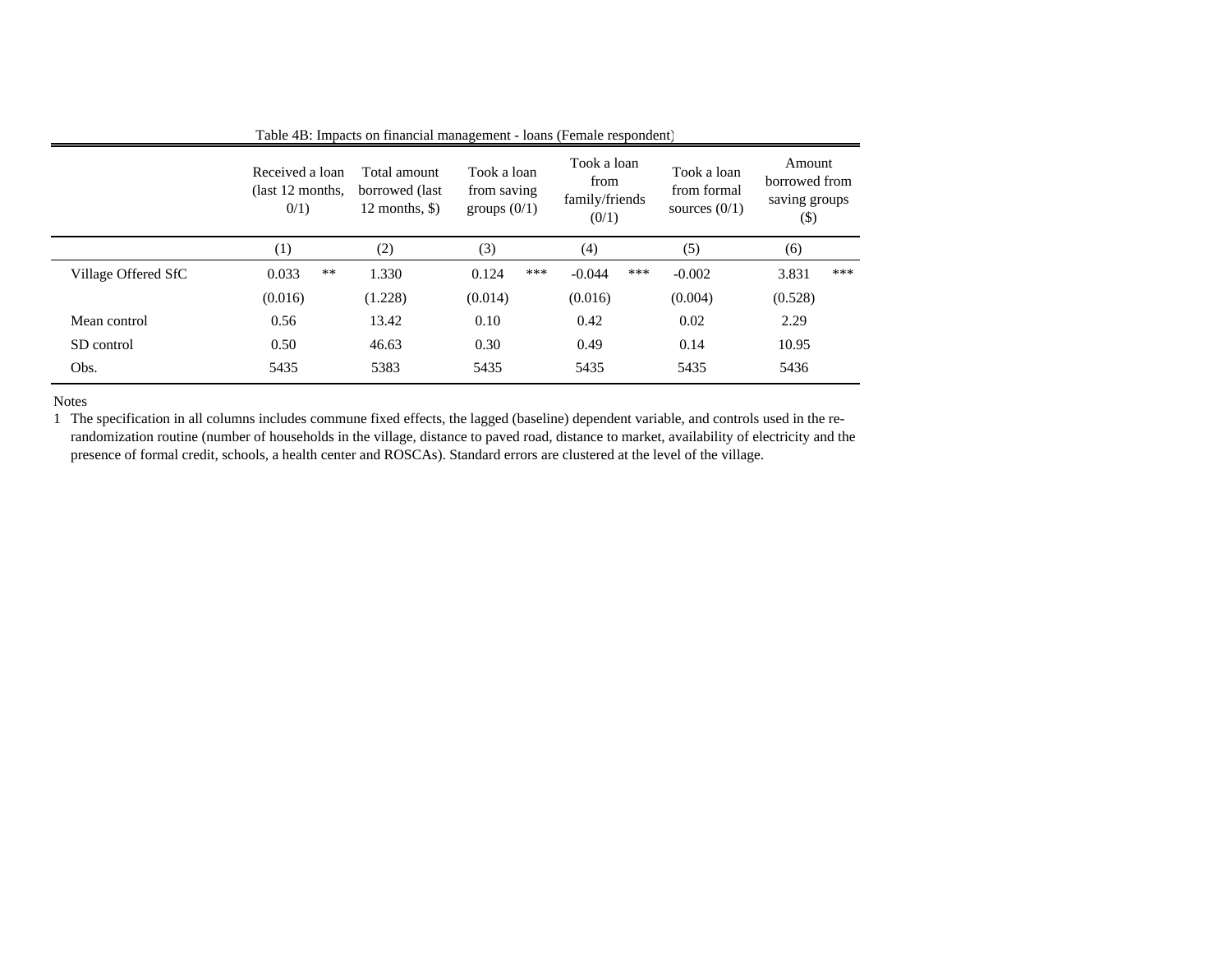|                     |                                           | Household<br>Female respondent |                                           |                                 | Household                                |                                         |                                       |  |  |  |  |
|---------------------|-------------------------------------------|--------------------------------|-------------------------------------------|---------------------------------|------------------------------------------|-----------------------------------------|---------------------------------------|--|--|--|--|
|                     | Value of<br>agricultural<br>$output$ (\$) | Value of<br>livestock $(\$)$   | Value of<br>agricultural<br>$output$ (\$) | Profits from<br>business $(\$)$ | Monthly non-food<br>expenses: $PAE$ (\$) | Weekly food<br>consumption: PAE<br>(\$) | FFH food<br>insecurity index<br>(0/1) |  |  |  |  |
|                     | $\left(1\right)$                          | (2)                            | (3)                                       | (4)                             | (5)                                      | (6)                                     | (7)                                   |  |  |  |  |
| Village Offered SfC | 6.41                                      | ***<br>119.94                  | 5.93                                      | **<br>5.13                      | $-0.04$                                  | 0.13<br>∗                               | **<br>$-0.039$                        |  |  |  |  |
|                     | (14.68)                                   | (41.33)                        | (2.37)                                    | (3.82)                          | (0.11)                                   | (0.07)                                  | (0.02)                                |  |  |  |  |
| Mean control        | 270.45                                    | 895.78                         | 25.88                                     | 41.20                           | 2.85                                     | 3.89                                    | 0.43                                  |  |  |  |  |
| SD control          | 528.11                                    | 1,421.73                       | 67.01                                     | 114.43                          | 4.43                                     | 2.50                                    | 0.50                                  |  |  |  |  |
| Obs.                | 5,572                                     | 5,572                          | 8,379                                     | 8,458                           | 5,555                                    | 5,535                                   | 5,428                                 |  |  |  |  |

## Table 5: Impacts on economic activities and food security

**Notes** 

1 Additional controls are as listed in Table 4a.

2 Column (4) is self-reported profits from small businsses from primary female respondents.

PAE stands for per adult equivalent.

3 4 Monthly non-food expenditure includes expenses on non-durable household assets, transport and communication, energy and tobacco.

5 FFH food insecurity index equals 1 if the household was considered chronically food insecure.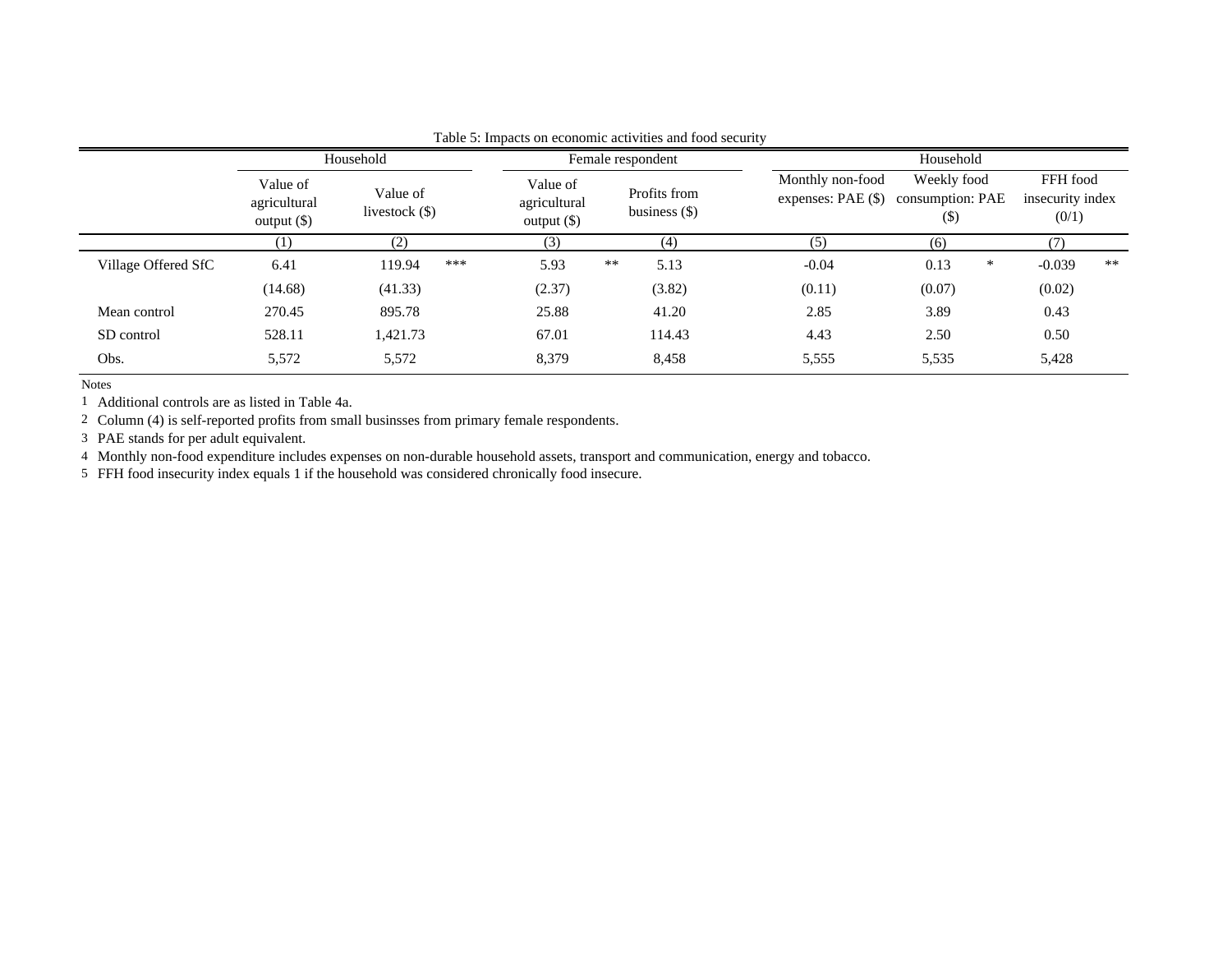| frequency sample)     |         |     |
|-----------------------|---------|-----|
| Treatment             | $-0.26$ |     |
|                       | (0.23)  |     |
| Lean season           | $-0.36$ | *** |
|                       | (0.11)  |     |
| Treatment*lean season | 0.36    | **  |
|                       | (0.15)  |     |
| <b>Year 2011</b>      | 0.05    |     |
|                       | (0.07)  |     |
| <b>Year 2012</b>      | $-0.29$ | *   |
|                       | (0.17)  |     |
| Constant              | 1.67    | *** |
|                       | (0.22)  |     |
| Obs.                  | 1,936   |     |

| Table 6: Weekly food consumption per adult equivalency (high- |                   |  |
|---------------------------------------------------------------|-------------------|--|
|                                                               | frequency sample) |  |

1 Lean season is defined as months June through September, between planting and harvest.

2 The estimates are from a household random effects specification which also includes an indicator for whether the household was interviewed every 3 months or every 2 weeks. Standard errors are clustered at the village level.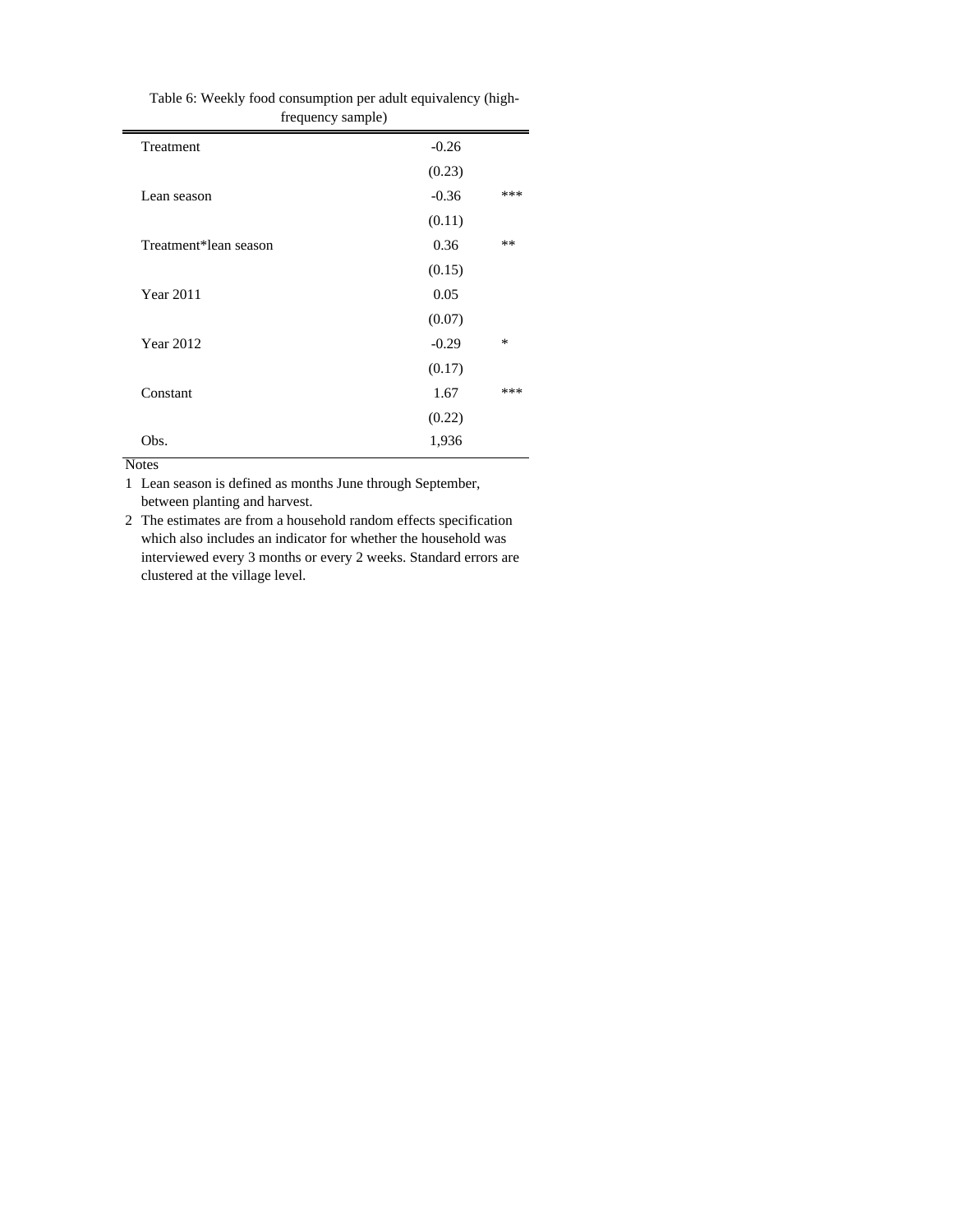|                     |                 |                    |                  |                           |                       | Female Respondent          |                       |            |
|---------------------|-----------------|--------------------|------------------|---------------------------|-----------------------|----------------------------|-----------------------|------------|
|                     | Health<br>index | Education<br>index | Housing<br>index | Community<br>action index | Social<br>integration | <b>IntraHH</b><br>decision | Time-<br>inconsistent | Patient    |
|                     |                 |                    |                  |                           | index                 | making power<br>index      |                       |            |
|                     | (1)             | (2)                | (3)              | (4)                       | (5)                   | (6)                        | (7)                   | (8)        |
| Village Offered SfC | 0.0008          | 0.02               | $***$<br>0.06    | $-0.03$                   | 0.02                  | 0.02                       | $-0.003$              | 0.022<br>∗ |
|                     | (0.03)          | (0.02)             | (0.03)           | (0.03)                    | (0.04)                | (0.03)                     | (0.007)               | (0.012)    |
| Mean control        | 0.00            | 0.00               | 0.00             | 0.00                      | 0.00                  | 0.00                       | 0.07                  | 0.19       |
| SD control          | 1.00            | 1.00               | 1.00             | 1.00                      | 1.00                  | 1.00                       | 0.26                  | 0.39       |
| Obs.                | 5,579           | 17,814             | 5,566            | 5,425                     | 5,421                 | 5,425                      | 5,375                 | 5,375      |

Table 7: Impacts on secondary outcomes

Notes

1 Additional controls are as listed in Table 4a.

2 Health index includes: At least one member of the HH experienced serious illness last month and could not work during more than 7 days (0/1); At least one member of the HH consulted a health center last month  $(0/1)$ ; Total HH health expenditures last month (\$); Financing health expenses by sale of assets  $(0/1)$ ; Financing health expenses by loan from savings group  $(0/1)$ ; Financing health expenses by loan from other source  $(0/1)$ .

3 Education index includes: Male child between 6 and 12 years old is enrolled in school (0/1); Female child between 6 and 12 years old is enrolled in school  $(0/1)$ ; Male child between 13 and 18 years old is enrolled in school  $(0/1)$ ; Female child between 13 and 18 years old is enrolled in school  $(0/1)$ ; Educational ex penses last 12 months (\$).

4 Housing index includes: Hard roof  $(0/1)$ ; Hard walls  $(0/1)$ ; Hard floor  $(0/1)$ ; Access to water in the house  $(0/1)$ ; Electric lighting  $(0/1)$ ; Toilet/latrines  $(0/1)$ ; Use of coal or gas for cooking  $(0/1)$ .

5 Community Action index includes: Talked to village chief in past year (0/1); Participated in a village meeting in past year (0/1); Spoke at a village meeting in past year (0/1); Voted in last elections (0/1).

6 Social integration index includes: Would ask other woman in sample for money (0/1); Would give money to other woman in sample (0/1); Go to market with other woman in sample (0/1).

7 IntraHH decision making includes: Free to decide about food expenses (0/1); Free to decide about educational expenses (0/1); Free to take decisions about business  $(0/1)$ .

8 Time-inconsistent is equal to 1 if the respondent was patient during first test but not patient during second test.

9 Time preference is equal to 1 if the respondent was patient.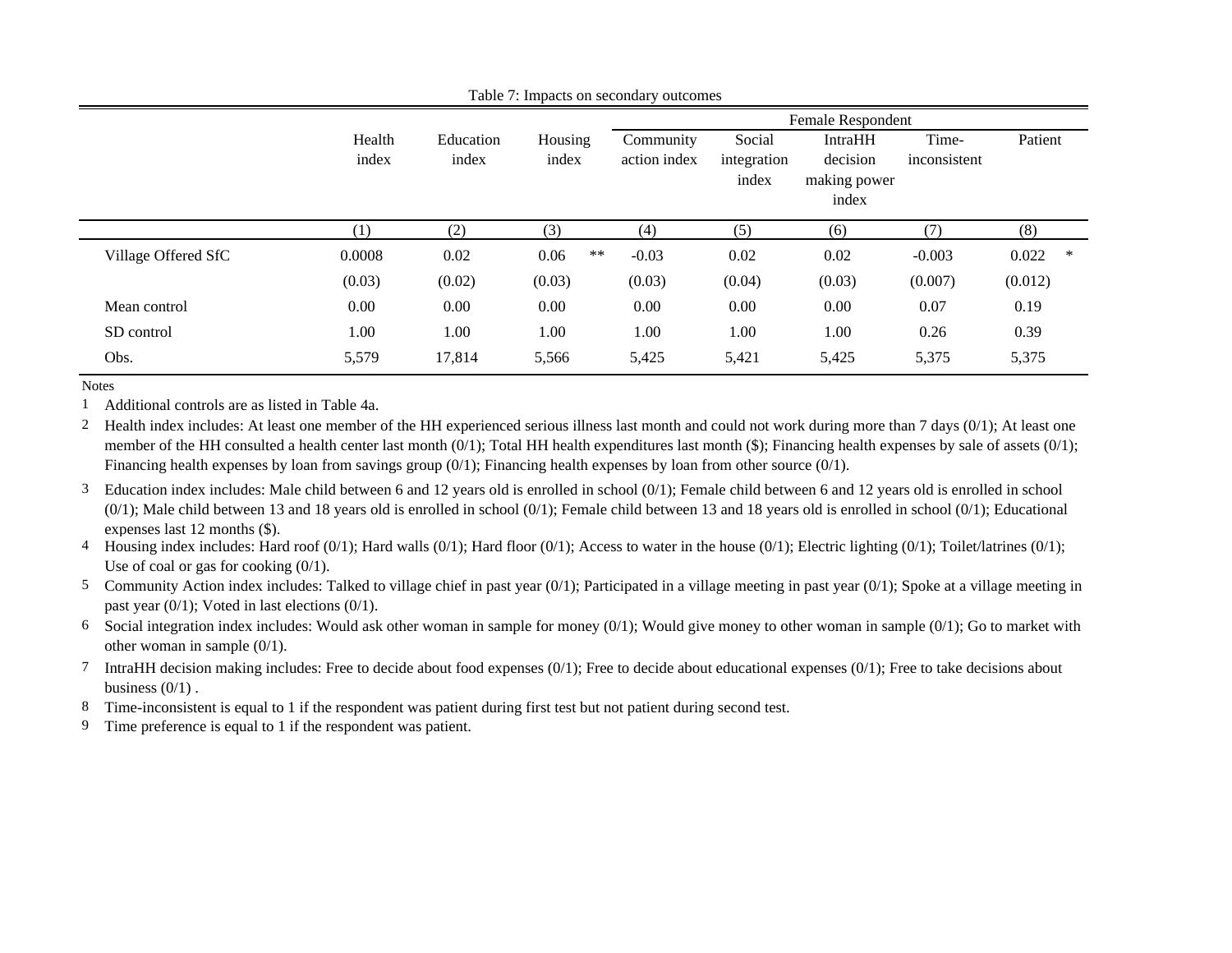|                                   | Member of<br>SfC(0/1) |            | Total<br>Savings<br>Amount<br>$(\$)$ |     | Received a<br>loan (last 12)<br>months, $0/1$ ) |            | Net saving<br>$\left( \mathcal{S} \right)$ |        | Value of<br>agriculture<br>output $(\$)$ | Total value<br>of livestock<br>$(\$)$ |     | Housing<br>index |        | Consumption<br>per adult<br>equivalent -<br>total $(\$)$ |    | FFH food<br>insecurity<br>index $(0/1)$ |     |
|-----------------------------------|-----------------------|------------|--------------------------------------|-----|-------------------------------------------------|------------|--------------------------------------------|--------|------------------------------------------|---------------------------------------|-----|------------------|--------|----------------------------------------------------------|----|-----------------------------------------|-----|
|                                   | (1)                   |            | (2)                                  |     | (3)                                             |            | (4)                                        |        | (5)                                      | (6)                                   |     | (7)              |        | (8)                                                      |    | (9)                                     |     |
| Treatment effect in               | 0.21                  | $***$      | 2.08                                 |     | 0.02                                            |            | 3.24                                       |        | 14.28                                    | 89.55                                 | 冰   | 0.02             |        | 0.06                                                     |    | $-0.01$                                 |     |
| organic villages (1)              | (0.02)                |            | (1.42)                               |     | (0.02)                                          |            | (2.39)                                     |        | (18.91)                                  | (48.95)                               |     | (0.04)           |        | (0.10)                                                   |    | (0.02)                                  |     |
| Treatment effect in               | 0.28                  | $***$      | 5.21                                 | *** | 0.04                                            | $\ast\ast$ | 4.43                                       | $\ast$ | $-1.46$                                  | 150.35                                | *** | 0.10             | ***    | 0.20                                                     | ** | $-0.06$                                 | *** |
| structured villages (2)           | (0.02)                |            | (1.83)                               |     | (0.02)                                          |            | (2.67)                                     |        | (18.54)                                  | (57.09)                               |     | (0.04)           |        | (0.10)                                                   |    | (0.02)                                  |     |
| p-value $(1)=(2)$<br>$\mathbf{v}$ | 0.01                  | $\ast\ast$ | 0.11                                 |     | 0.45                                            |            | 0.70                                       |        | 0.50                                     | 0.37                                  |     | 0.08             | $\ast$ | 0.26                                                     |    | 0.08                                    |     |

Table 8: Treatment effects in organic vs structured replication villages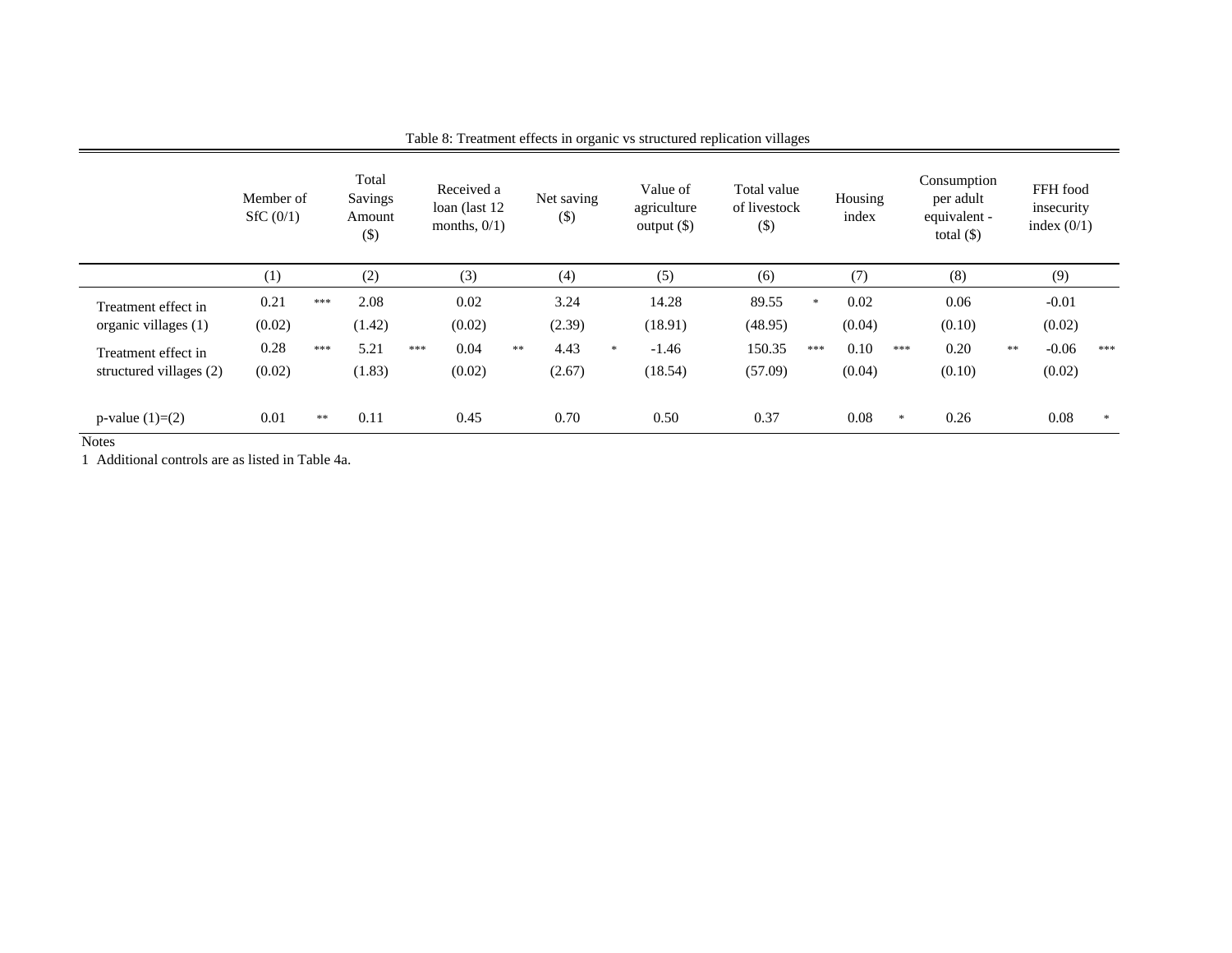|                                                          | Mean  | Obs. |
|----------------------------------------------------------|-------|------|
| Contributions                                            |       |      |
| Number of months since respondent joined SfC group       | 23.68 | 813  |
| SfC weekly contributions (\$)                            | 0.48  | 839  |
| Share-outs                                               |       |      |
| Ever received a share-out $(0/1)$                        | 0.83  | 844  |
| Number of share-outs                                     | 1.68  | 844  |
| Most recent share amount $(\$)$                          | 30.64 | 685  |
| Share-out uses $(0/1)$                                   |       |      |
| Food                                                     | 0.47  | 696  |
| Education                                                | 0.01  | 696  |
| Livestock                                                | 0.12  | 696  |
| Agriculture spending                                     | 0.06  | 696  |
| <b>Business</b>                                          | 0.23  | 696  |
| House repairs                                            | 0.06  | 696  |
| Health                                                   | 0.04  | 696  |
| Loans                                                    |       |      |
| Received at least one loan from SfC $(0/1)$ <sup>*</sup> | 0.83  | 844  |
| Received at least one loan from SfC in last12 mths (0/1) | 0.43  | 853  |
| Number of loans (last 12 mths)                           | 0.59  | 853  |
| Loan amount $(\$)$                                       | 20.39 | 368  |
| Interest payment (\$)                                    | 2.82  | 361  |
| Loan uses $(0/1)$                                        |       |      |
| Food                                                     | 0.38  | 356  |
| Education                                                | 0.02  | 356  |
| Livestock                                                | 0.05  | 356  |
| Agriculture spending                                     | 0.02  | 356  |
| <b>Business</b>                                          | 0.42  | 356  |
| House repairs                                            | 0.05  | 356  |
| Health                                                   | 0.06  | 356  |
|                                                          |       |      |

Table A1: Characteristics and uses of SfC

\* Since first participation in SfC.

Sample includes only individuals who identified themselves as SfC members.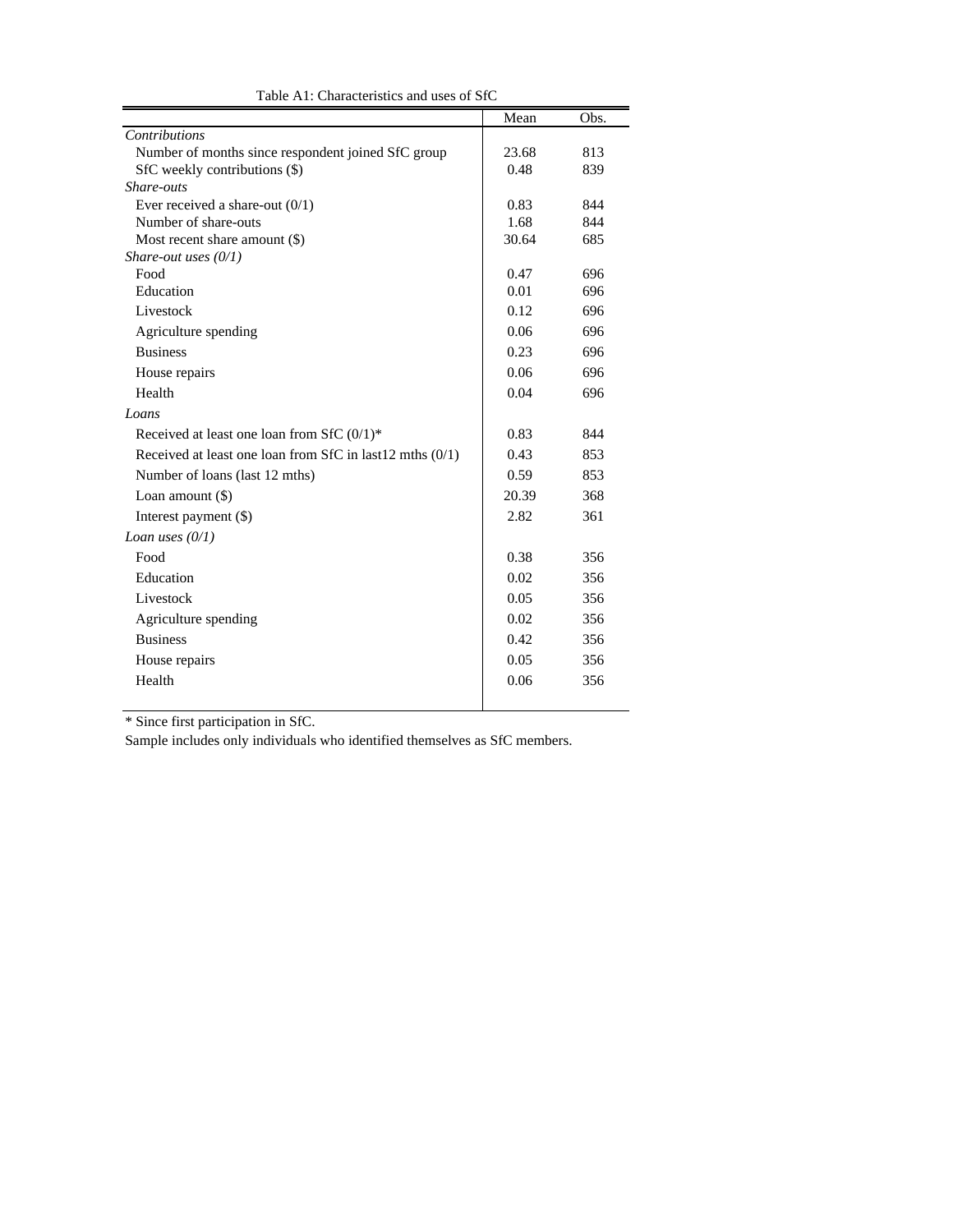| Table A2: Balance check using baseline survey data |  |  |
|----------------------------------------------------|--|--|
|----------------------------------------------------|--|--|

|                                                        | <b>Full sample</b> |                |         |           | <b>High Frequency Sample</b> |                |         |     |
|--------------------------------------------------------|--------------------|----------------|---------|-----------|------------------------------|----------------|---------|-----|
|                                                        | Mean -<br>Control  | Diff:<br>$C-T$ | p-value | ${\bf N}$ | Mean -<br>Control            | Diff:<br>$C-T$ | p-value | N   |
| A. Financial management                                |                    |                |         |           |                              |                |         |     |
| Female primary respondent                              |                    |                |         |           |                              |                |         |     |
| Index of financial management                          | 0.00               | 0.01           | 0.89    | 5,963     | $-0.02$                      | 0.02           | 0.80    | 687 |
| Member of a tontine $(0/1)^1$                          | 0.22               | 0.01           | 0.58    | 5,958     | 0.20                         | $-0.02$        | 0.52    | 687 |
| Total Savings Amount (\$)                              | 7.77               | $-0.29$        | 0.71    | 5,954     | 6.21                         | 0.73           | 0.70    | 686 |
| Received a loan (12 mths, 0/1)                         | 0.35               | $-0.01$        | 0.47    | 5,940     | 0.39                         | $-0.01$        | 0.73    | 683 |
| Gave a loan $(12 \text{ mths}, 0/1)$                   | 0.29               | 0.01           | 0.49    | 5,942     | 0.27                         | 0.05           | 0.18    | 683 |
| <b>B.</b> Economic activities                          |                    |                |         |           |                              |                |         |     |
| Index of economic activity                             | 0.00               | 0.00           | 0.97    | 5,989     | $-0.04$                      | 0.08           | 0.37    | 689 |
| Female primary respondent                              |                    |                |         |           |                              |                |         |     |
| Has business $(0/1)$                                   | 0.48               | 0.02           | 0.42    | 5,987     | 0.49                         | $-0.01$        | 0.91    | 688 |
| Engaged in paid labor $(0/1)$                          | 0.05               | 0.00           | 0.88    | 5,989     | 0.05                         | 0.03           | 0.11    | 689 |
| Household                                              |                    |                |         |           |                              |                |         |     |
| Total input expenses for agriculture (\$)              | 27.14              | $-3.21$        | 0.20    | 5,989     | 24.19                        | 3.37           | 0.65    | 689 |
| Value of agriculture output (\$)                       | 246.13             | $-4.25$        | 0.77    | 5,988     | 243.20                       | $-13.02$       | 0.75    | 689 |
| Total value of livestock (\$)                          | 769.53             | 5.92           | 0.88    | 5,989     | 685.14                       | 94.25          | 0.36    | 689 |
| C. Consumption                                         |                    |                |         |           |                              |                |         |     |
| Weekly food consumption per adult equivalent - total   | 2.72               | 0.06           | 0.35    | 5,954     | 3.00                         | $-0.15$        | 0.36    | 688 |
| (S)                                                    |                    |                |         |           |                              |                |         |     |
| D. Shocks and food security                            |                    |                |         |           |                              |                |         |     |
| Shock index                                            | 0.00               | $-0.04$        | 0.30    | 5,989     | 0.02                         | 0.10           | 0.27    | 689 |
| Resorted to costly strategy to cope with shock $(0/1)$ | 0.18               | $-0.01$        | 0.29    | 5,966     | 0.21                         | 0.01           | 0.69    | 689 |
| Household experienced shock with big impact $(0/1)$    | 0.42               | $-0.02$        | 0.30    | 5,964     | 0.42                         | 0.03           | 0.45    | 689 |
| FFH food insecurity index (0/1)                        | 0.40               | 0.00           | 0.76    | 5,956     | 0.39                         | 0.05           | 0.20    | 683 |
| E. Health and education                                |                    |                |         |           |                              |                |         |     |
| Health and education index                             | 0.00               | $-0.04$        | 0.31    | 5,989     | 0.04                         | $-0.04$        | 0.67    | 689 |
| Household                                              |                    |                |         |           |                              |                |         |     |
| Health expenditures - past 30 days (\$)                | 5.39               | $-0.54$        | 0.10    | 5,974     | 6.01                         | $-0.17$        | 0.88    | 686 |
| Educational expenses - past year (\$)                  | 18.34              | $-0.80$        | 0.56    | 5,985     | 17.59                        | $-0.79$        | 0.76    | 689 |
| Primary school enrollment (0/1)                        | 0.51               | 0.00           | 0.94    | 3,884     | 0.52                         | $-0.02$        | 0.65    | 456 |
| F. Empowerment and social capital                      |                    |                |         |           |                              |                |         |     |
| Social index                                           | 0.00               | 0.05           | 0.27    | 5,975     | 0.01                         | $-0.02$        | 0.81    | 688 |
| Index of intra-household decision making power         | 0.00               | 0.06           | 0.09    | 5,972     | 0.04                         | $-0.04$        | 0.62    | 687 |
| Index of community action                              | 0.00               | 0.01           | 0.73    | 5,962     | 0.01                         | $-0.03$        | 0.69    | 686 |
| Social integration index (0-1)                         | 0.00               | 0.02           | 0.68    | 5,952     | $-0.03$                      | 0.03           | 0.80    | 686 |
| G. Village Characteristics                             |                    |                |         |           |                              |                |         |     |
| Index of village remoteness                            | 0.00               | $-0.10$        | 0.28    | 5,991     | 0.29                         | $-0.24$        | 0.20    | 689 |
| Village population                                     | 1019               | $-6.83$        | 0.94    | 5,788     | 1033                         | $-87.54$       | 0.58    | 662 |
| Distance to closest tarmac road (km)                   | 22.56              | 1.82           | 0.35    | 5,883     | 15.29                        | 0.42           | 0.90    | 667 |
| Number of months reachable by truck                    | 8.73               | $-0.33$        | 0.22    | 5,859     | 9.56                         | $-0.64$        | 0.22    | 677 |
| Presence of a primary school $(0/1)$                   | 0.71               | 0.00           | 0.97    | 5,919     | 0.65                         | 0.00           | 0.96    | 685 |
| Presence of a health center $(0/1)$                    | 0.21               | $-0.03$        | 0.48    | 5,967     | 0.32                         | $-0.12$        | 0.15    | 689 |
|                                                        |                    |                |         |           |                              |                |         |     |
| F-test for joint equality of means of indices          | 0.61               |                |         |           | 0.70                         |                |         |     |

Standard errors are clustered at the village level. Also included in all specifications are dummy variables for a independent variable which has a missing value (where the main variable then has a value of -9).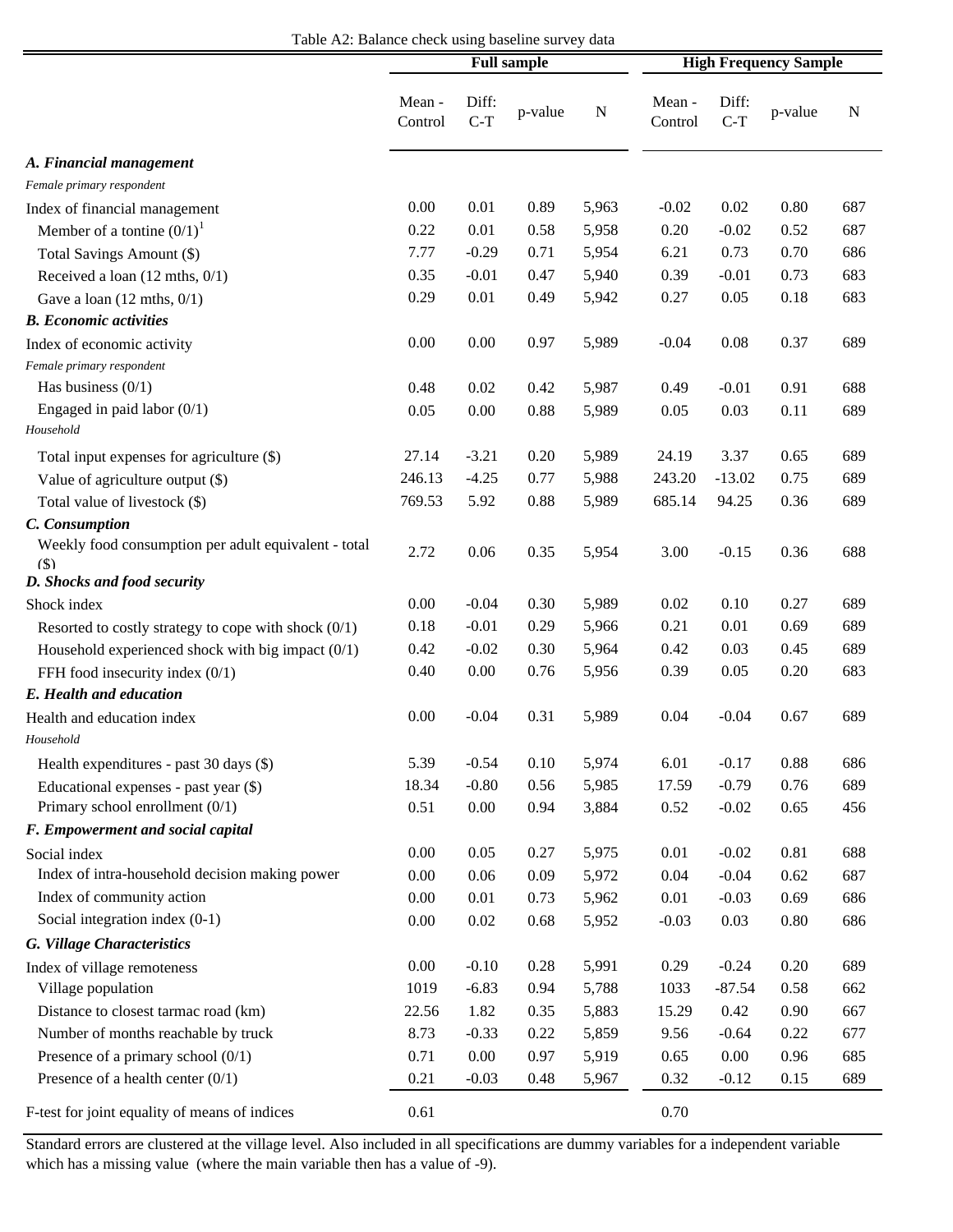|                                                                                      |                 | <b>Full sample</b>  |         | <b>High-frequency sample</b> |
|--------------------------------------------------------------------------------------|-----------------|---------------------|---------|------------------------------|
|                                                                                      | Coeff           | Coeff               | Coeff   | Coeff                        |
|                                                                                      | (s.e.)          | (s.e.)              | (s.e.)  | (s.e.)                       |
| Treatment                                                                            | $\ast$<br>0.013 | $\ast\ast$<br>0.029 | 0.010   | $-0.024$                     |
|                                                                                      | (0.007)         | (0.013)             | (0.024) | (0.052)                      |
| Treatment*Index of financial management                                              |                 | 0.015<br>$\ast$     |         | 0.018                        |
|                                                                                      |                 | (0.009)             |         | (0.034)                      |
| Treatment*Index of economic activity                                                 |                 | 0.002               |         | $-0.032$                     |
|                                                                                      |                 | (0.006)             |         | (0.030)                      |
| Treatment*Food cons. per adult eq. - total (\$)                                      |                 | $-0.006$            |         | 0.010                        |
|                                                                                      |                 | (0.004)             |         | (0.016)                      |
| Treatment*Shock index                                                                |                 | 0.005               |         | 0.025                        |
|                                                                                      |                 | (0.007)             |         | (0.023)                      |
| Treatment*Health and education index                                                 |                 | $-0.001$            |         | $-0.008$                     |
|                                                                                      |                 | (0.006)             |         | (0.033)                      |
| Treatment*Social index                                                               |                 | $-0.002$            |         | 0.038                        |
|                                                                                      |                 | (0.007)             |         | (0.029)                      |
| Treatment*Index of village remoteness                                                |                 | $-0.004$            |         | 0.030                        |
|                                                                                      |                 | (0.007)             |         | (0.031)                      |
| F-test for joint significance of treatment and treatment<br>interaction coefficients |                 | 0.27                |         | 0.59                         |

Table A3: Attrition tests

Notes

1 Standard errors are clustered at the village level. Also included in all specifications are dummy variables for a independent variable which has a missing value (where the main variable then has a value of -9).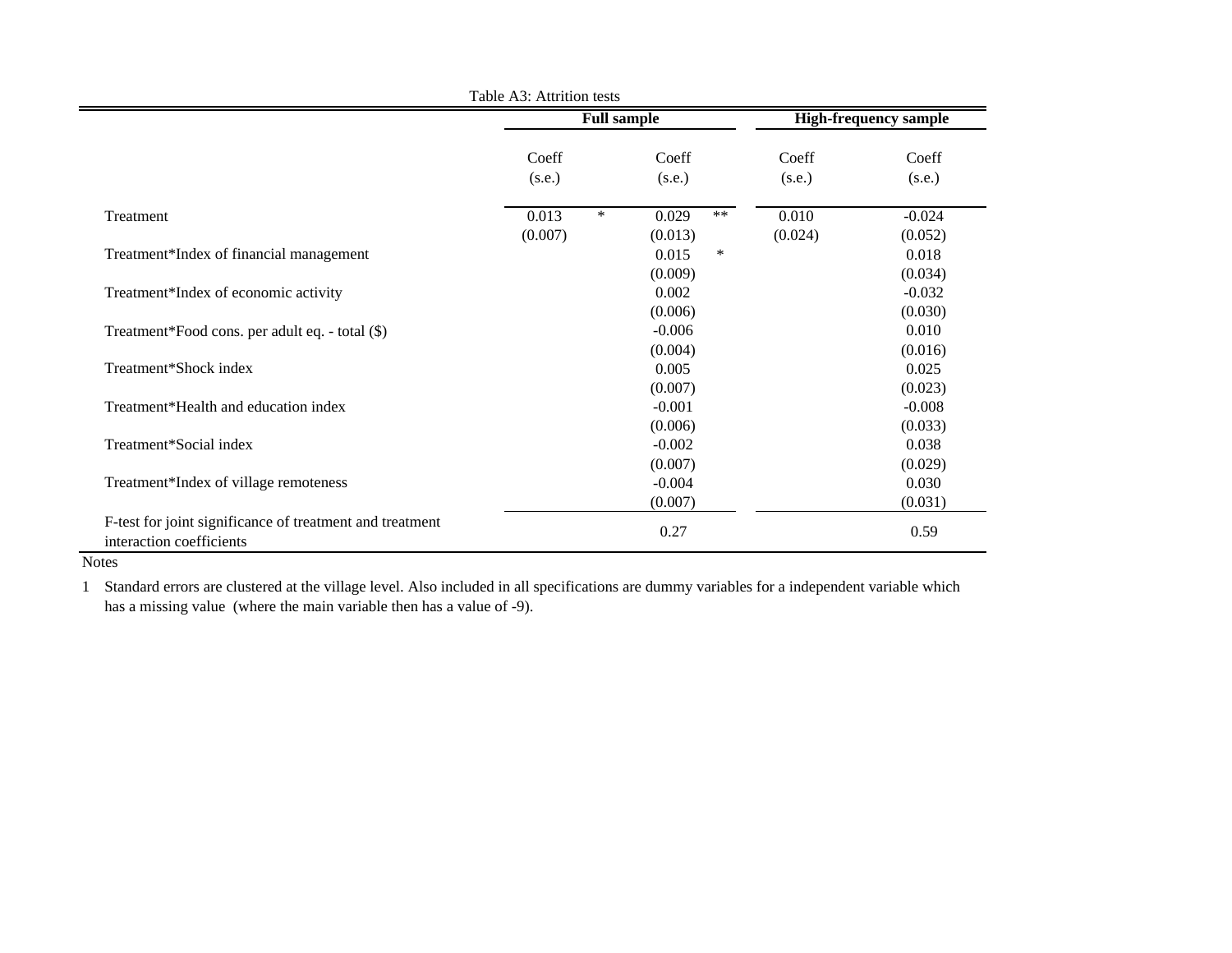|                 |                     |                                      |              |                          | $\cdots$ $\cdots$ $\cdots$ | $-2$                         |                    |                                     |              |                          |                            |                             |  |  |
|-----------------|---------------------|--------------------------------------|--------------|--------------------------|----------------------------|------------------------------|--------------------|-------------------------------------|--------------|--------------------------|----------------------------|-----------------------------|--|--|
|                 | Female respondent   |                                      |              |                          |                            |                              |                    | Household                           |              |                          |                            |                             |  |  |
|                 | Cultivates<br>(0/1) | Total<br>input<br>expenses<br>$(\$)$ | Land<br>size | Men's<br>unpaid<br>labor | Women's<br>unpaid<br>labor | Value<br>of sales<br>$($ \$) | Cultivate<br>(0/1) | Total<br>input<br>expenses<br>$($)$ | Land<br>size | Men's<br>unpaid<br>labor | Women's<br>unpaid<br>labor | Value<br>of sales<br>$(\$)$ |  |  |
|                 | (1)                 | (2)                                  | (3)          | (4)                      | (5)                        | (6)                          | (7)                | (8)                                 | (9)          | (10)                     | (11)                       | (12)                        |  |  |
| Village Offered | 0.02                | $-0.10$                              | 0.044        | 0.82                     | 0.56                       | 1.97<br>$\ast\ast$           | 0.002              | 4.49                                | 0.09         | 2.26                     | 1.90                       | 0.83                        |  |  |
| <b>SfC</b>      | (0.01)              | (0.43)                               | (0.027)      | (0.50)                   | (1.06)                     | 0.00                         | (0.014)            | (3.79)                              | (0.10)       | (5.11)                   | (3.93)                     | (5.32)                      |  |  |
| Mean control    | 0.41                | 4.00                                 | 0.30         | 4.25                     | 14.94                      | 6.95                         | 0.71               | 41.75                               | 2.27         | 77.68                    | 62.62                      | 67.59                       |  |  |
| SD control      | 0.49                | 17.46                                | 1.03         | 20.50                    | 32.46                      | 25.79                        | 0.46               | 117.62                              | 3.79         | 160.70                   | 118.51                     | 187.39                      |  |  |
| Obs.            | 8,604               | 8,598                                | 8,602        | 8,586                    | 8,547                      | 8,429                        | 5,574              | 5,574                               | 5,569        | 5,574                    | 5,574                      | 5,574                       |  |  |
|                 |                     |                                      |              |                          |                            |                              |                    |                                     |              |                          |                            |                             |  |  |

Table A4A: Impacts on Agricultural Activities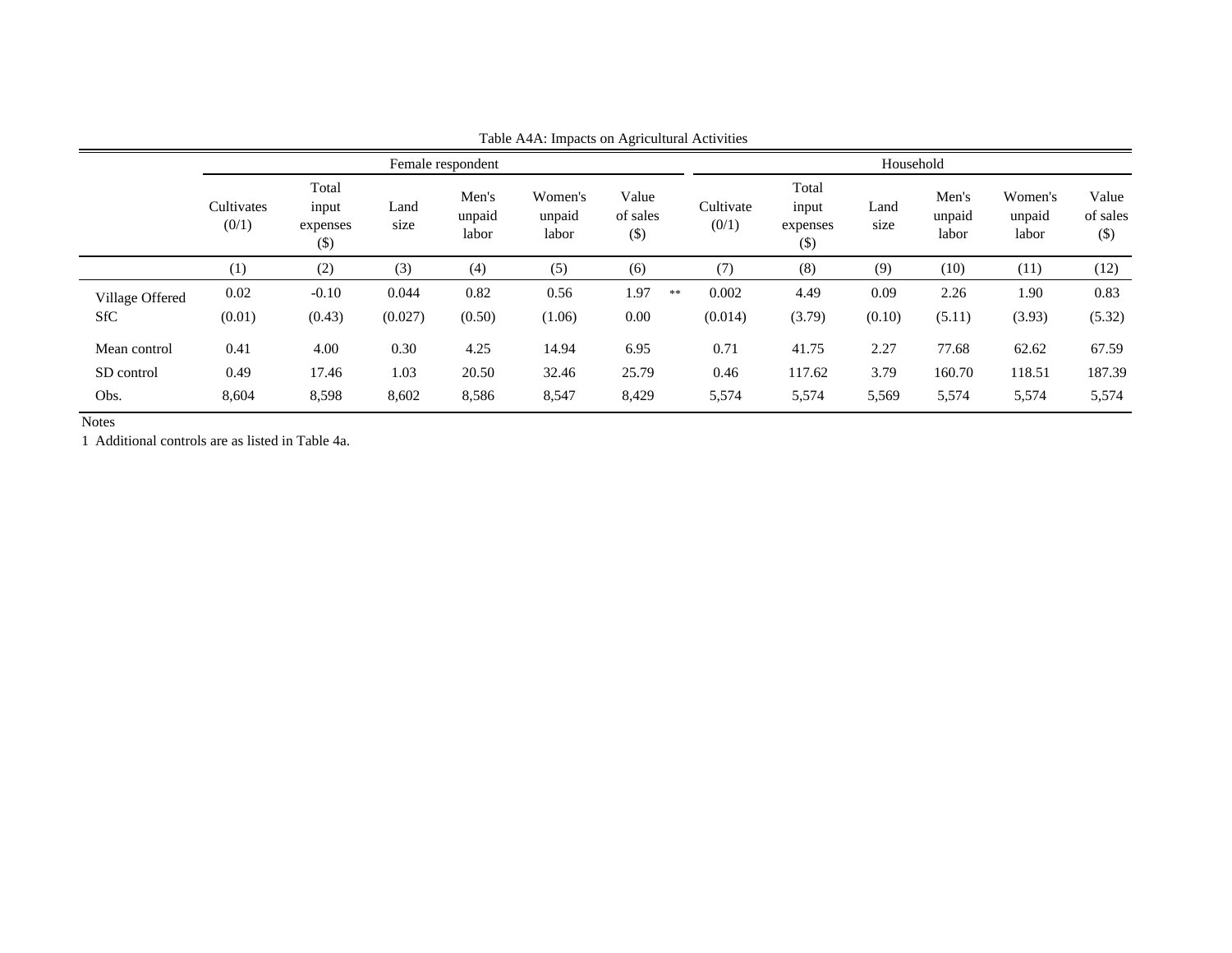|                     | Holds<br>Total value of<br>livestock<br>livestock (\$,<br>(0/1)<br>trimmed) |          | Value of<br>male cows<br>$($ \$ | Value of<br>female<br>$\cos(\$\)$ | Value of<br>goats $(\$)$ | Value of<br>sheep $(\$)$ | Value of<br>poultry $(\$)$ | Total<br>expenditures<br>on animal<br>care $(\$)$ |
|---------------------|-----------------------------------------------------------------------------|----------|---------------------------------|-----------------------------------|--------------------------|--------------------------|----------------------------|---------------------------------------------------|
|                     | $\left(1\right)$                                                            | (2)      | (3)                             | (4)                               | (5)                      | (6)                      | (7)                        | (8)                                               |
| Village Offered SfC | 0.01                                                                        | 87.71    | 49.73<br>***                    | 22.76<br>**                       | 11.47                    | 12.282<br>$\ast\ast$     | 1.23<br>***                | 6.22<br>*                                         |
|                     | (0.01)                                                                      | (32.815) | (20.64)                         | (15.18)                           | (4.57)                   | (4.698)                  | (1.08)                     | (3.38)                                            |
| Mean control        | 0.88                                                                        | 819.22   | 373.39                          | 123.89                            | 104.30                   | 96.17                    | 23.16                      | 43.05                                             |
| SD control          | 0.32                                                                        | 1,147.62 | 738.70                          | 541.95                            | 154.87                   | 167.12                   | 33.80                      | 111.54                                            |
| Obs.                | 5,572                                                                       | 5,517    | 5,572                           | 5,572                             | 5,572                    | 5,572                    | 5,572                      | 5,572                                             |

Table A4B: Impacts on Household Livestock (detailed)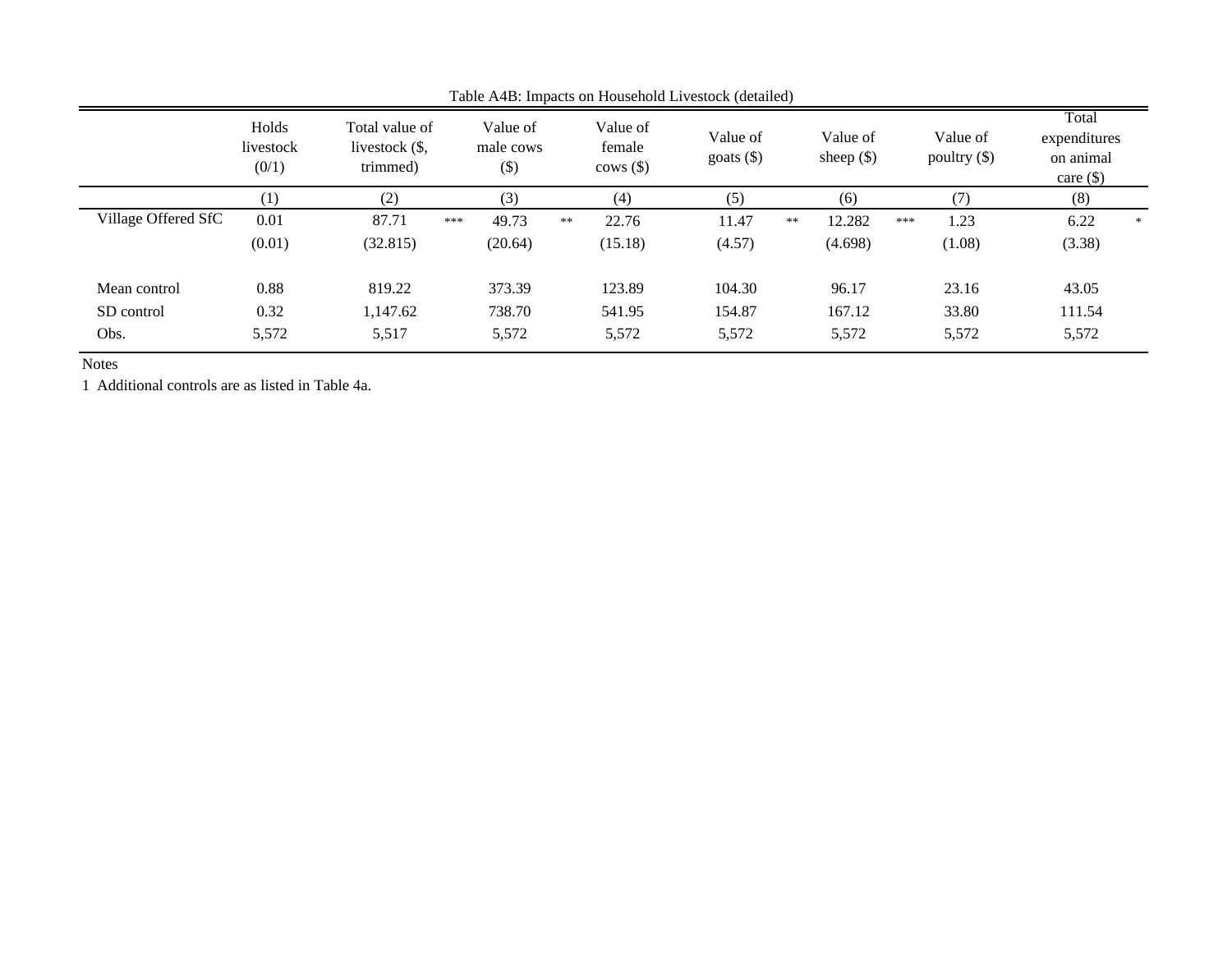|                 | Has business<br>(0/1) | <b>Profits</b><br>(calculated)<br>$(\$)$ | Expenses $(\$)$ |   | Sales $(\$)$ |        |  |  |  |  |  |
|-----------------|-----------------------|------------------------------------------|-----------------|---|--------------|--------|--|--|--|--|--|
|                 | (1)                   | (2)                                      | (3)             |   | (4)          |        |  |  |  |  |  |
| Village Offered | 0.018                 | $-0.33$                                  | 35.66           | ∗ | 38.56        | $\ast$ |  |  |  |  |  |
| <b>SfC</b>      | (0.013)               | (2.35)                                   | (20.77)         |   | (22.75)      |        |  |  |  |  |  |
|                 |                       |                                          |                 |   |              |        |  |  |  |  |  |
| Mean control    | 0.43                  | 36.71                                    | 131.04          |   | 176.47       |        |  |  |  |  |  |
| SD control      | 0.49                  | 83.79                                    | 500.80          |   | 593.70       |        |  |  |  |  |  |
| Obs.            | 8,595                 | 8,306                                    | 8,501           |   | 8,464        |        |  |  |  |  |  |
|                 |                       |                                          |                 |   |              |        |  |  |  |  |  |

Table A4C: Impacts on Women's Businesses (detailed)